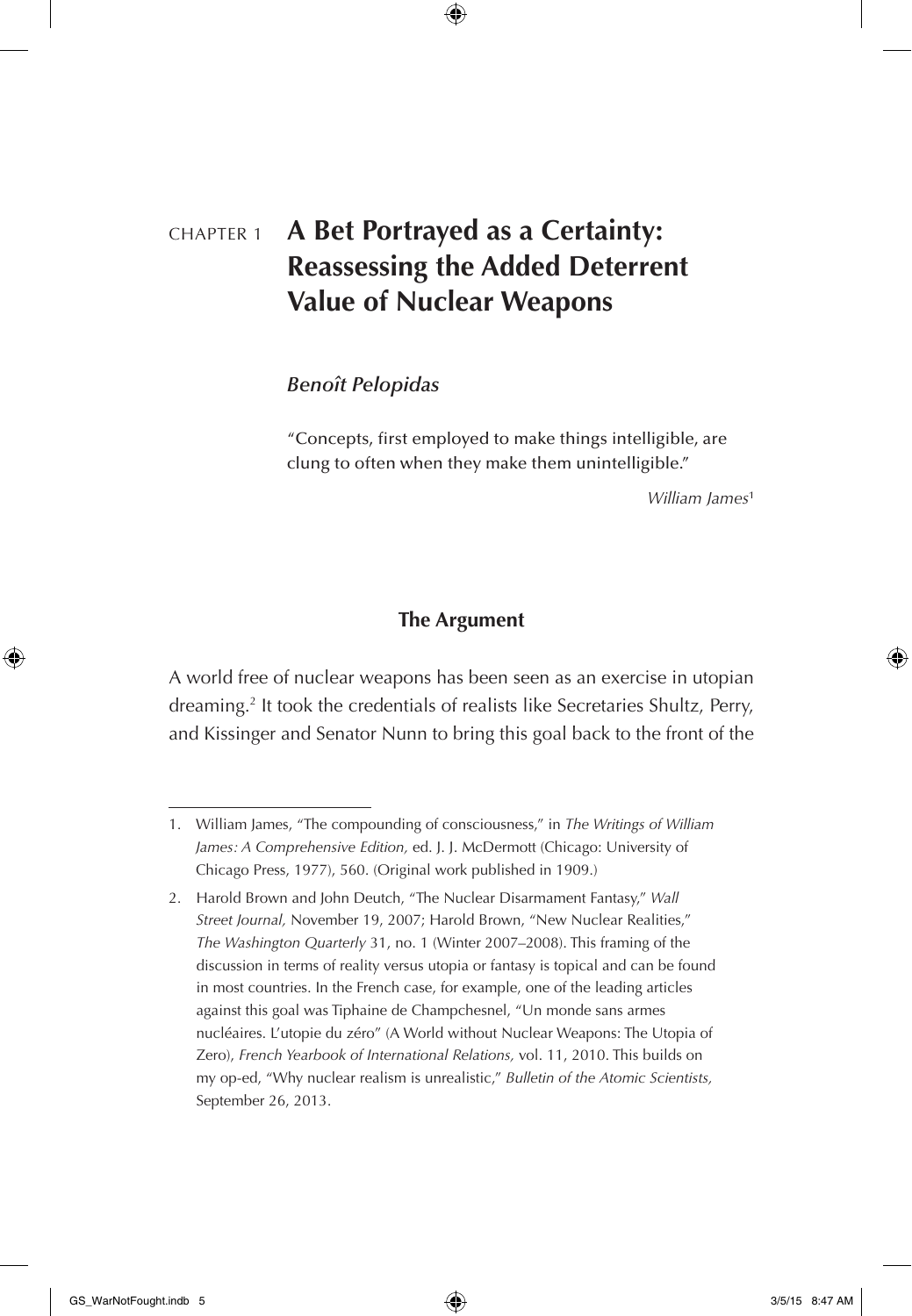US political scene.<sup>3</sup> But framing the discussion in terms of utopia versus reality is deceptive because in actuality both supporters and critics of this goal hold to a vision of the world as they think it ought to be. On the one hand, setting a goal of a world without nuclear weapons while there are still approximately seventeen thousands of them in the world today is clearly ambitious.<sup>4</sup> On the other hand, those who reject this goal and want to continue to rely on the threat of nuclear retaliation have to assume that this strategy will work perfectly until the end of days.<sup>5</sup> There is no third future.<sup>6</sup> Either nuclear weapons remain in numbers higher than necessary to create a global-scale disaster and we have to rely on deterrence and hope for the best or we reach very low numbers or zero and the issue then will be to make sure that they are not rebuilt. Even if a

<sup>3.</sup> Martin Senn and Christoph Elhardt, "Bourdieu and the bomb: Power, language and the doxic battle over the value of nuclear weapons," *European Journal of International Relations* 20, no. 2 (June 2014): 316–340.

<sup>4.</sup> See Plougshares Fund's report based on the compiled estimates of Hans Kristensen and Robert Norris for the *Bulletin of the Atomic Scientists,* December 2012, http://www.ploughshares.org/sites/default/files/resources/Stockpile-Report-082814.pdf.

<sup>5.</sup> We are much more demanding with nuclear weapons used for deterrence than we are with any other technology: they are not allowed to fail once if failure means the launch of a nuclear weapon. Moreover, proponents of nuclear deterrence expect the strategy of deterrence to work forever. It is worth repeating that the original proponents of nuclear deterrence combined with a focus on sovereign states saw this as a "tentative, second-best, and temporary" solution. See Daniel Deudney, *Bounding Power: Republican Security Theory from the Polis to the Global Village* (Princeton: Princeton University Press, 2007), 247.

<sup>6.</sup> A third future would contemplate the breaking of the so-called nuclear taboo and the conventionalization of the use of nuclear weapons. It would not only require that the weapons are used but that this use leads to a move away from deterrence toward preventive war as a strategy. This is only one possible consequence of the use of nuclear weapons and, so far, it is not considered likely. See Mark Fitzpatrick, "The World After: Proliferation, Deterrence and Disarmament if the Nuclear Taboo is Broken," Institut Français des Relations Internationales, Proliferation Paper 31 (Spring 2009); and George H. Quester, *Nuclear First Strike: Consequences of a Broken Taboo* (Baltimore: Johns Hopkins University Press, 2006).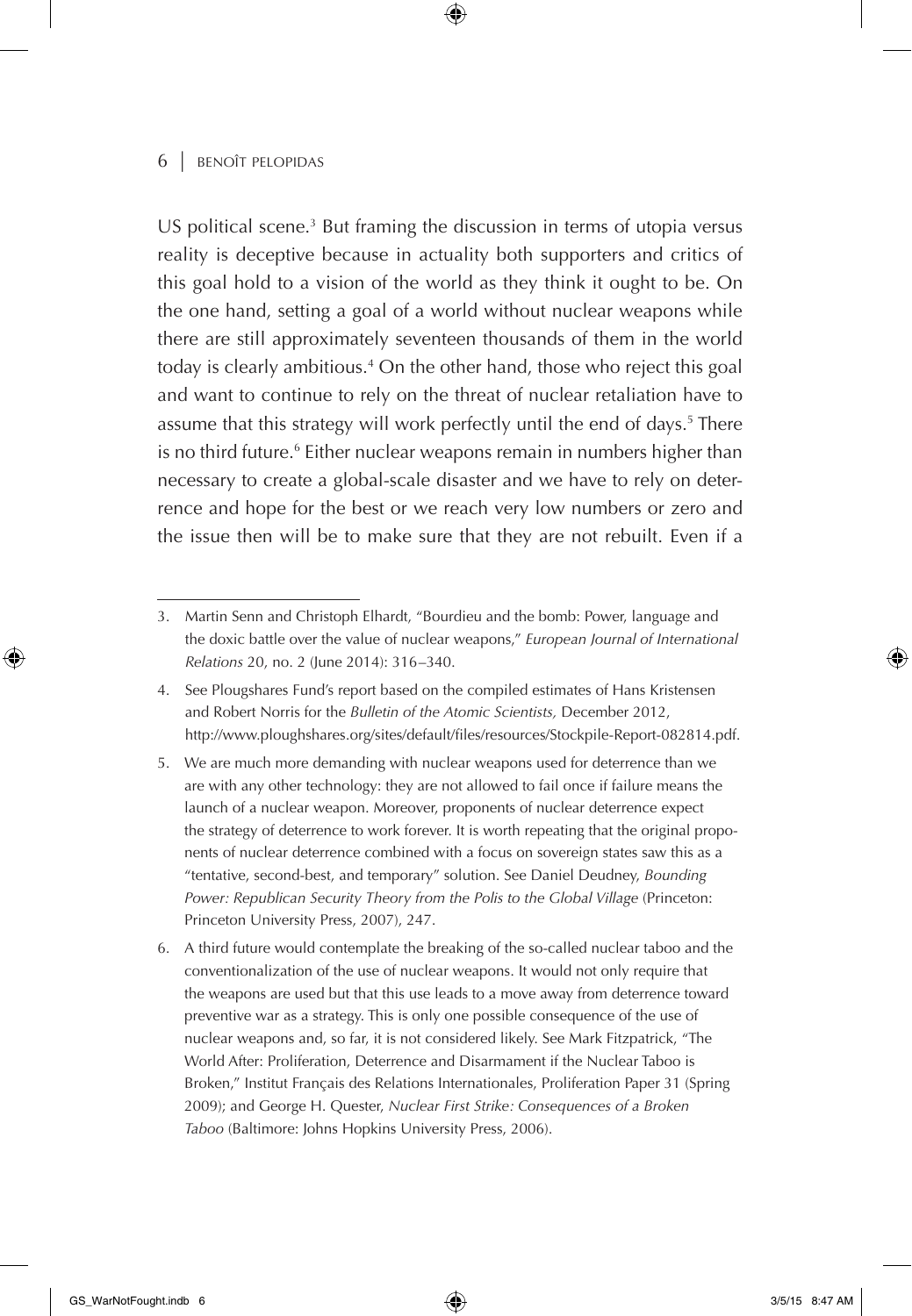credible missile defense system could be built, it would not constitute a third future; it would just be another parameter in the choice between these two futures.7

Proponents of a world without nuclear weapons use the rhetoric of only two possible futures: either getting to zero or nuclear proliferation.<sup>8</sup> But getting to very low numbers versus trusting nuclear deterrence forever reflects a more fundamental truth. This depiction of future choices does not make any assumption about the pace of proliferation or the connection between nuclear disarmament and nuclear proliferation.

If the only two available futures are getting to zero (or very low numbers) and relying on luck forever, which future ought to be realized? This is not a question of realism or utopia. It is a question of political choice: we either wager on perpetual luck or we wager on the ability of people to adjust to new international environments. Which future do you choose as a goal before putting your forces into the battle to "bring the 'is' closer to the 'ought'"?9 Maybe the proponents of nuclear deterrence assume that a

<sup>7.</sup> The current projects about missile defense do not intend to replace nuclear deterrence but to complement it, contrary to President Ronald Reagan's original idea. So even if a credible missile-defense system could be built, the reliance on nuclear deterrence would still exist. And the jury is still out on whether missile defense would facilitate the elimination of nuclear weapons. A good approach to this debate can be found in Tom Sauer, *Eliminating Nuclear Weapons: The Role of Missile Defense* (New York: Columbia University Press, 2011).

<sup>8.</sup> A recent example of this common argument can be found in Scott Sagan, "A call for global nuclear disarmament," *Nature* 487, (July 5, 2012): 31. He writes, "The choice is . . . between a world free of nuclear weapons or one with many more nuclear states."

<sup>9.</sup> This is George Shultz's expression in Harry's Last Lecture on May 19, 2009, at Stanford University: "The power of the ought," borrowing the title of Max Kampelman's presentation for the twentieth anniversary of the Reykjavik Summit on October 11, 2006, at the Hoover Institution. See also Steven P. Andreasen, "Introduction: Closing the Gap Between the 'I' and the 'Ought,'" in *Reykjavik Revisited: Steps Toward a World Free of Nuclear Weapons,* ed. George P. Shultz, Steven P. Andreasen, Sidney D. Drell, and James E. Goodby (Stanford: Hoover Institution Press, 2008).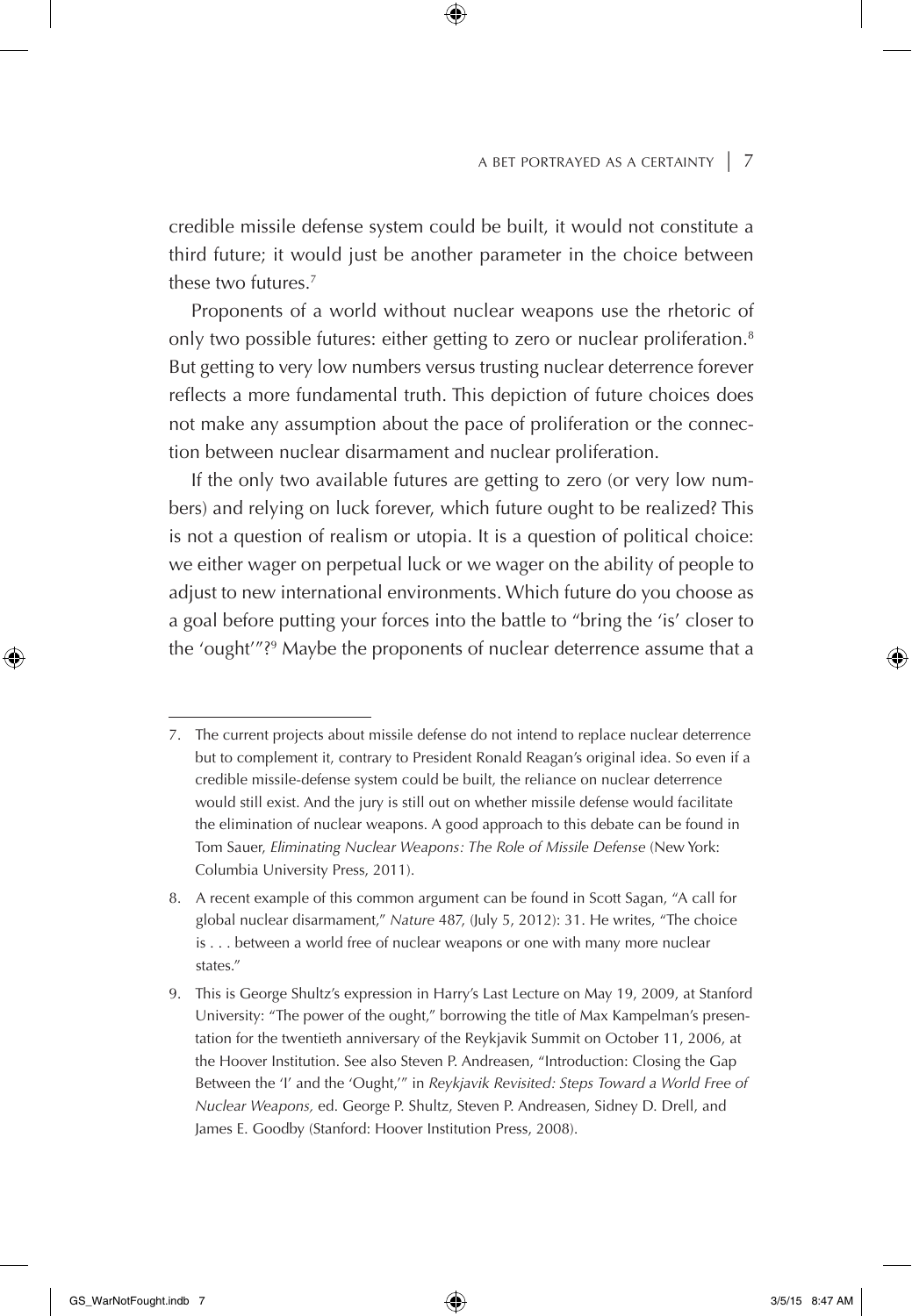civilization-destroying disaster will happen before nuclear weapons are used, so that their priorities lie elsewhere, but this bet is not made explicit or maybe they imply that future nuclear weapons use is inevitable and can be limited. Those are debatable assumptions which should be made explicit and become part of the conversation. Once this is done and the proponents of nuclear deterrence acknowledge the fundamental problem of global nuclear vulnerability, the burden of proof will be shared more equally and the ethical and political questions about which future we want to strive for will be fruitfully reopened.

### **The Case for Nuclear Deterrence**

In this paper, I address three of the most frequently used arguments for maintaining a significant measure of dependence for international security on nuclear deterrence both globally and regionally:10

- 1. Nuclear weapons have deterred great powers from waging war against each other, so a world without nuclear weapons will lead to, or at least might encourage, great-power war.
- 2. The US nuclear umbrella has deterred nuclear proliferation, so the reduction of the US nuclear arsenal will undermine the credibility of US extended deterrence and create additional incentives for nuclear proliferation.
- 3. Nuclear weapons have deterred other powers from invading the territory of those states that possess nuclear weapons and thus

<sup>10.</sup> A fourth objection I do not address here would emphasize that nuclear weapons are an incomparable instrument for coercive diplomacy. Todd S. Sechser and Matthew Fuhrmann convincingly rebut this objection in a recent study showing that nuclear weapons do not provide more leverage than conventional weapons in crisis situations. See "Crisis Bargaining and Nuclear Blackmail," *International Organization* 67, no. 1 (January 2013): 173–195.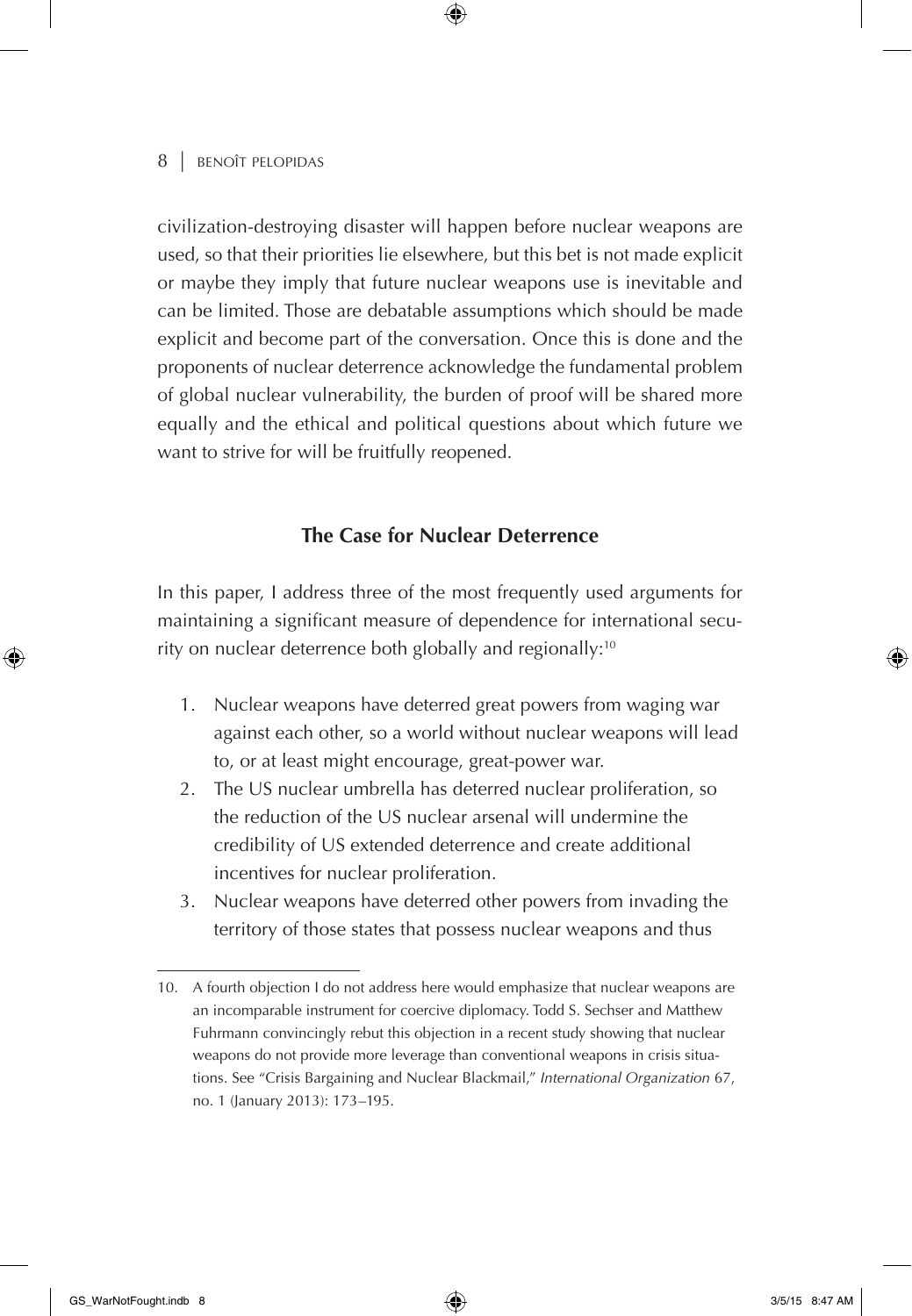leaders of countries with relatively weak conventional capabilities will keep their weapons as an equalizer. A version of this argument focuses on dictatorial regimes or "rogue states" whose very existence depends on their having nuclear weapons.

I argue that none of these arguments holds.

These three arguments for acquiring and keeping nuclear arsenals rest on the power of these weapons to deter an action, whether a great-powers war, nuclear proliferation, or invasion of and regime change in weaker nations. But deterrence of such an action is most often based on the credibility of a set of national capabilities that include all the non-nuclear assets of a nation, including its credibility as an ally. Therefore, deterrence should not be identified with nuclear weapons and defined by them as has become the habit, almost unconsciously.11 The *added* deterrent value of nuclear weapons,<sup>12</sup> rather than their deterrent value per se, has to be reexamined, keeping in mind that conventional weapons and other factors (economic, as an example) can have a deterrent effect with a much higher credibility of actual use.<sup>13</sup>

After showing that these arguments are not as convincing as their frequency suggests, I will delineate opportunities which advocates for a nuclear-free world should exploit on their way to advancing their goal, based on the decoupling of nuclear weapons and deterrence.

<sup>11.</sup> Patrick Morgan and George Quester remind us that the concept of deterrence predates the invention of nuclear weapons and show how mutual nuclear deterrence as we know it was not codified before the late 1950s and early 1960s. See "How History and the Geopolitical Context Shape Deterrence" in *Deterrence: Its Past and Future,* ed. George P. Shultz, Sidney D. Drell, and James E. Goodby (Stanford: Hoover Institution Press, 2011).

<sup>12.</sup> This builds on Steven P. Lee's notion of the "marginal deterrent value" of nuclear weapons in *Morality, Prudence, and Nuclear Weapons* (Cambridge, UK: Cambridge University Press, 1993), 132ff.

<sup>13.</sup> Ibid., 124–129.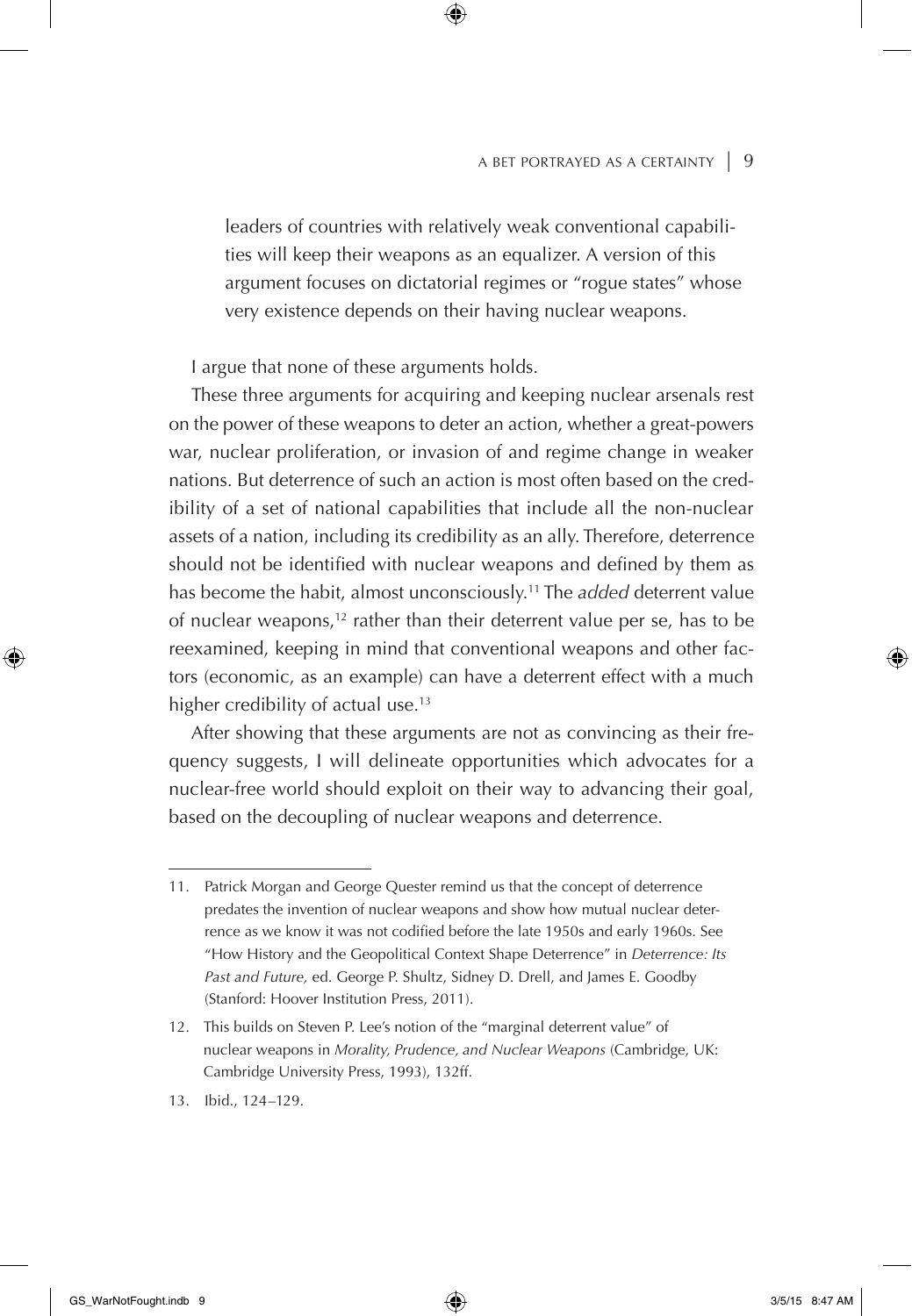# **One cannot state for certain that great-power war will be more likely in a world without nuclear weapons**

The most intimidating critique of the goal of a world free of nuclear weapons is that it would make the world safe for further war among great powers. Its most eloquent proponent was probably Winston Churchill, who warned his fellow citizens: "Be careful above all things not to let go of the atomic weapon until you are sure and more than sure that other means of preserving peace are in your hands."14 In other words, according to Kenneth Waltz, "abolishing the weapons that have caused sixty-five years of peace would certainly have effects. It would, among other things, make the world safe for the fighting of World War III."15 This common belief is summarized in the famous October 2009 *Time* magazine article: "Want peace? Give a Nuke the Nobel."16

I will show three major flaws in this statement. First, it assumes that we can know for sure what caused peace and neglects several competing hypotheses explaining the absence of great-power wars. Second, it thus assumes that nuclear weapons are either the only, or at least a necessary, cause of great-power peace. Third, it assumes a stark contrast between the world of the last seventy years, which have appeared relatively "peaceful," and a world without nuclear weapons that would be war-prone.

<sup>14.</sup> Quoted by Margaret Thatcher at Lord Mayor's banquet, November 10, 1986, http://www.margaretthatcher.org/document/106512; and most recently by Bruno Tertrais, "The Illogic of Zero," *The Washington Quarterly* 33, no. 2 (April 2010): 136.

<sup>15.</sup> Kenneth N. Waltz, "The Great Debate," *The National Interest,* September–October 2010, 92.

<sup>16.</sup> David Von Drehle, "Want peace? Give a Nuke the Nobel," *Time,* October 11, 2009.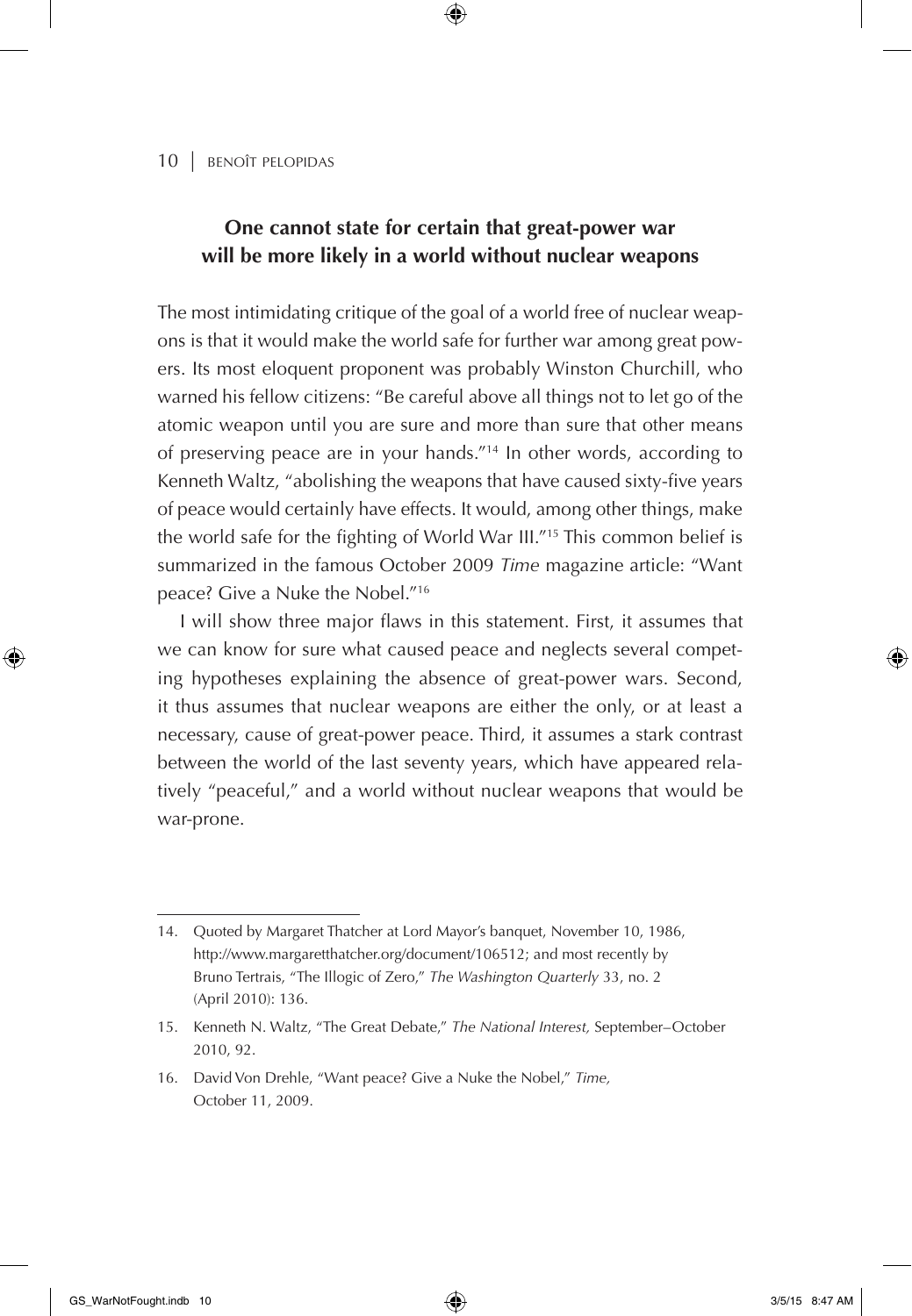### *The "nuclear peace" is only a risky hypothesis among others*

We cannot know for sure what caused the absence of great-power wars over the last seventy years.17 We are left with dueling counterfactuals and the need to bet and trust.<sup>18</sup> The opponents of the goal of a world without nuclear weapons create a false dichotomy between what we know for a fact and what we hypothesize. On the one hand, they argue, is the hard fact of the nuclear peace; on the other hand are other hypotheses or counterfactual reasonings. But the nuclear peace is not a fact. It is a hypothesis trying to link two observable facts: the existence of nuclear weapons in the world since 1945 and the absence of war between the United States and the Soviet Union during the same period. The fact is that the idea of the nuclear peace and competing explanations share the same status: all are hypotheses, requiring a rerun of the history of the last seventy years without nuclear weapons to see whether war would have broken out. The

18. The social science literature testing this only reaches probabilistic conclusions that are irrelevant in a realm in which one failure would be intolerable. Robert Rauchhaus confirms, for example, that possession of nuclear weapons by multiple parties to a crisis makes them less likely to enter a crisis, in "Evaluating the Nuclear Peace Hypothesis: A Quantitative Approach," *Journal of Conflict Resolution* 53, no. 2 (April 2009): 269. There are three fundamental problems with this type of finding: (1) The validity of such a finding given the limited number of cases we have and the limited duration of the nuclear age; (2) the amount of what we don't know about the past; and, (3) the past's questionable relevance for the future. For further analysis of these points, see James G. March, Lee S. Sproull, and Michal Tamuz, "Learning from Samples of One or Fewer," *Organization Science* 2, no. 1 (February 1991); and Benoît Pelopidas, *Renoncer à l'arme nucléaire: La séduction de l'impossible?* (Giving up Nuclear Weapons Ambitions: The Seduction of the Impossible?) (Paris: Sciences Po University Press, forthcoming).

<sup>17.</sup> One might say sixty-six years if the reference point is the Soviet Union acquiring nuclear weapons. The date changes again if delivery vehicles enter the assessment. In any case, the problem here is that high subjective confidence is not a good indicator of validity and that experts are not rewarded for admitting the limits of validity of their knowledge—quite the opposite. Daniel Kahneman, *Thinking, Fast and Slow*  (New York: Farrar, Straus, and Giroux, 2011), chap. 20 and pp. 262–263.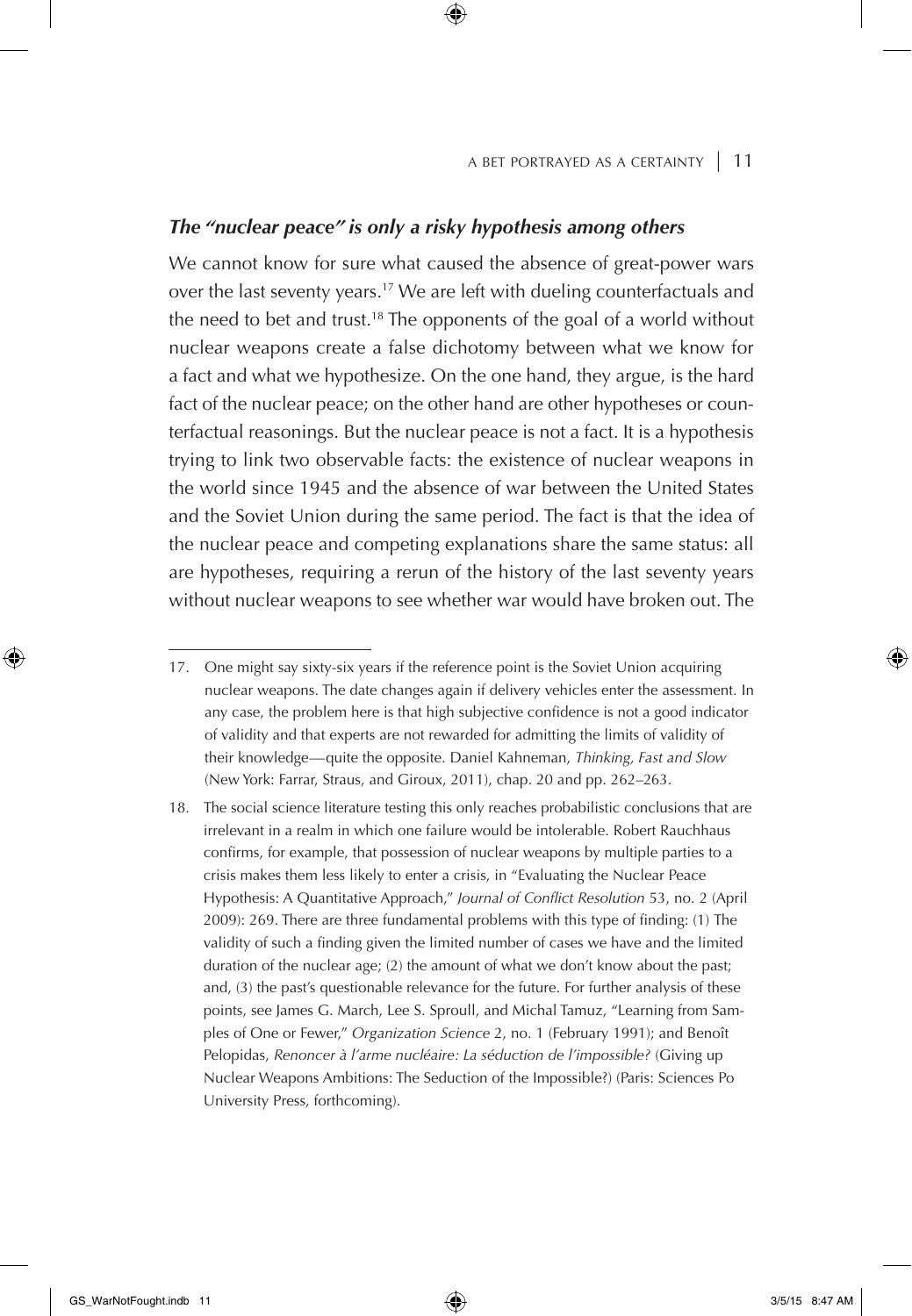nuclear peace hypothesis is no less a counterfactual than its rivals.<sup>19</sup> It faces the challenge of proving a negative. In these circumstances, faith in the nuclear peace becomes a bet or a matter of trust.<sup>20</sup>

Moreover, we know that complex and tightly coupled systems like nuclear weapons are doomed to fail eventually, even if the frequency of failure is very low. This is because their complexity and tight coupling don't allow for anticipating and testing of every possible failure.<sup>21</sup> Given this epistemological challenge, which relies ultimately on the trust one puts in one potential cause of peace at the expense of the others and on the expected timing of nuclear versus non-nuclear disasters, at least one question arises: is seventy years a high enough standard of evidence for us to surrender our fate to nuclear weapons forever?<sup>22</sup>

<sup>19.</sup> John Mueller, "Epilogue: Duelling Counterfactuals," in *Cold War Statesmen Confront the Bomb: Nuclear Diplomacy since 1945,* ed. John Lewis Gaddis, Philip H. Gordon, Ernest R. May, and Jonathan Rosenberg (Oxford: Oxford University Press, 1999); and Richard Ned Lebow, *Forbidden Fruit: Counterfactuals and International Relations*  (Princeton, NJ: Princeton University Press, 2010), 13.

<sup>20.</sup> The claim that the nuclear peace hypothesis is true results from a common fallacy which consists in turning a correlation between two variables into a causal relationship. Cognitive psychology shows how common this is given that intuition "automatically and effortlessly identifies causal relations between events, sometimes even when the connection is spurious." Kahneman, *Thinking, Fast and Slow,* 110; see also 75, 114–118.

<sup>21.</sup> See Charles Perrow, *Normal Accidents: Living with High Risk Technologies*  (Princeton, NJ: Princeton University Press, 1999), chap. 2; Scott Sagan, *The Limits of Safety: Organizations, Accidents, and Nuclear Weapons* (Princeton, NJ: Princeton University Press, 1993); and Matthew Rendall, "Nuclear Weapons and Intergenerational Exploitation," *Security Studies* 16, no. 4 (October 2007). Drell and Goodby rightly characterize the view that nuclear deterrence will always work as "an exercise in wishful thinking," in Sidney Drell and James Goodby, "The Reality: A Goal of a World without Nuclear Weapons is Essential," *Washington Quarterly* 31, no. 3 (Summer 2008): 29. This critique was particularly strong in the late 1970s and early 1980s.

<sup>22.</sup> Assuming validity and reliability is a common mistake psychologists call "the law of small numbers." In our judgments about the validity of claims, we tend to pay more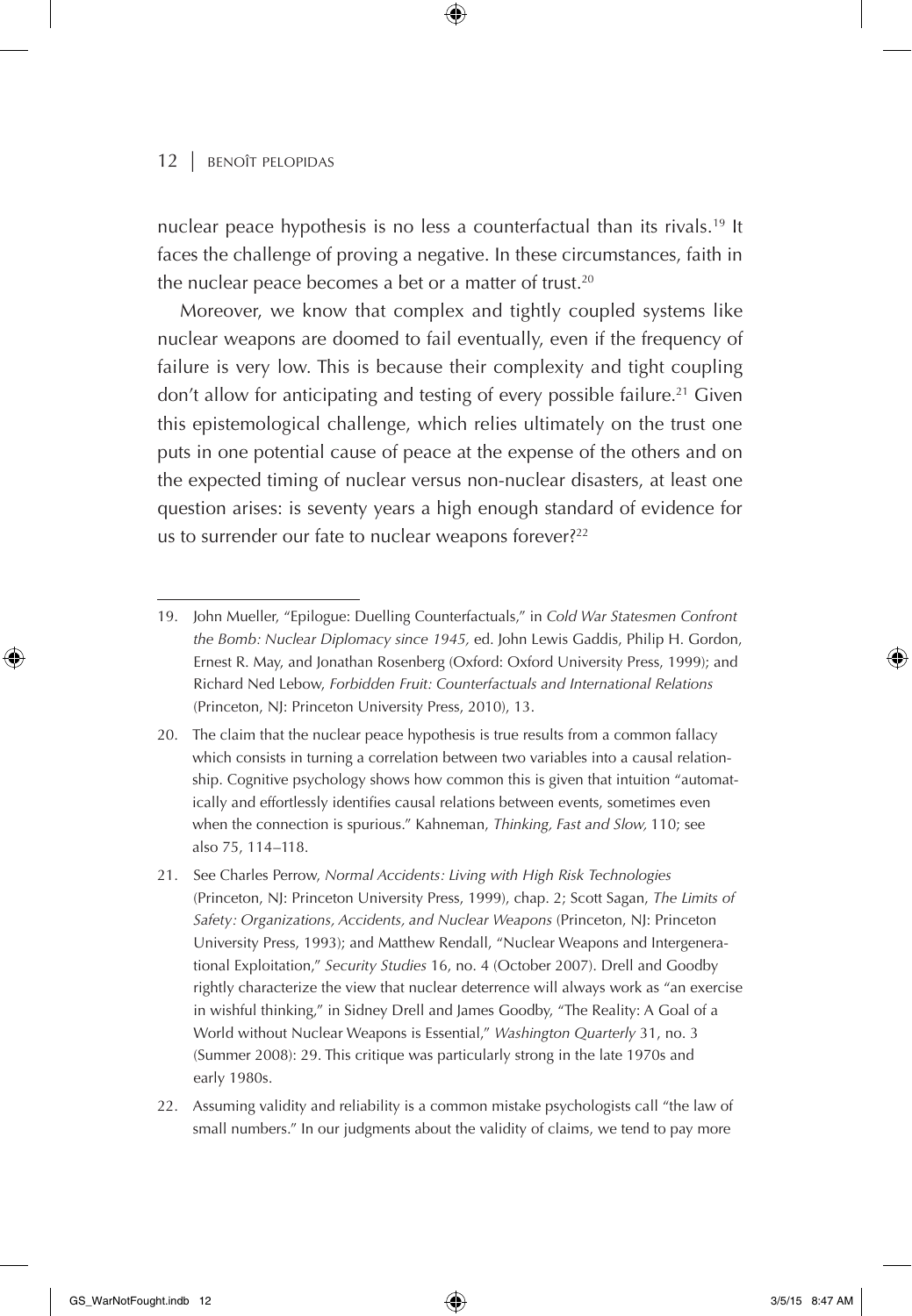### *The limits of nuclear deterrence as a peacemaker***<sup>23</sup>**

Critics of abolition portray a world without nuclear weapons as warprone and believe that nuclear weapons are a necessary and sufficient cause for great-power peace. This is only the latest instance of an idea that has repeatedly been proven wrong, since at least 1860: the expectation that the unprecedented destructiveness of a new weapon system and the threat of its use will put an end to war. This was wrong for dynamite, submarines, artillery, smokeless powder, the machine gun, and poison gas.<sup>24</sup> Was nuclear deterrence a necessary and sufficient cause for peace among great powers? Most critics of the idea of a world without nuclear weapons maintain that it was. They argue that the nuclear-armed

- 23. The idea of a nuclear peace has been challenged for several years. See Evan Luard, *War in International Society: A Study in International Sociology* (London: I. B. Tauris, 1986), 396; Michael MccGwire, "Nuclear Deterrence," *International Affairs* 82, no. 4 (June 2006): 784; Michael MccGwire, "Deterrence: The Problem, Not the Solution," *International Affairs* 62, no. 1 (Winter 1986); John Mueller, "The Essential Irrelevance of Nuclear Weapons: Stability in the Postwar World," *International Security* 13, no. 2 (Fall 1988); John Vasquez, "The Deterrence Myth: Nuclear Weapons and the Prevention of Nuclear War" in *The Long Postwar Peace: Contending Explanations and Projections,* ed. Charles Kegley (New York: HarperCollins, 1991); Ken Berry, Patricia Lewis, Benoît Pelopidas, Nikolai Sokov, and Ward Wilson, "Delegitimizing Nuclear Weapons: Examining the Validity of Nuclear Deterrence," James Martin Center for Nonproliferation Studies, Monterey Institute of International Studies, May 2010; and Steven Pinker, *The Better Angels of Our Nature: Why Violence Has Declined* (New York: Viking, 2011), 268–278.
- 24. For a condensed presentation of these arguments, see James Lee Ray, "The Abolition of Slavery and the End of International War," *International Organization* 43, no. 3 (Summer 1989): 429–430. Kenneth Waltz recognizes the exception he is arguing for when he labels nuclear weapons as "the only peacekeeping weapon the world has ever known," in "The Great Debate," 92. The proponents of the previous weapons in the list said the same thing.

attention to the content of messages than to information about their reliability. See Daniel Kahneman, *Thinking, Fast and Slow,* chap. 10.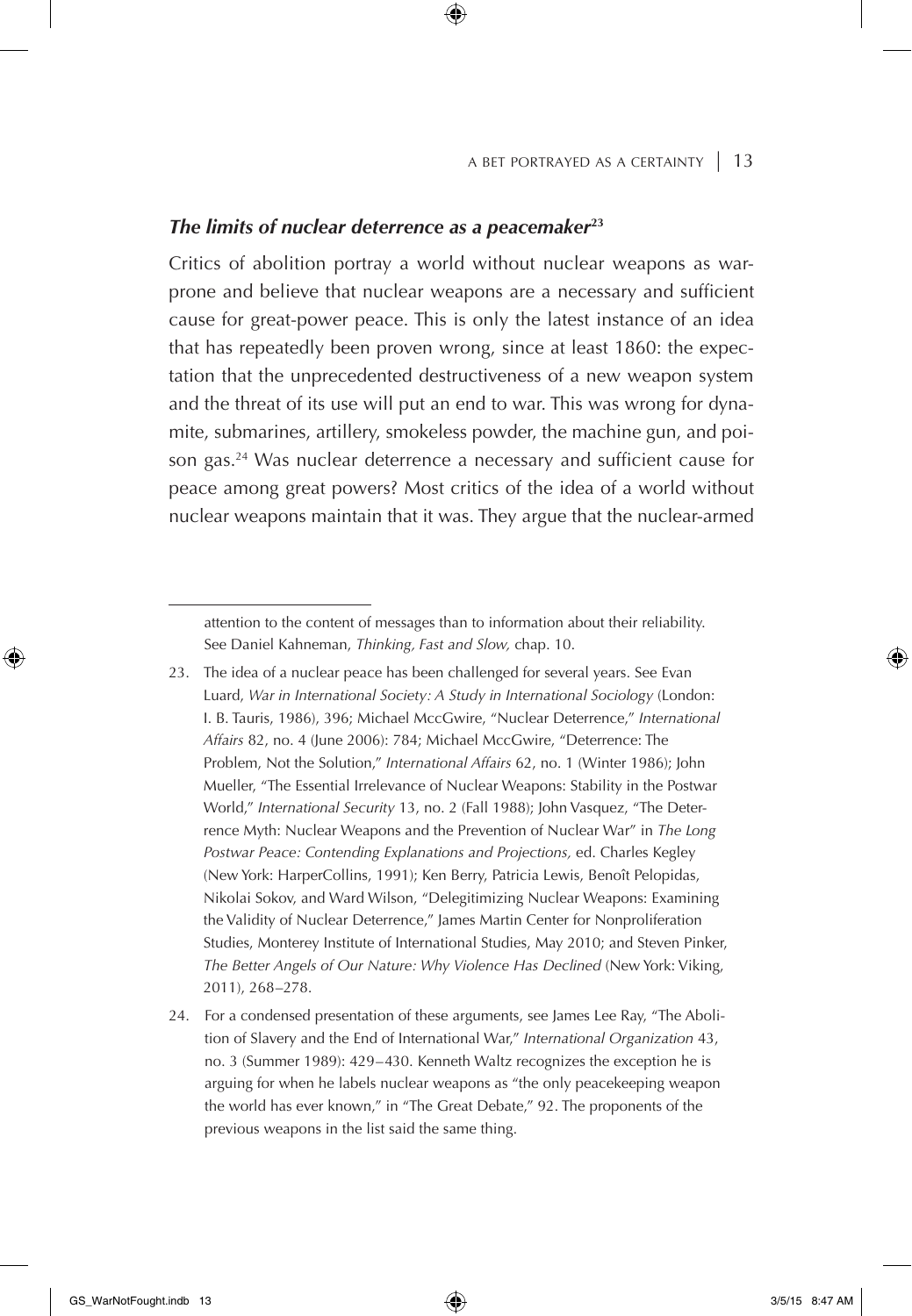states never fought a war against each other.<sup>25</sup> This can now be proven wrong. The 1969 border clash between China and Russia<sup>26</sup> and, more recently, the 1999 Kargil crisis between India and Pakistan show that the conventional wisdom that a nuclear-armed state cannot be attacked is historically inaccurate. Moreover, nuclear-armed states have been attacked by non-nuclear-weapon states on multiple occasions. US troops were attacked by Chinese forces in 1950 in Korea and by Vietnamese forces in the 1960s and 1970s; Israel was attacked by Syria and Egypt in 1973 and by Iraq in 1991; and in 1982, Argentina invaded the British Falkland Islands.<sup>27</sup> This narrows down the claims for nuclear weapons as peacemakers. More importantly, even this narrower claim needs to be reexamined taking into account two facts: (1) avoidance of several nuclear disasters was due to luck and cannot be explained by nuclear deterrence; and (2) deterrence as a strategy has favored more risk-prone strategies and in some cases made war possible instead of preventing it.

Luck is too often taken as a confirmation that nuclear deterrence kept the peace.<sup>28</sup> But luck should not be misread as successful deter-

<sup>25.</sup> Waltz, "The Great Debate"; Bruno Tertrais, "In defense of deterrence," Institut Français des Relations Internationales, Proliferation Paper 39, Fall 2011: 9; Robert Rauchhaus, "Evaluating the Nuclear Peace Hypothesis," 268.

<sup>26.</sup> David Holloway, "'Czech-mating' China? The Sino-Soviet Crisis of 1969," in *Historie Prožité Minulosti,* ed. Jiří Kocian, Milan Otáhal, and Miroslav Vanĕk (Prague: Institute of Contemporary History, 2010).

<sup>27.</sup> T. V. Paul, *The Tradition of Non-Use of Nuclear Weapons* (Stanford, Stanford University Press, 2009), 145.

<sup>28.</sup> The argument based on luck is decisive. Indeed, Paul Schroeder, who argued in favor of managing the nuclear danger without abolishing the weapons, recognized this: "If since 1945 only luck had kept the world from nuclear holocaust then one would have to join . . . cries for some drastic action to turn things around." See Paul Schroeder, "Does Murphy's Law Apply to History?" *Wilson Quarterly* 9, no. 1 (1985): 87. I would argue that it is the case even if luck was the only reason why we avoided disaster in one single case. There is no need for luck to be the only cause of non-use of nuclear weapons to justify a call for change in nuclear policy.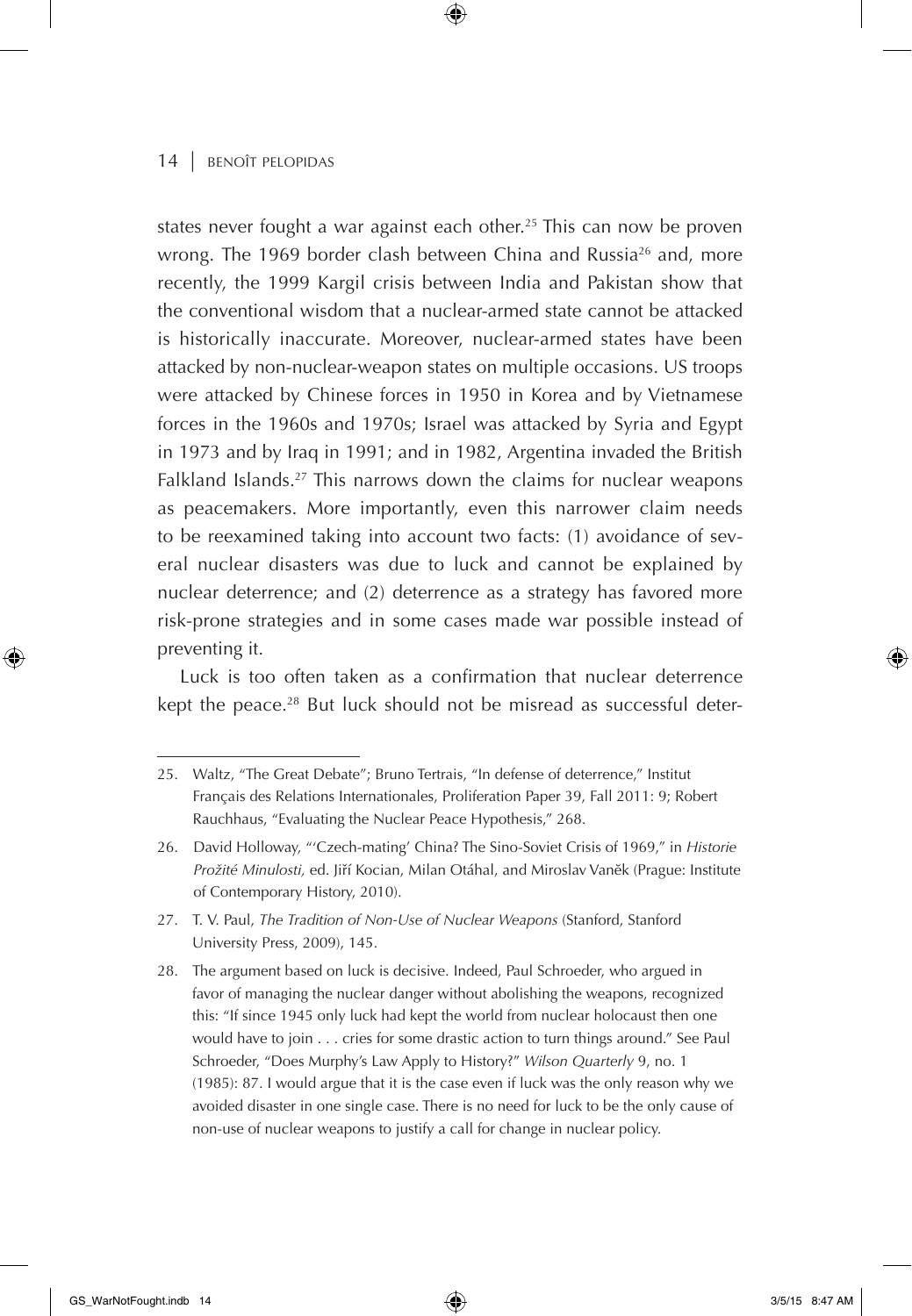rence.29 More accurately, as Thomas Schelling noted, leaders of nuclearweapon states can make threats that "leave something to chance"<sup>30</sup> recognizing that things could spiral out of control and nuclear weapons could be used even if they do not intend to use them—to make those threats more credible. But including luck in a successful deterrence strategy, as if you could control it, is both a conceptual confusion and a retrospective illusion.<sup>31</sup> Luck was on our side this time, but this is not a consequence of purposeful action. For example, during the night of October 26–27, 1962, at the height of the Cuban missile crisis, an American U-2 spy plane strayed into Soviet airspace over the Arctic. Soviet fighter jets scrambled to intercept the U-2 while F-102 interceptors were sent to escort it home and prevent Soviet MIGs from freely entering US airspace. Given the circumstances, the F-102s conventional air-to-air missiles had been replaced with nuclear-tipped ones and their pilots could decide to use nuclear weapons. According to Scott Sagan in *The Limits of Safety,* "the interceptors at Galena were armed with the nuclear Falcon air-to-air missiles and, under existing safety rules, were authorized to carry the weapons in full readiness condition in any 'active air defense'

<sup>29.</sup> On this problem, see Benoît Pelopidas, "We all lost the Cuban missile crisis," in *The Cuban Missile Crisis: A Critical Reappraisal,* ed. Len Scott and R. Gerald Hughes (London: Routledge, 2015).

<sup>30.</sup> Thomas C. Schelling, *The Strategy of Conflict* (Cambridge, MA: Harvard University Press, 1960), chap. 8.

<sup>31.</sup> Because past crises did not escalate and turn into nuclear war, we are prone to what psychologists call "hindsight bias" or "narrative fallacy," which retrospectively will create a false causal relation between crisis management and the favorable outcome of the crisis which avoided nuclear war. Some of these consequences could only be known retrospectively; claiming hindsight is an overstatement. We are also likely to believe that we can learn more than we should from the favorable outcome of crises because we misunderstand the role of luck. See Kahneman, *Thinking, Fast and Slow,* chap. 19. On this confusion, see Benoît Pelopidas, "The theorist who leaves nothing to chance," paper presented at the 2014 International Studies Association conference, Toronto, March 29, 2014.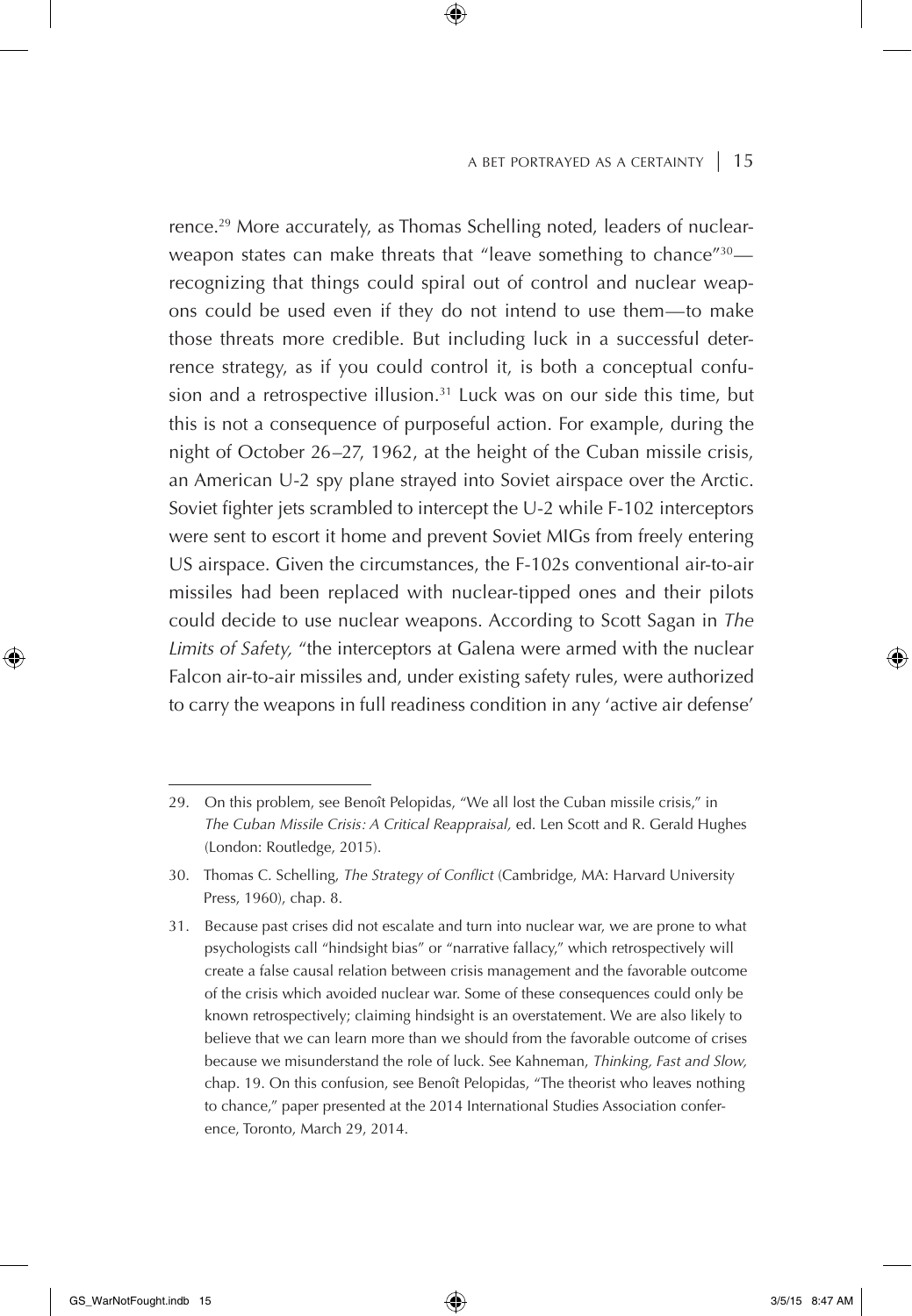mission."32 Fortunately, the spy plane turned back and the Soviet jets held their fire.33 There are many other instances in which deterrence cannot account for favorable outcomes.<sup>34</sup> Robert McNamara was direct about the role of luck during the Cuban missile crisis:

According to former Soviet military leaders, at the height of the crisis, Soviet forces in Cuba possessed 162 nuclear warheads, including at least 90 tactical warheads. [And the United States. was not aware of that at the time.] At about the same time, Cuban President Fidel Castro asked the Soviet ambassador to Cuba to send a cable to Soviet Premier Nikita Khrushchev stating that Castro urged him to counter a U.S. attack with a nuclear response. Clearly, there was a high risk that in the face of a U.S. attack, which many in the U.S. government were prepared to recommend to President Kennedy, the Soviet forces in Cuba would have decided to use their nuclear weapons rather than lose them. Only a few years ago did we learn that the four Soviet submarines trailing the U.S. Naval vessels near Cuba each carried torpedoes with nuclear warheads. Each of the sub commanders had the authority to launch his torpedoes. The situation was even more frightening because, as the lead commander recounted to me, the subs were out of communication with their Soviet bases, and they continued their patrols for four days after Khrushchev announced the withdrawal of the missiles from Cuba. The lesson, if it had not been clear before, was made so at a conference on the crisis held in Havana in 1992. . . . Near the end of that meeting, I asked Castro whether he would have recommended that Khrushchev use the weapons in the

<sup>32.</sup> Sagan, *The Limits of Safety,* 137.

<sup>33.</sup> Ibid., 135-138.

<sup>34.</sup> One of the most recent lists can be found in Martin E. Hellman, "How Risky is Nuclear Optimism?" *Bulletin of the Atomic Scientists* 67, no. 2 (2011). See also Michael Dobbs, *One Minute to Midnight: Kennedy, Khrushchev, and Castro on the Brink of Nuclear War* (New York: Alfred A. Knopf, 2008), 303ff.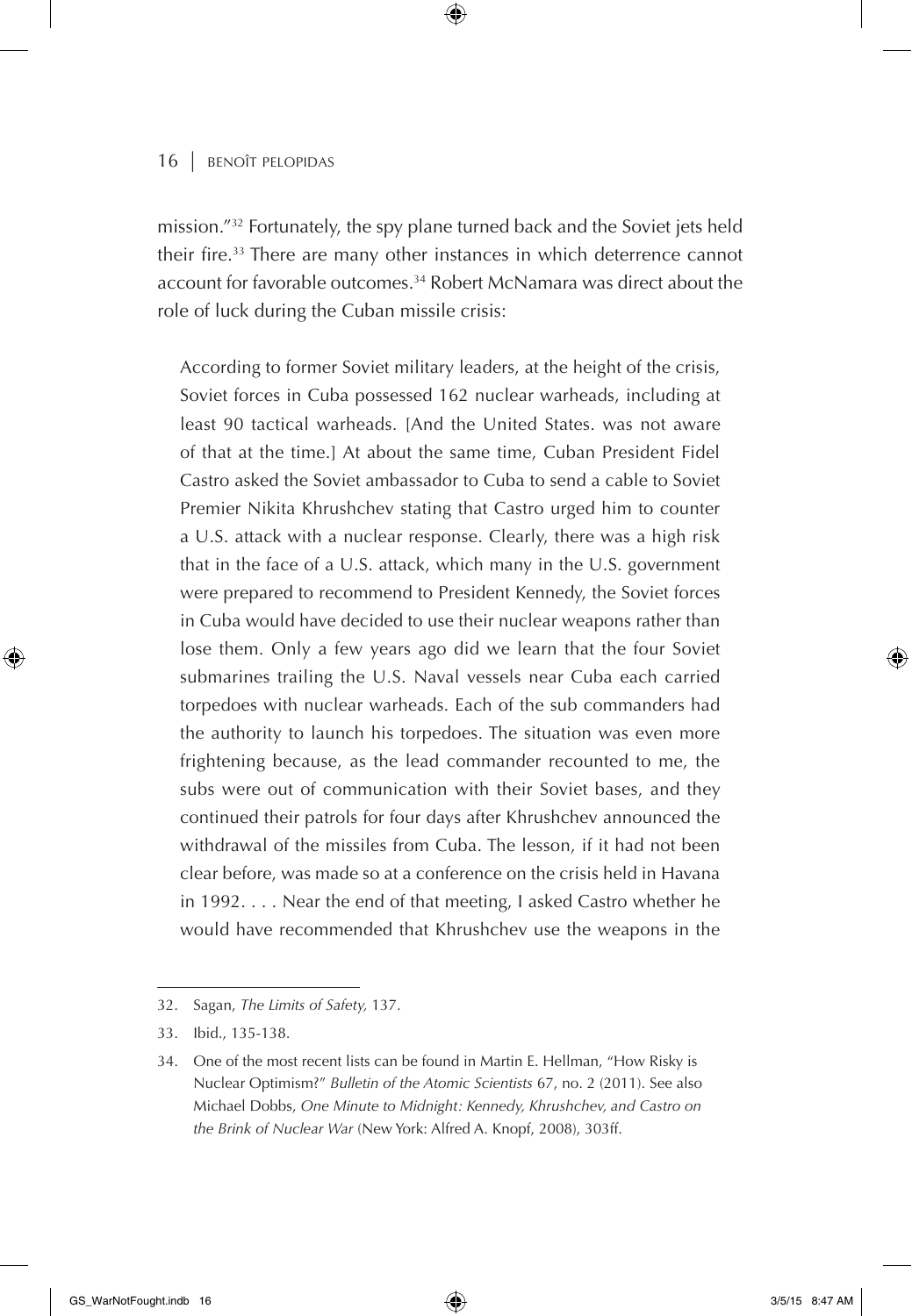face of a U.S. invasion, and if so, how he thought the United States would respond. "We started from the assumption that if there was an invasion of Cuba, nuclear war would erupt," Castro replied. "We were certain of that. . . . [W]e would be forced to pay the price that we would disappear." He continued, "Would I have been ready to use nuclear weapons? Yes, I would have agreed to the use of nuclear weapons." And he added, "If Mr. McNamara or Mr. Kennedy had been in our place, and had their country been invaded, or their country was going to be occupied . . . I believe they would have used tactical nuclear weapons." I *hope* that President Kennedy and I would not have behaved as Castro suggested we would have. . . . Had we responded in a similar way the damage to the United States would have been unthinkable. But human beings are fallible [emphasis added].<sup>35</sup>

This fascinating account shows how lack of information, misperception, and ideology could have led to disaster if we had not been lucky. But false information, lack of information, and misperceptions were not the only reason why luck was the decisive cause of the positive outcome of the Cuban missile crisis. Limits of safety, limits of command and control, and organizational problems also have to be taken into account. As Scott Sagan wrote:

Many serious safety problems, which could have resulted in an accidental or unauthorized detonation or a serious provocation to the Soviet government, occurred during the crisis. None of these incidents led to inadvertent escalation or an accidental war. All of them, however, had the potential to do so. President Kennedy may well have

<sup>35.</sup> Robert S. McNamara, "Apocalypse Soon," *Foreign Policy* 148 (May–June 2005): 33. Dean Acheson proposed this interpretation as early as 1969. He explained the positive outcome of the Cuban missile crisis as due to "plain dumb luck." He explained the positive outcome in *Esquire,* February 1969, 76.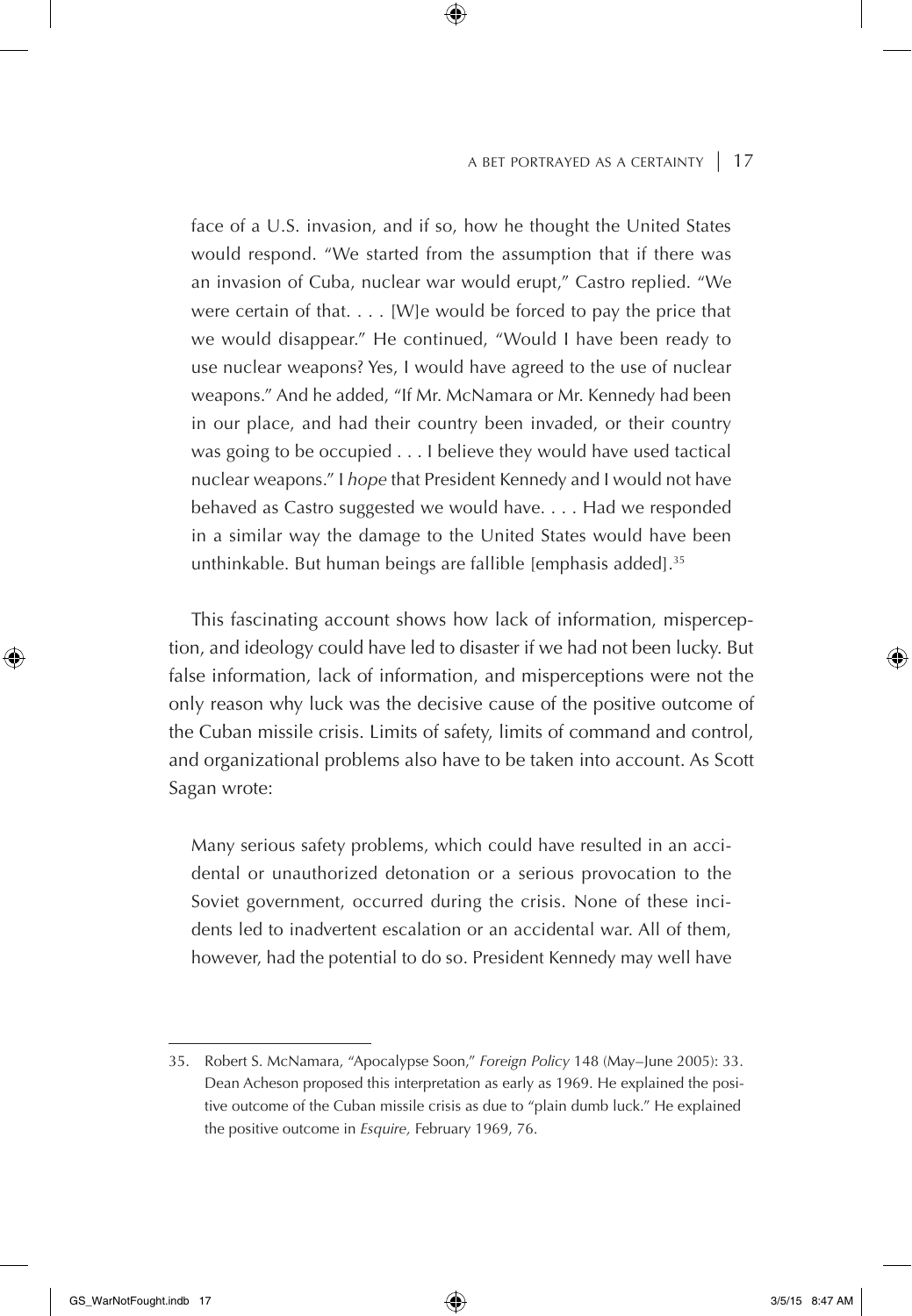been prudent. He did *not*, however, have unchallenged final control over U.S. nuclear weapons.36

Most-recent studies show that sloppy practices in nuclear weapons management have occurred at all levels of decision-makers, leaders, nuclear safety and security teams, and top-level military personnel in most nuclear-weapon states. They also show the limits of learning from past sloppy practices. Confidence in perfect nuclear safety is still a matter of wishing for the best and relying on luck.<sup>37</sup> One telling example of this occurred at Minot Air Force Base in North Dakota in 2007. This offers a well-documented case of multiple sloppy practices and suggests the limits of learning after the incident was identified. On August 29–30, 2007, six US nuclear-armed cruise missile warheads were mistakenly flown to Barksdale Air Force Base in Louisiana. They had been placed by mistake under the wings of a B-52; the weapons had not been guarded appropriately during a thirty-six-hour period. Had the plane experienced any problems in flight, the crew would not have followed the proper emergency procedures.<sup>38</sup> After this widely publicized case of sloppy

<sup>36.</sup> Sagan, *The Limits of Safety,* 116.

<sup>37.</sup> Eric Schlosser, *Command and Control: Nuclear Weapons, the Damascus Accident, and the Illusion of Safety* (New York: Allen Lane, 2013); and Patricia Lewis, Heather Williams, Benoît Pelopidas, and Sasan Aghlani, "Too Close for Comfort: Cases of near nuclear use and options for policy," Chatham House, Royal Institute of International Affairs, April 2014, http://www.chathamhouse .org/sites/files/chathamhouse/home/chatham/public\_html/sites/default/files /20140428TooCloseforComfortNuclearUseLewisWilliamsPelopidasAghlani.pdf.

<sup>38.</sup> This included jettisoning the cruise missiles if necessary. This involved sloppy practices at multiple levels. First, the original movement plan was changed and this change was not reported in the documents produced for the internal coordination process at Minot. "As a consequence, one of the originally scheduled pylons of cruise missiles had not been prepared for tactical ferry. [Second] When the breakout crew accessed the storage facility, they did not properly verify the status of the weapons in the facility as required by established procedure and they failed to note that the missiles on one of the pylons on their internal work document still contained nuclear warheads. Although procedure requires three subsequent verifications (by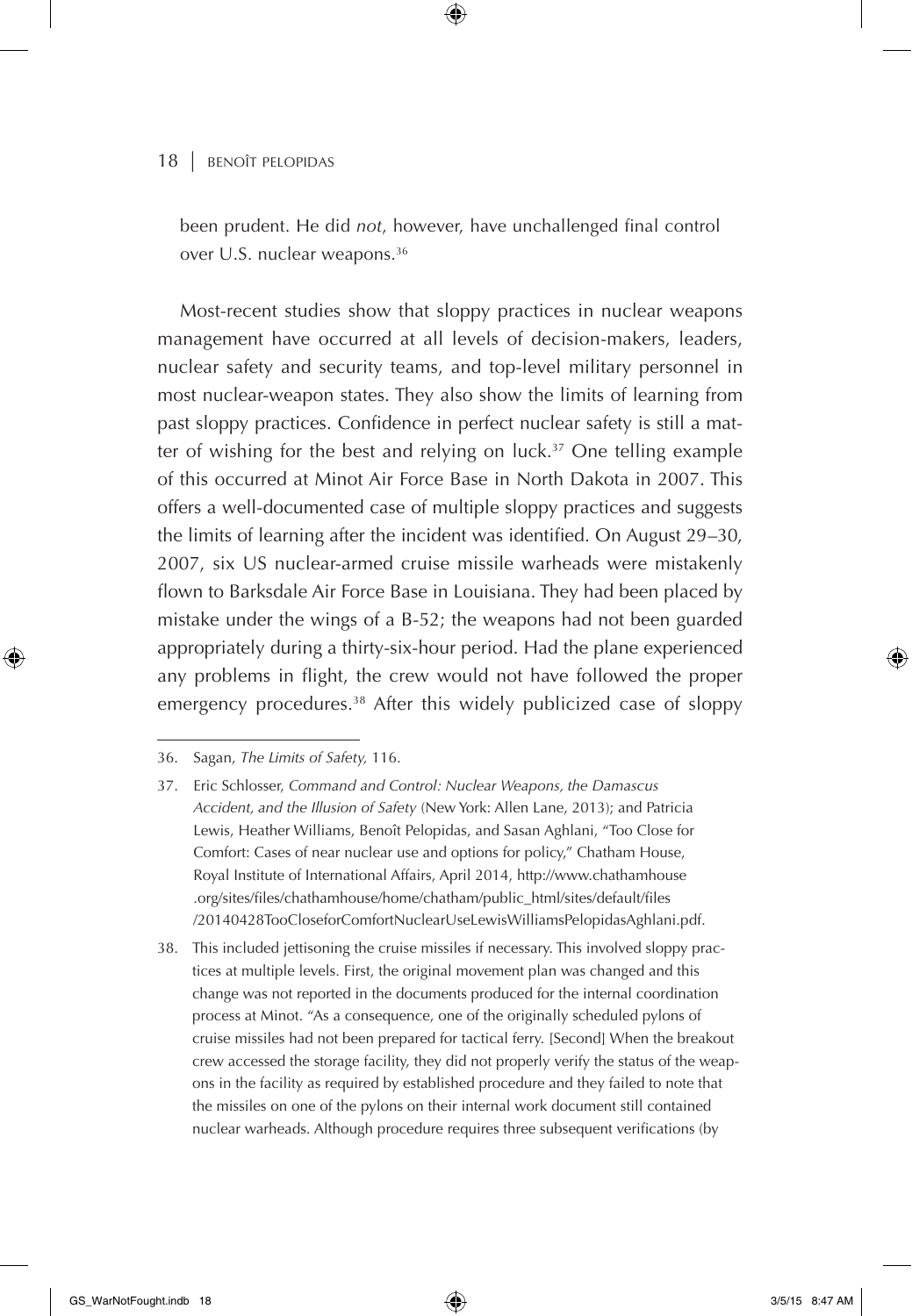practices,39 US Secretary of Defense Robert Gates emphasized the need for responsibility in handling nuclear weapons: "The problems were the result of a long-standing slide in the Service's nuclear stewardship. . . . For your part, you must never take your duties lightly. There is simply no room for error. Yours is the most sensitive mission in the entire US military."40 Change and improvement were supposed to follow, but even on the base where the incident took place and where the Secretary of Defense came to give his speech, it was necessary to repeat the order to leave no room for error. In April 2013, one officer from the 91st Missile Wing at the same Air Force Base in North Dakota was punished for sleeping on the job while having the blast door open behind him. (Sleeping wasn't prohibited on a twenty-four-hour shift, but leaving the blast door open was.) He was one of two missile officers sanctioned that year for such a fault and he told his superiors that it wasn't the first time.<sup>41</sup> Air Force officers told the Associated Press that such violations of the safety procedures had happened more often than just in the two documented cases.<sup>42</sup> The limits of safety, the limits of command and control, and the persistence of sloppy practices even in the US nuclear forces suggest that the role of luck is likely to have been even more important than we can document here.

three different groups) of the payload installed in those cruise missiles, those procedures were not followed." The quotes for the account of this particular accident are taken from the unclassified account available in the February 2008 report from the Defense Science Board Permanent Task Force on Nuclear Weapons Surety, entitled *Report on the Unauthorized Movement of Nuclear Weapons.*

<sup>39.</sup> George P. Shultz, William J. Perry, Henry A. Kissinger, and Sam Nunn, "Toward a Nuclear-Free World," *Wall Street Journal,* January 15, 2008, http://www.nuclearsecurityproject.org/publications/toward-a-nuclear-free-world.

<sup>40.</sup> Global Security Newswire, "Gates stresses nuclear responsibility at Minot Air Force Base," December 2, 2008, http://www.nti.org/gsn/article/gates-stresses-nuclear -responsibility-at-minot-air-force-base/.

<sup>41.</sup> Robert Burns, "Officers In Charge Of Nuclear Missiles Left Blast Door Open: Air Force Officials," *Associated Press,* October 22, 2013.

<sup>42.</sup> Ibid.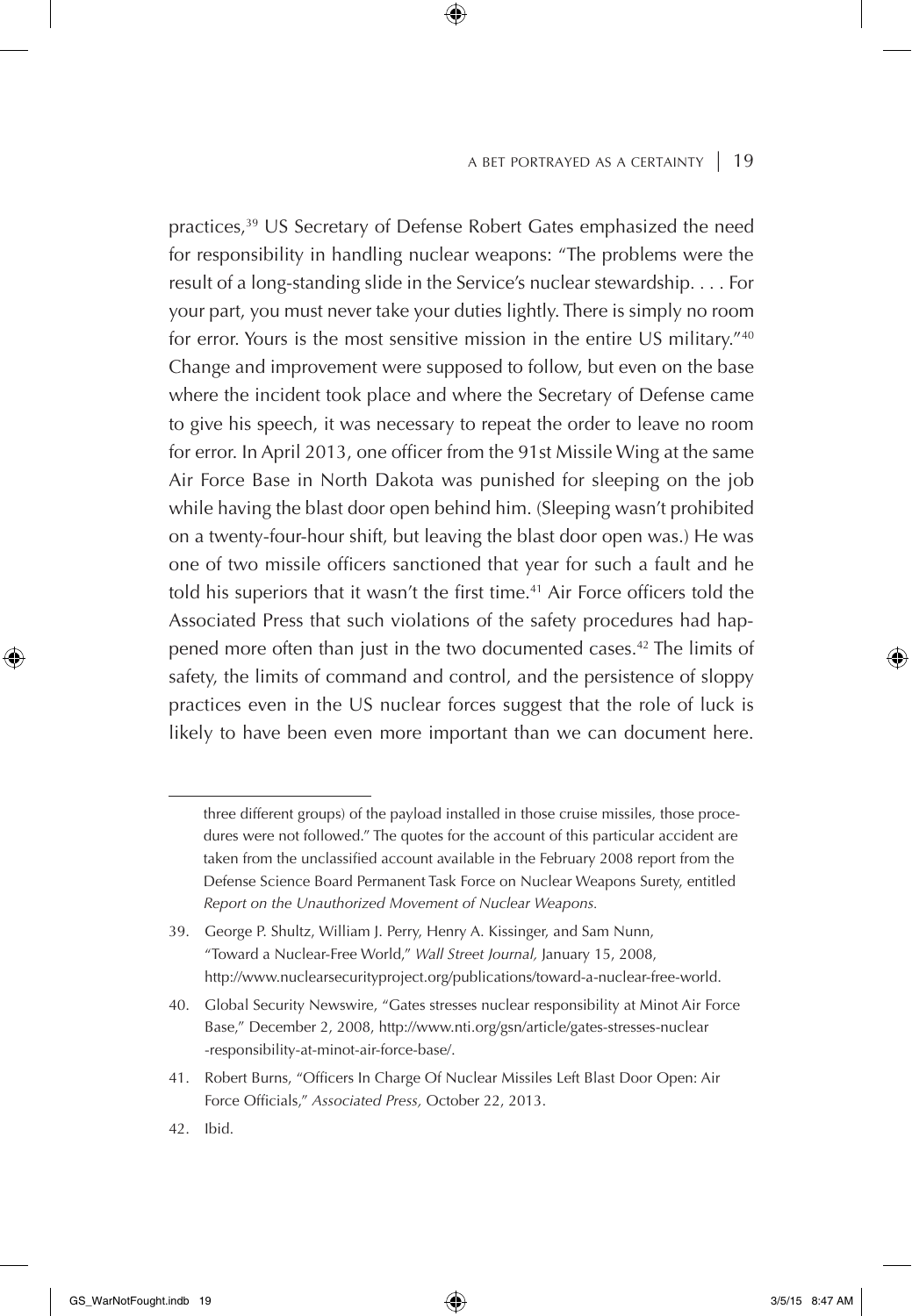There are no reliable records of nuclear weapons accidents or close calls in most nuclear-weapon states.

Another reason why nuclear weapons cannot be considered as a necessary and sufficient cause for peace among the great powers is that they have encouraged more risk-prone behavior which, in some cases, made war possible. In other words, nuclear deterrence can require leaders to get closer to the brink of disaster to make their deterrent threat more credible. "The most recent research has confirmed this argument and established that a significant deterrent effect against conventional conflict requires regional states to adopt an asymmetric escalation posture, which puts pressure on the command and control system and increases the risk of accidental use."43 One case in which nuclear deterrence arguably favored more risk-prone behavior is Kennedy's strategy of deterrence in 1961. After Khrushchev's ultimatum on Berlin, Kennedy hoped to deter him from escalating the crisis. So he emphasized, both privately and publicly, US nuclear superiority and his willingness to conduct a nuclear first strike. The result was an increase in the tension between the two countries in the months leading to the Cuban missile crisis.<sup>44</sup> Longer term, the strategies of deterrence developed by the two superpowers from the late 1950s to October 1962 created a spiral of escalation in which the deployment of forces or their overestimation for the sake of deterrence led to an

<sup>43.</sup> Vipin Narang, "What Does It Take to Deter? Regional Power Nuclear Postures and International Conflict," *Journal of Conflict Resolution* 57, no. 3 (2012).

<sup>44.</sup> Richard Ned Lebow and Janice Gross Stein, *We All Lost the Cold War* (Princeton, NJ: Princeton University Press, 1994), chap. 2; see also Vojtech Mastny, "Introduction: new perspectives on the Cold War Alliance" and "Imagining War in Europe: Soviet Strategic Planning," in *War Plans and Alliances in the Cold War: Threat Perceptions in the East and West,* ed. Vojtech Mastny, Sven G. Holtsmark, and Andreas Wenger (New York: Routledge, 2006), 3, 38. A recent review of the historical evidence on the Soviet side of the crisis is Sergey Radchenko, "The Cuban Missile Crisis: Assessment of New, and Old, Russian Sources," *International Relations* 26, no. 3 (September 2012).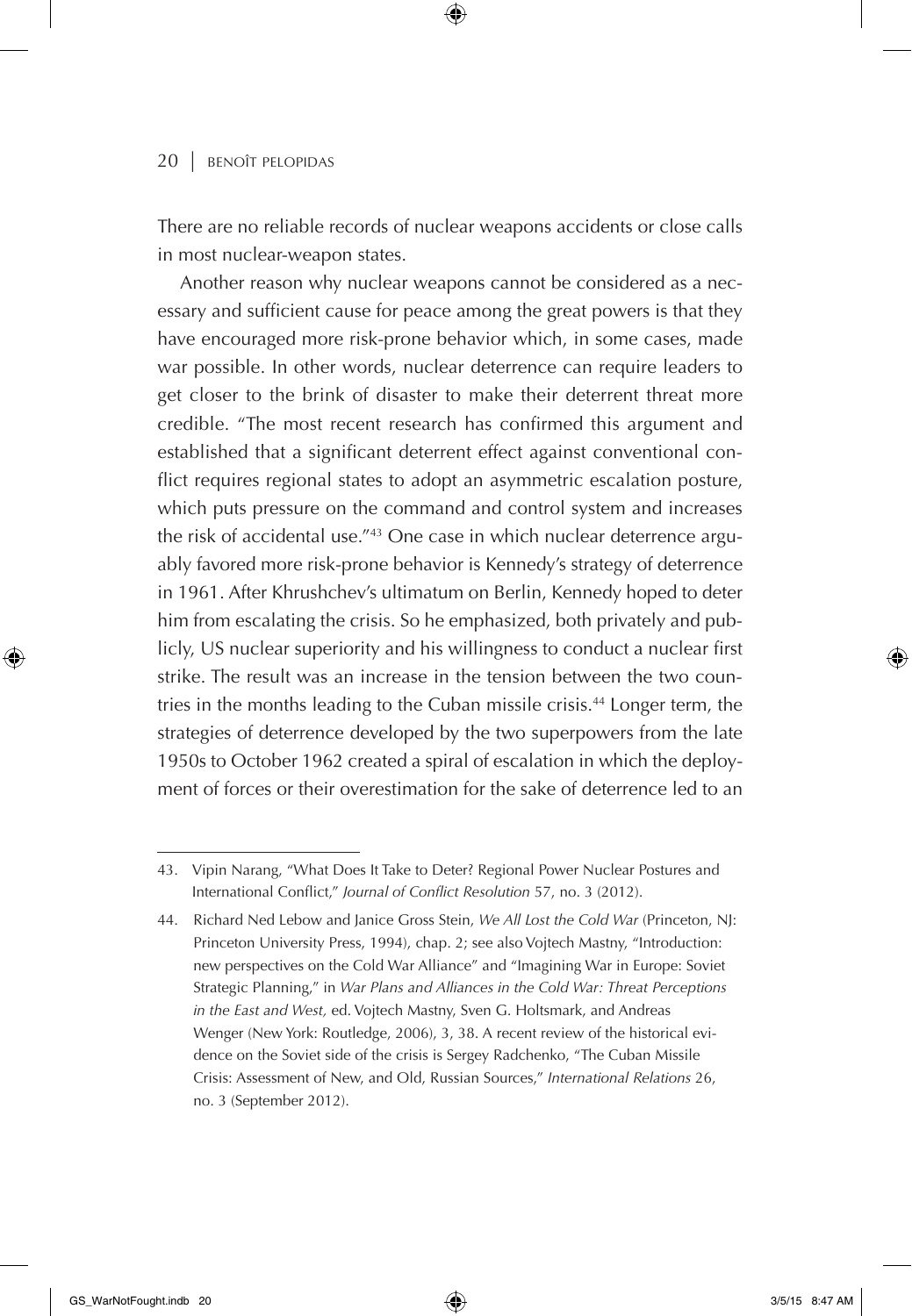increased threat perception.<sup>45</sup> It is interesting to note that this risk-prone behavior, caused partly by the strategy of nuclear deterrence, does not come only from a high risk perception. For instance, the crisis between the United States and the Soviet Union after the 1973 war in the Middle East was based on a low risk perception and faith in nuclear deterrence. Convinced that its adversary would not risk a nuclear escalation, each nation sought unilateral advantages that exacerbated the crisis.<sup>46</sup>

More importantly, a relationship of mutual nuclear deterrence at the strategic level creates opportunities for low-intensity conflicts. Even worse than the 1973 Middle East confrontation was the Kargil crisis between India and Pakistan in 1999, which killed a thousand soldiers. The nuclear arsenals of both countries and the beliefs associated with them contributed to the crisis instead of preventing it. Contrary to the optimistic readings of the proponents of deterrence who focus on the fact that there was no escalation<sup>47</sup> or simply do not count it as a war,<sup>48</sup> the Pakistani generals thought that their nuclear arsenal gave them the ability to send troops beyond the Indian border without risking retaliation from India.<sup>49</sup> They were

<sup>45.</sup> Dominic D. P. Johnson, *Overconfidence and War: The Havoc and Glory of Positive Illusions* (Cambridge, MA: Harvard University Press, 2004), chap. 5; Richard Ned Lebow, "Conventional vs. Nuclear Deterrence: Are the Lessons Tranferable?" *Journal of Social Issues* 43, no. 4 (1987): 179.

<sup>46.</sup> Lebow and Stein, *We All Lost the Cold War,* chap. 10 and 13.

<sup>47.</sup> Tertrais, "In defense of deterrence," 9, note 5.

<sup>48.</sup> Scott Sagan and Alexander Montgomery focus on this fallacy and its effects in "The Perils of Predicting Proliferation," *Journal of Conflict Resolution* 53, no. 2 (April 2009): 304, 321–322.

<sup>49.</sup> S. Paul Kapur, "Revisionist ambitions, conventional capabilities, and nuclear instability: Why Nuclear South Asia is not like Cold War Europe," in *Inside Nuclear South Asia,* ed. Scott Sagan (Stanford: Stanford University Press, 2009); Timothy Hoyt, "Kargil: the nuclear dimension," in *Asymmetric Warfare in South Asia: The Causes and Consequences of the Kargil Conflict,* ed. Peter Lavoy (Cambridge, UK: Cambridge University Press, 2009), 144.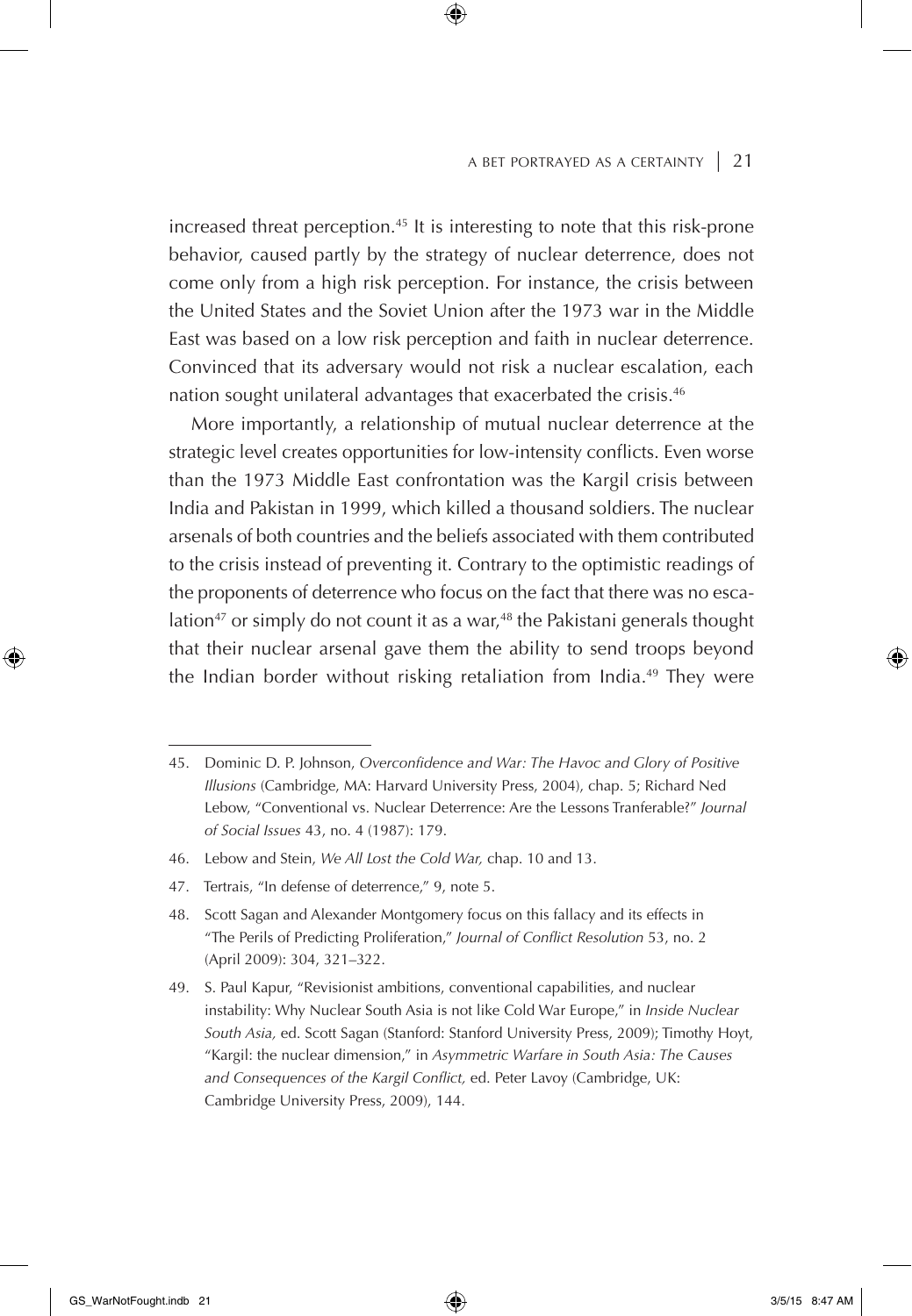wrong, and war broke out.<sup>50</sup> Before getting nuclear weapons, they had never attempted such an aggression.

# *The "long peace" was not that peaceful . . . a world without nuclear weapons will not be unprecedentedly war-prone*

For nuclear deterrence advocates, the Cold War is portrayed as the "long peace" whereas a world without nuclear weapons would be war-prone. Both sides of this statement seem to be wildly exaggerated. On the one hand, the "long peace" was neither all that peaceful nor all that exceptional. It existed only in a limited space, and proxy wars killed several million people during the Cold War.<sup>51</sup> It was not that exceptional if defined as the avoidance of an all-out great-power war, which has been a pretty rare event.<sup>52</sup> On the other hand, a world without nuclear weapons may well be much less war-prone than people assume. In a widely quoted article, Schelling wrote: "One can propose that another war on the scale of the 1940s is less to worry about than anything nuclear. But it might give pause to reflect that the world of 1939 was utterly free of nuclear

<sup>50.</sup> S. Paul Kapur shows that the nuclearization of India and Pakistan increased the frequency and intensity of conflicts between the two countries. See Kapur, *Dangerous Deterrent: Nuclear Weapons, Proliferation and Conflict in South Asia* (Stanford: Stanford University Press, 2007), 122–127; Kapur, this volume. For a contrarian position and Kapur's defense, see Sumit Ganguly and S. Paul Kapur, *India, Pakistan, and the Bomb: Debating Nuclear Stability in South Asia* (New York: Columbia University Press, 2010).

<sup>51.</sup> Odd Arne Westad, *The Global Cold War: Third World Interventions and the Making of Our Times* (Cambridge, UK: Cambridge University Press, 2005). Cold War studies are partly responsible for maintaining this illusion of the long peace. As Holger Nehring notes: "While attracting attention from many different fields and profiting from interdisciplinary inspiration, Cold War studies . . . might have lost sight of one of the key elements of the 'Cold War': its war-like character." See Nehring, "What Was the Cold War?" *English Historical Review* 127, no. 527 (August 2012): 923, 925.

<sup>52.</sup> Randolph M. Siverson and Michael D. Ward, "The Long Peace: A Reconsideration," *International Organization* 56, no. 3 (Summer 2002).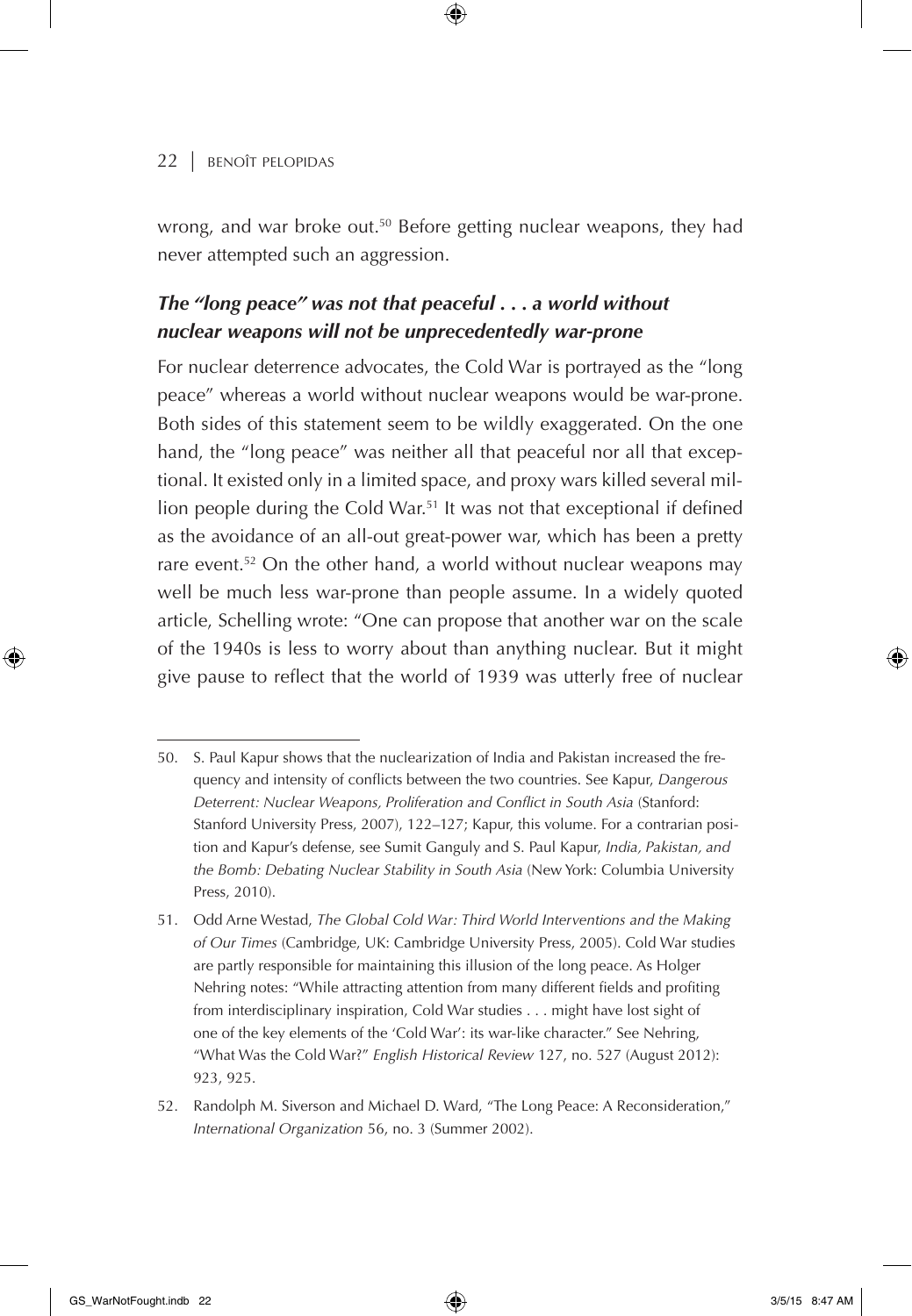weapons, yet they were not only produced, they were invented, during war itself and used with devastating effect."<sup>53</sup>

There are at least three counter-arguments to the idea of a radical contrast between the "long nuclear peace" and a war-prone world without nuclear weapons.

The first: yes, abolishing nuclear weapons is not abolishing war. However, the ability to reconstitute nuclear weapons would create a "virtual deterrent" effect.<sup>54</sup> Moreover, in a world without nuclear weapons, the support for measures to prevent or respond to a breakout would, arguably, be much greater than it is today.<sup>55</sup> Leaders in this world would probably remember Schelling's story and learn from it. As Sagan said, "In a nuclearfree world, the former nuclear-weapons states would have far stronger *mutual* incentives to punish and reverse any new state's decision to acquire atomic bombs. Ironically, it is precisely because nuclear-weapons states have such large arsenals today that they sometimes succumb to the temptation to accept new proliferators. In a disarmed world, such complacency would be more obviously imprudent."56

The second counter-argument is included in the quote of Schelling's work: yes, another war of the size of 1940 is less to worry about than anything nuclear. This is because of the speed of the destruction caused by a nuclear war, which would be much more difficult to stop if it ever

- 55. Holloway, "Deterrence and Enforcement," 342; and Sagan, "The Great Debate," 90.
- 56. Sagan, "The Great Debate," 90.

<sup>53.</sup> Thomas C. Schelling, "A World without Nuclear Weapons?" *Daedalus* 138, no. 4 (Fall 2009): 125, 127.

<sup>54.</sup> The original idea of "virtual arsenals" or "weaponless deterrence" comes from Jonathan Schell in his book *The Abolition* (New York: Alfred A. Knopf, 1984). See also Sidney D. Drell and Raymond Jeanloz, "Nuclear Deterrence in a World without Nuclear Weapons"; and Christopher A. Ford, "Nuclear Weapons Reconstitution and its Discontents: Challenges of 'Weaponless Deterrence'" and David Holloway, "Deterrence and Enforcement in a World Free of Nuclear Weapons," in *Deterrence: Its Past and Future.*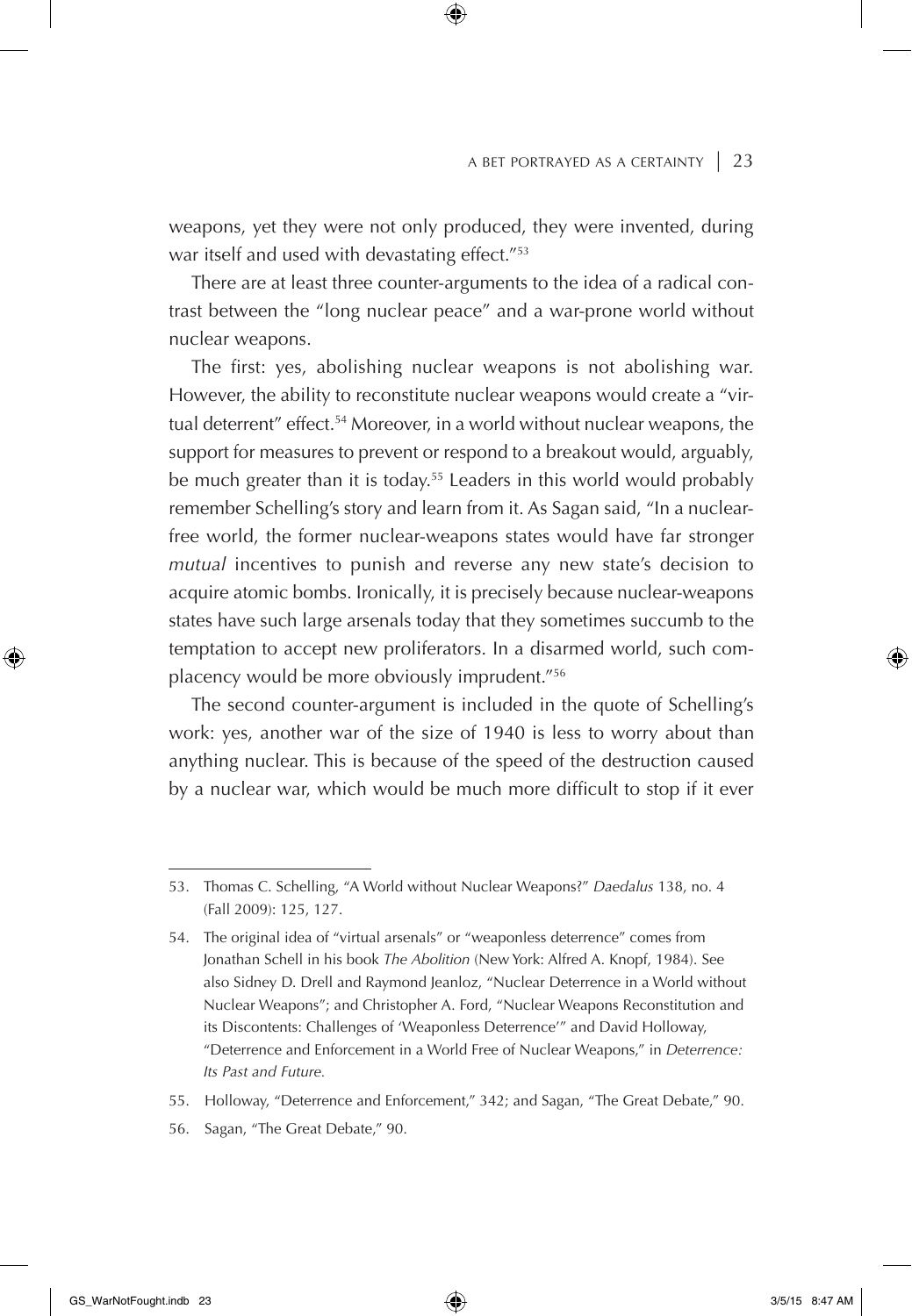started, and of the duration of the radiation effects that would follow the war if anyone survived.

The third counter-argument would be that a world without nuclear weapons will not be achieved overnight, so changes that would happen between now and then need to be considered. One is a macro-trend toward a steady decline in the number of armed conflicts between states, at least since 1945, a trend that became stronger after 1989.<sup>57</sup> Then comes the "Norman Angell rebuttal,"58 suggesting that four years before the most destructive war man had ever experienced, theoreticians also saw the end of war and an increase in economic interdependence that was supposed to make war too costly. It is also true that the idea of the changing character of war has appeared every one or two generations in the last two centuries.<sup>59</sup> However, the trend is observed by most analysts even if they disagree on the causes.<sup>60</sup> Another interesting trend is the recognition that UN peace-keeping operations are more successful than previously

<sup>57.</sup> John Mueller, *Retreat from Doomsday: The Obsolescence of Major War* (New York: Basic Books, 1990); Joshua S. Goldstein, *Winning the War on War: The Decline of Armed Conflict Worldwide* (New York: Dutton Books, 2011); Steven Pinker, *The Better Angels of Our Nature: Why Violence Has Declined* (New York: Viking, 2011); Richard Ned Lebow, *Why Nations Fight: Past and Future Motives for War* (Cambridge, UK: Cambridge University Press, 2010); Christopher J. Fettweis, *Dangerous Times? The International Politics of Great Power Peace* (Washington, DC: Georgetown University Press, 2009); Azar Gat, "The Changing Character of War," in *The Changing Character of War,* ed. Hew Strachan and Sibylle Scheipers (Oxford: Oxford University Press, 2011), 44; John Horgan, *The End of War* (New York: McSweeney's, 2012),133–137.

<sup>58.</sup> Norman Angell was an English journalist and Labor Member of Parliament who argued in 1909 that a major war would be futile and would not pay, due to major economic interdependence among nations. His book, *Europe's Optical Illusion,* was republished in 1910 under the title *The Great Illusion: A Study of Military Power and National Advantage* (London: G. P. Putnam's sons, 1910) and often retrospectively portrayed as claiming that World War I was impossible.

<sup>59.</sup> Gat, "The Changing Character of War," 27.

<sup>60.</sup> The declining trend in the frequency of war among great powers is still visible if you shift the threshold for war from the standard one thousand battle deaths to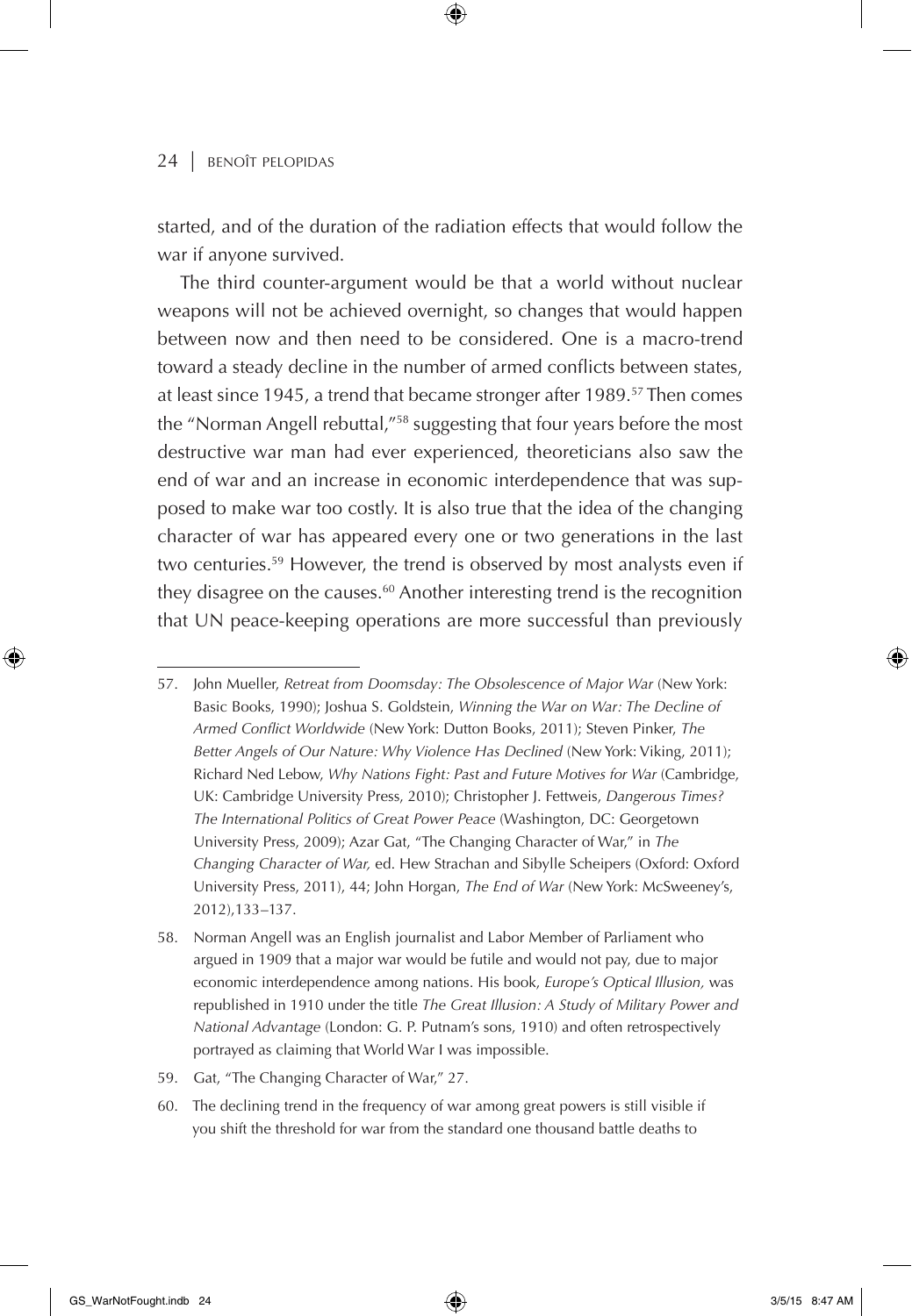thought and rather inexpensive. $61$  These are obviously not irreversible the fear that climate change would reverse this trend and create wars has been expressed widely<sup>62</sup> as well as fear of a war in the Taiwan strait<sup>63</sup> but they suggest policies to keep this trend downward.

# **Nuclear proliferation risks are not likely to increase if the size of the US nuclear arsenal decreases**<sup>64</sup>

The second key critique of the goal of a world without nuclear weapons is based on the idea that positive nuclear security guarantees, or the so-called "nuclear umbrellas," are necessary to prevent proliferation. Therefore, shrinking the size of the US arsenal would simply decrease the credibility of extended nuclear deterrence and, thus, create additional incentives for nuclear proliferation.<sup>65</sup> If so, getting to zero might not be achievable or desirable, as it would spur proliferation.

- 63. Lebow, *Why Nations Fight,* 223.
- 64. Some of the arguments in this section will also appear in Benoît Pelopidas, "The Nuclear Straitjacket: American Extended Nuclear Deterrence and Nonproliferation," in *The Future of US Extended Deterrence: NATO and Beyond,* ed. Stéfanie von Hlatky and Andreas Wenger (Washington, DC: Georgetown University Press, forthcoming 2015).
- 65. Here, by credibility, I mean credibility in the eyes of the protégé/ally and those of the potential attacker. I ignore the technical issue of stockpile reliability as well as that of the confidence of US policymakers in that reliability. On these issues, see Benjamin

twenty-five. Andrew Mack, roundtable on Steven Pinker's *The Better Angels of our Nature,* ISA, San Diego, Calif., April 3, 2012.

<sup>61.</sup> Goldstein, *Winning the War on War;* interview of the author with Joshua S. Goldstein, San Diego, April 4, 2012. He observed that every US household pays \$700 a month to fund the military, including pensions, and only \$2 a month for UN peacekeepers, who are chronically underfunded and suffer from a lack of resources.

<sup>62.</sup> A famous voice is Colin S. Gray, *Another Bloody Century: Future Warfare* (London: Weidenfeld & Nicolson, 2005), 82–83.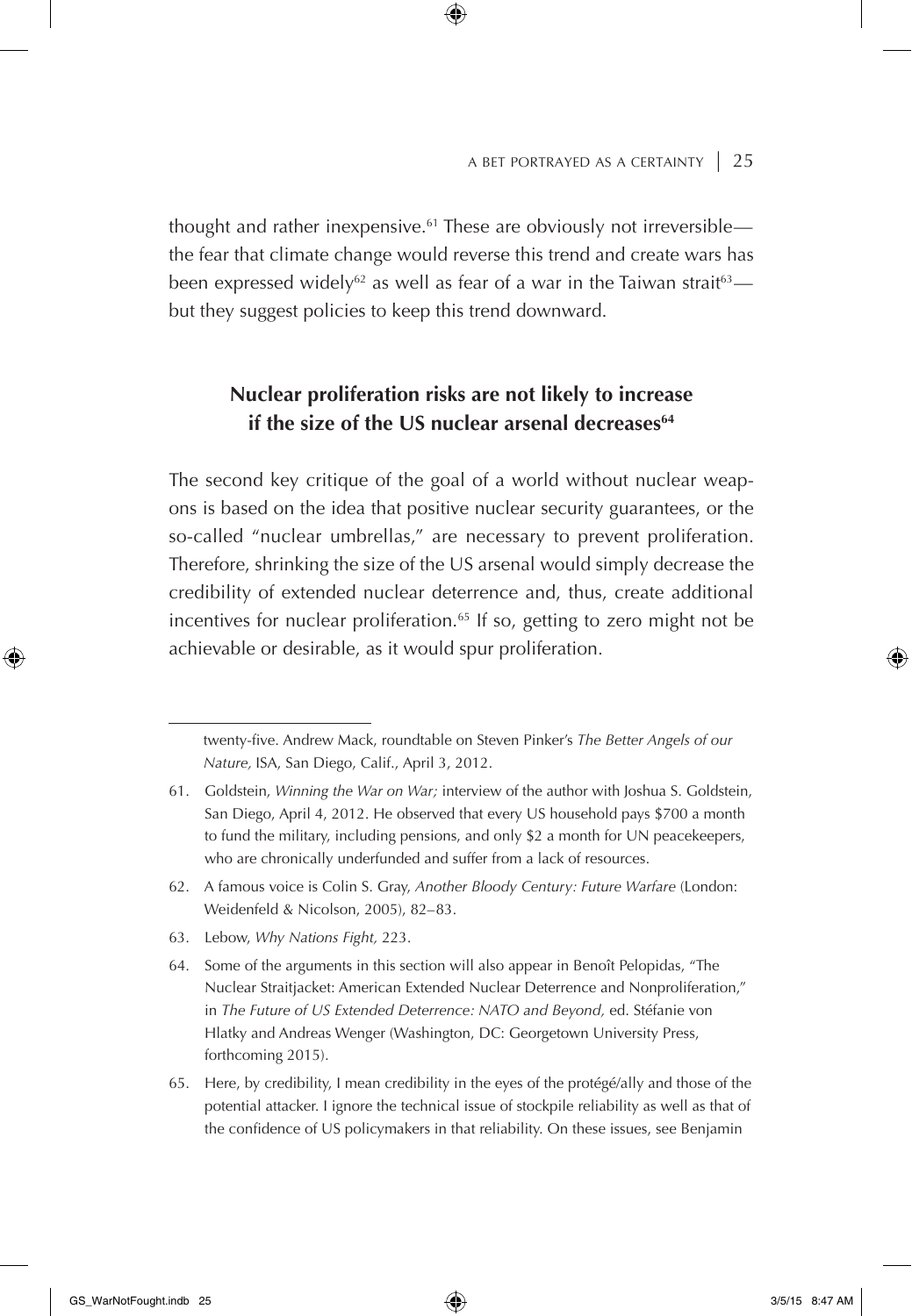The idea that extended nuclear deterrence deters proliferation has been stated in official US policy documents even before the 2001 *Nuclear*  Posture Review<sup>66</sup> and has been US official policy at least since then. In December 2008, the Report of the Secretary of Defense Task Force on DoD Nuclear Weapons Management stated, "The United States has extended its nuclear protective umbrella to 30-plus friends and allies as an expression of commitment and common purpose as well as a disincentive for proliferation."67 On page 7, this report also quotes the 1998 annual defense report stating that "Nuclear forces remain an important disincentive to nuclear, biological, and chemical proliferation." The same idea is expressed in a May 2009 report requested by Congress: "During the Cold War, proliferation was strongly inhibited by the relationships of extended deterrence established by the United States (and also by the Soviet Union)."68 The May 2009 report to Congress also states that:

[The United States] must continue to safeguard the interests of its allies as it does so. Their assurance that extended deterrence remains credible and effective may require that the United States retain

Sims and Christopher R. Henke, "Repairing Credibility: Repositioning nuclear weapons knowledge after the Cold War," *Social Studies of Science* 42, no. 3 (June 2012).

<sup>66.</sup> In a comment on the *Nuclear Posture Review* he has heavily influenced, Keith Payne wrote: "[The United States] extended nuclear deterrence commitments it nuclear umbrella—permit friends and allies to forgo seeking their own independent nuclear capabilities or alternatives. This is perhaps the single most important inhibitor of the pace of global proliferation today." Keith B. Payne, "The Nuclear Posture Review: Setting the Record Straight," *Washington Quarterly* 28, no. 3 (Summer 2005): 148.

<sup>67.</sup> US Department of Defense, "Report of the Secretary of Defense Task Force on DoD Nuclear Weapons Management, Phase II: Review of the DoD Nuclear Mission, 2008," iv.

<sup>68.</sup> United States Institute of Peace, *America's Strategic Posture. The Final Report of the Congressional Commission on the Strategic Posture of the United States* (Washington, DC: United States Institute for Peace Press, 2009), 8.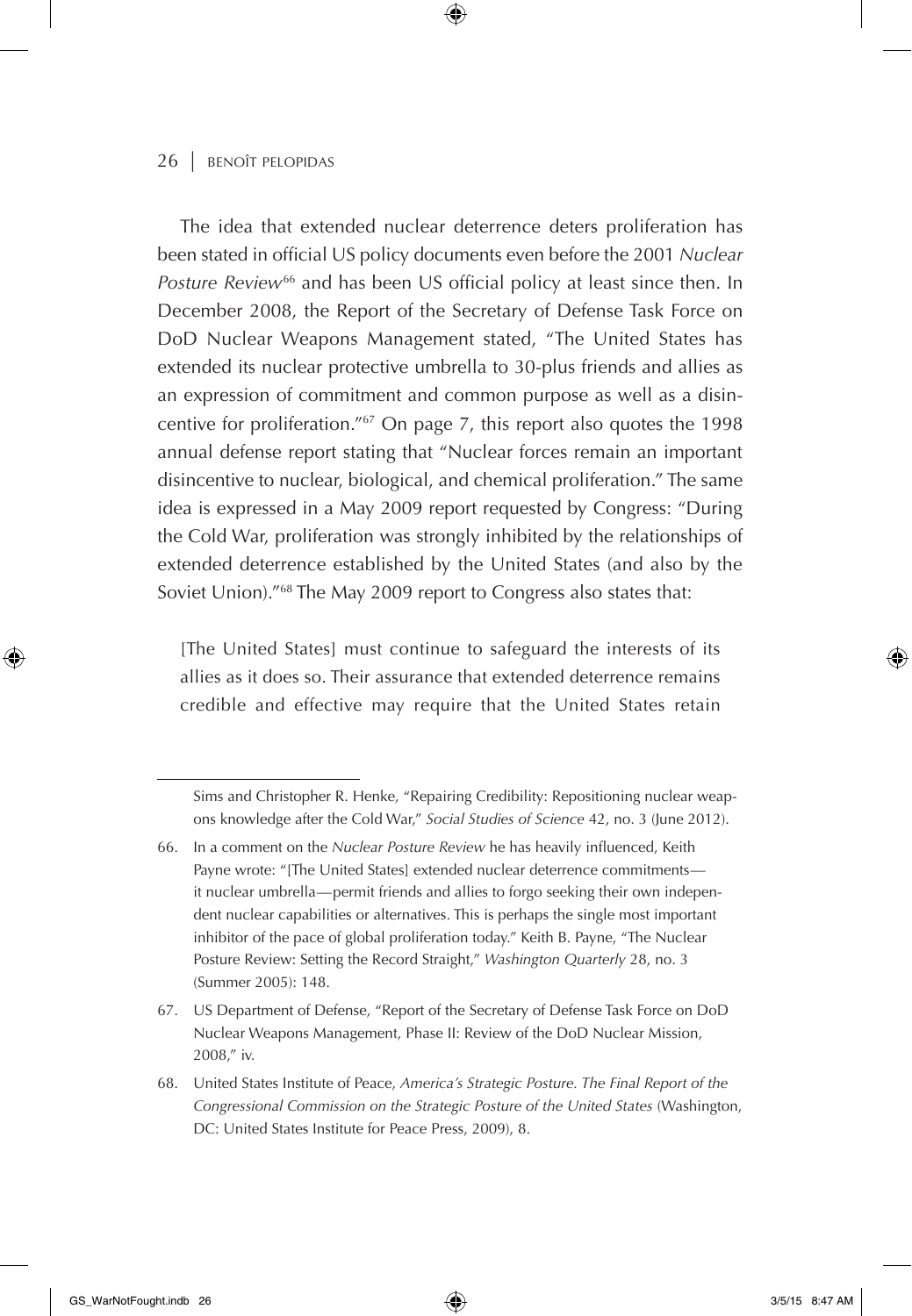numbers or types of nuclear capabilities that it might not deem necessary if it were concerned only with its own defense.

This idea was expressed quite clearly in a Council on Foreign Relations April 2009 report entitled *US Nuclear Policy:*

Although the United States does not need nuclear weapons to compensate for conventional military weaknesses, other states are not in a similar position—they may consider acquiring nuclear weapons to deter attacks. The United States has the responsibility to assure allies through extended deterrence commitments. This assurance helps convince many of these allies not to acquire their own nuclear weapons. . . . A related pillar, necessary to maintain the credibility of the U.S. nuclear deterrent for as long as it is needed, is to ensure that the U.S. nuclear arsenal is safe, secure and reliable.<sup>69</sup>

The text of the *Nuclear Posture Review* restates the same two arguments about the role of extended nuclear deterrence—it is meant to reassure allies and in the process deter proliferation:

The United States will retain the smallest possible nuclear stockpile consistent with our need to deter adversaries, reassure our allies. . . . By maintaining a credible nuclear deterrent, . . . we can reassure our non-nuclear allies and partners worldwide of our security commitments to them and confirm that they do not need nuclear weapons capabilities of their own.70

This argument persists because people generalize from a few cases in which a positive nuclear security guarantee actually played a role in the

<sup>69.</sup> Council on Foreign Relations, "US Nuclear Weapons Policy," 2009: 5. These points are reaffirmed on pages 8, 14–16, 81, 90–91.

<sup>70.</sup> Department of Defense, "Nuclear Posture Review Report," April 2010: 39, 7.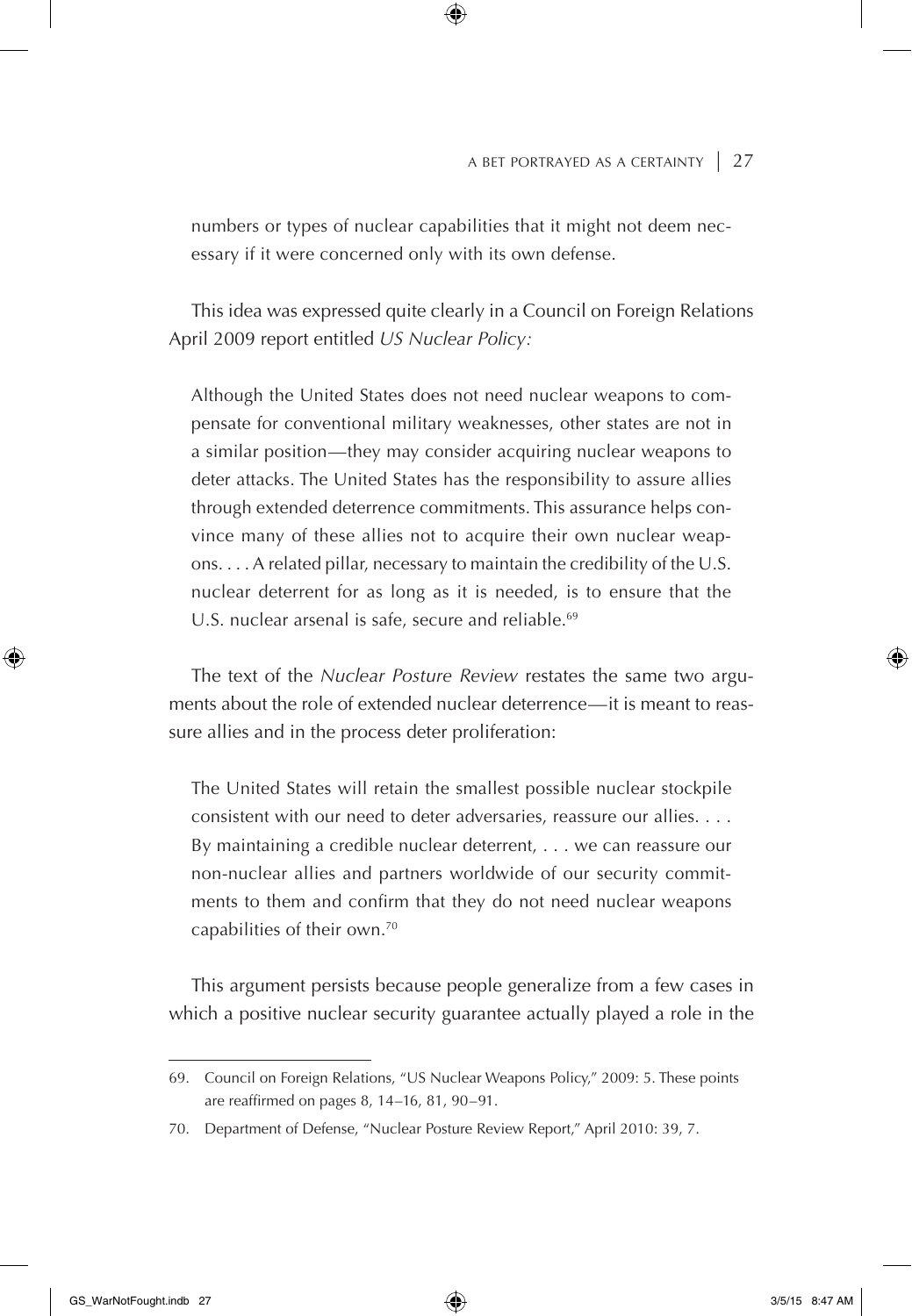decision not to go for the bomb—Germany, Japan<sup>71</sup>—and because it has not received the careful historical analysis it deserves.72

As a critique of this argument, I propose three points:

- 1. The idea that a decrease in the size of the US nuclear arsenal will lead to a wave of proliferation wrongly assumes the existence of a pressing desire for the bomb waiting for more favorable conditions. This expectation has been proven wrong for several decades.
- 2. An extended nuclear deterrence guarantee has historically not been a necessary condition for states to give up nuclear-weapon ambitions.
- 3. The existing studies fail to isolate the role of nuclear weapons among other factors in the security guarantee they discuss. As a consequence, they underestimate the credibility problem of extended nuclear deterrence and overestimate the demand for such a nuclear guarantee, which has been perceived as more threatening than reassuring in important cases.

# *At the state level, the present and foreseeable demand for nuclear weapons is limited*

The argument that without a credible nuclear security guarantee states would have additional incentives to develop their nuclear arsenals

<sup>71.</sup> Daniel Deudney explicitly focuses on these two cases when he makes the argument that the extended nuclear deterrence commitment played a major role in nonproliferation decisions. See Daniel Deudney, "Unipolarity and nuclear weapons," in *International Relations Theory and the Consequences of Unipolarity,* ed. G. John Ikenberry, Michael Mastanduno, and William C. Wohlforth (Cambridge, UK: Cambridge University Press, 2011), 305, 307.

<sup>72.</sup> David Holloway notes this lack of historical analysis of the role of extended deterrence in what he calls "the proliferation objection" to a world without nuclear weapons in "Deterrence and Enforcement," 353, note 19.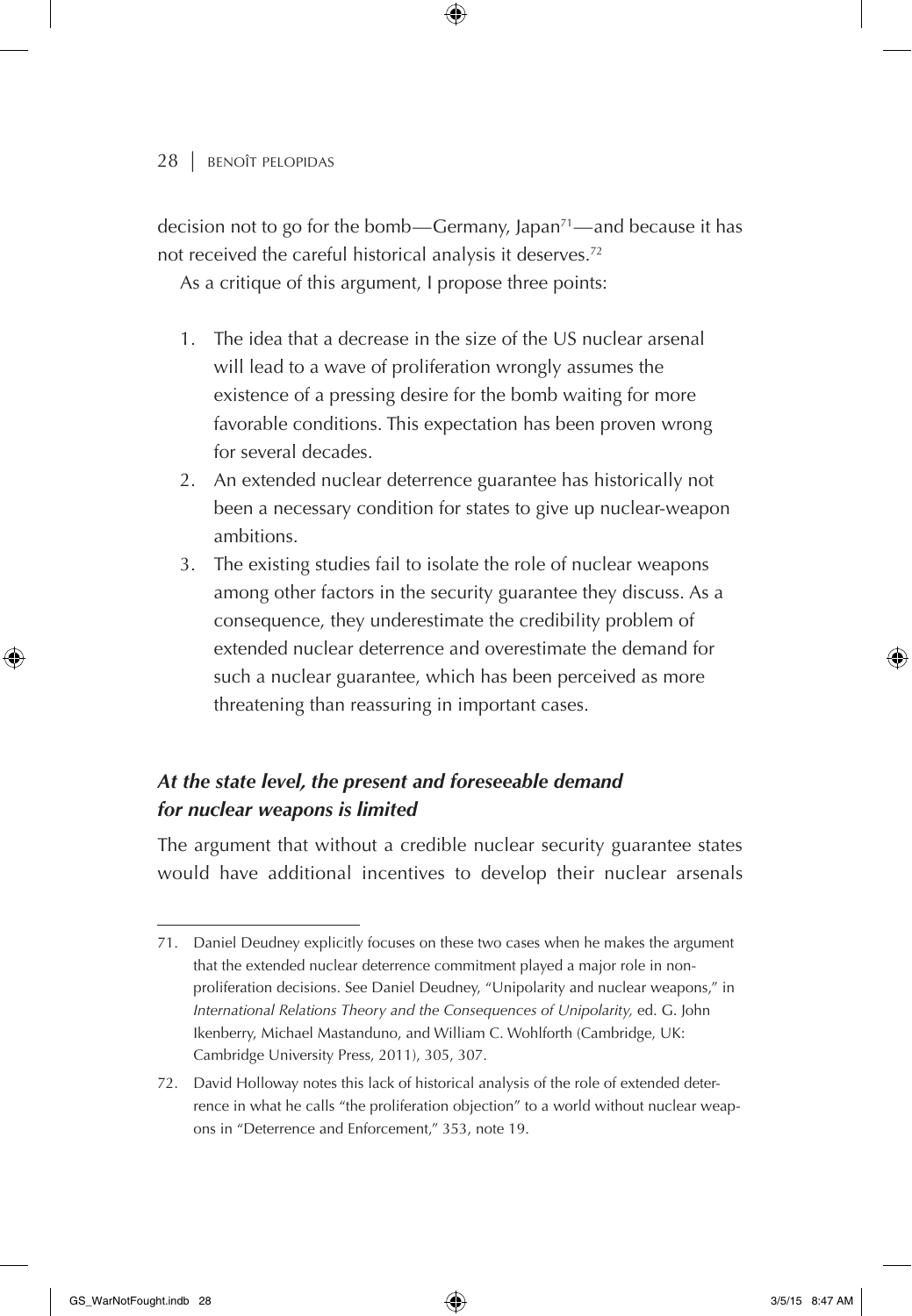assumes an implicit desire to go for the bomb. It suffers from what I call the nuclear straitjacket. In this perspective, the ultimate security guarantor has to be nuclear. This approach neglects the possibility of a non-nuclear understanding of security. This is a strong bias given that the most generous estimate of the number of states that have ever had nuclear-weaponrelated activities totals only forty.<sup>73</sup> Most states, as a matter of fact, have never expressed any interest in developing nuclear weapons even if academic and governmental forecasts have announced cascades of proliferation at least since the late  $1950s<sup>74</sup>$  Moreover, among those states that have had any form of nuclear-weapons-related activities, more have given up before or after building a nuclear arsenal (twenty-nine) than have kept their arsenals (nine). $75$  It is worth noting that two recent authoritative analyses reject the idea of a wave of proliferation following the possible acquisition of nuclear weapons by Iran.76 Moreover, recent studies of the management of nuclear-weapons programs show that, contrary to conventional wisdom, the rate of failure has increased over time and the time

74. Ibid.

75. Ibid., 306. (To add up to forty, the list would have to include Iran and Syria.)

<sup>73.</sup> Details about these numbers can be found in Benoît Pelopidas, "The Oracles of Proliferation: How Experts Maintain a Biased Historical Reading that Limits Policy Innovation," *Nonproliferation Review* 18, no. 1 (March 2011). Forty is the most pessimistic estimate of nuclear-weapons-related activities. See http://thenuclearworld .org/wp-content/uploads/2012/01/Benoit\_Pelopidas\_oracles\_of\_proliferation \_NPR2011-3.pdf.

<sup>76.</sup> William Potter, with Gaukhar Mukhatzhanova, eds., *Forecasting Nuclear Proliferation in the 21st Century: A Comparative Perspective, Volume 2* (Stanford, CA: Stanford University Press, 2010); James J. Wirtz and Peter Lavoy, eds., *Over the Horizon Proliferation Threats* (Stanford, CA: Stanford University Press, 2012). These two books cover Argentina, Australia, Brazil, Burma, Egypt, Indonesia, Iran, Japan, Ukraine, South Africa, Taiwan, Turkey, South Korea, Syria, Saudi Arabia, Venezuela, and Vietnam. In the most recent of these two studies, only one case, Saudi Arabia, is considered as very likely to go for the bomb. See James Russell, "Nuclear Proliferation and the Middle East's Security Dilemma: The Case of Saudi Arabia," in *Over the Horizon Proliferation Threats.*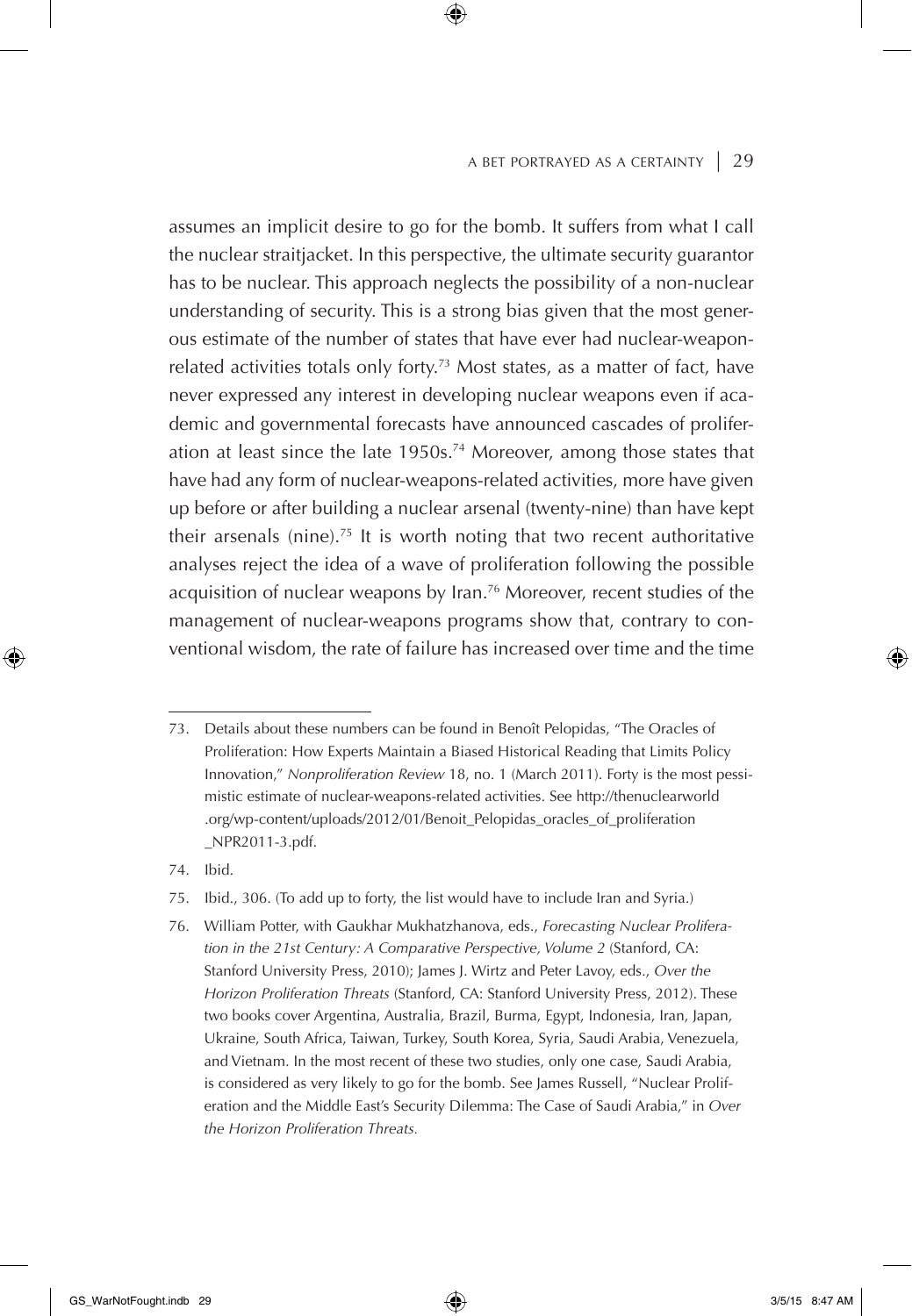needed to lead a nuclear-weapon program to completion has increased.<sup>77</sup> So the idea that decreasing the size of the US nuclear arsenal would create additional incentives for proliferation underestimates important factors: the lack of desire for these weapons in the first place and the frequency of nuclear reversal in midcourse, on top of the managerial and technological obstacles to developing a nuclear-weapon program, which remain very strong.

# *Extended nuclear deterrence has neither been necessary nor sufficient to deter proliferation*

A positive nuclear security guarantee has not been a necessary or sufficient condition for all states to give up nuclear weapons ambitions. In other words, some states have given up nuclear weapons plans despite the lack of a positive nuclear security guarantee or "nuclear umbrella" (South Africa, Libya, Ukraine, Sweden78 and all the states that had not

<sup>77.</sup> Jacques Hymans, *Achieving Nuclear Ambitions: Scientists, Politicians, and Proliferation* (Cambridge, UK: Cambridge University Press, 2012).

<sup>78.</sup> Analysts reluctant to consider Ukraine, Belarus, and Kazakhstan as nuclear-weapon possessors focus on the issues of launch codes, satellites, and testing. Here, I will focus on Ukraine as an example. To be considered as possessing a nuclear arsenal, Ukraine would have needed access to the launch codes for its missiles and would have had to become able to change the targets of that same arsenal. The experts I met agreed that the Ukrainians could have obtained the codes had they been given enough time. (Interview with Robert Nurick, Washington, DC, April 4, 2008; interview with Nikolai Sokov, Monterey, Calif., November 13, 2009.) James E. Goodby mentions a "strong presumption that if [Ukraine] chose to keep the nuclear weapons within its borders, it could have done so." See "Preventive Diplomacy for Nuclear Nonproliferation in the Former Soviet Union," in *Opportunities Missed, Opportunities Seized: Preventive Diplomacy in the Post-Cold War World,* ed. Bruce W. Jentleson (New York: Rowman & Littlefield, 2000), 110. It is true that Ukraine had neither an independent satellite system to monitor missiles nor a testing site, yet Christopher Stevens argues that nuclear warheads would have remained viable without testing until at least 2010, whereupon computerized tests could have been carried out. See Christopher Stevens, "Identity Politics and Nuclear Disarmament: The Case of Ukraine," *Nonproliferation Review* 15, no. 1 (March 2008). He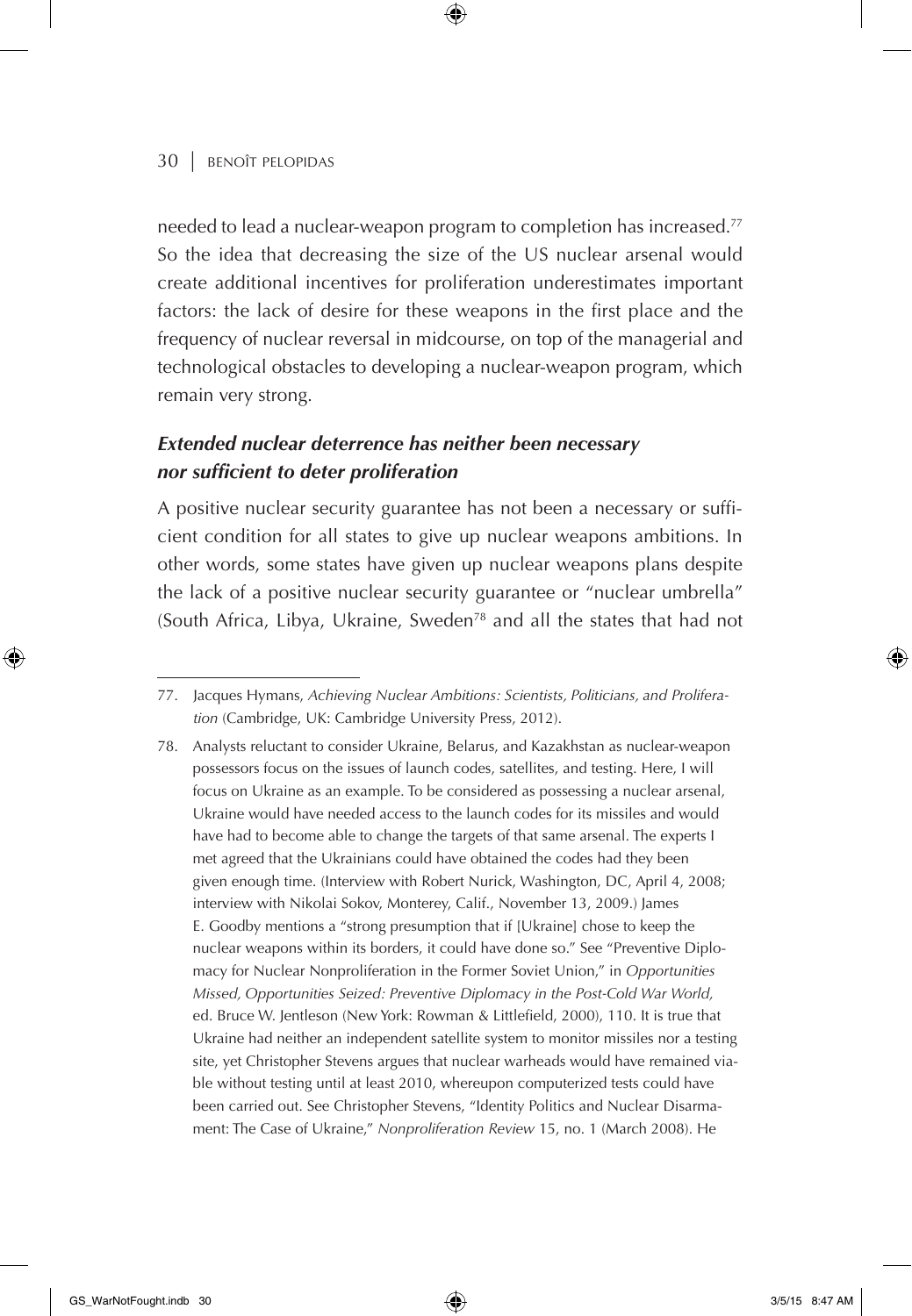expressed interest in developing these weapons in the first place) while others have developed nuclear weapons in spite of a nuclear security guarantee (France and Great Britain).79

It is true that Ukraine and Libya received some form of security assurances but, in spite of what the Ukrainian leadership said for domestic purposes, the security assurances Ukraine received from Russia, the United Kingdom, and the United States on December 5, 1994, are nowhere close to a promise of extended nuclear deterrence and were ignored by Russia in 2014.<sup>80</sup> Moreover, the results of recent research across cases are contradictory and do not allow us to conclude that any strong relationship exists between a positive nuclear security guarantee and national nuclearweapons decisions.<sup>81</sup>

- 80. The memorandum and an analysis of the negotiation can be found in Goodby, "Preventive Diplomacy for Nuclear Nonproliferation," 123–126 and 128–129. [See footnote 78.]
- 81. The key insights of this body of literature are the inconsistency of the results, the lack of statistically significant correlation between the relationship with a nuclear-armed state and nuclear-weapons-related behavior, and the skepticism of qualitative case studies regarding such a connection. Some studies suggest that a security guarantee offered by a nuclear-armed power has only a limited effect on a state's decision to explore a nuclear weapons option. See Philipp C. Bleek, "Why do states proliferate? Quantitative analysis of the exploration, pursuit, and acquisition of nuclear weapons," in *Forecasting Nuclear Proliferation in the 21st Century: Volume 1, The Role of Theory,* ed. William Potter, with Gaukhar Mukhatzhanova (Stanford, CA: Stanford University Press, 2010), 179–180; Erik Gartzke and Dong-Joon Jo, "Determinants of nuclear weapons proliferation," *Journal of Conflict Resolution* 51, no. 1 (2007); Sonali Singh and Christopher Way, "The correlates of nuclear proliferation: a quantitative test," *Journal of Conflict Resolution* 48, no. 6 (December 2004). After rectifying a methodological problem in Singh and Way, Sagan and Montgomery show that their result was not statistically significant, in "The Perils of Predicting Proliferation." However, Sagan is right to object that these results might be due to selection effects in "The Causes of Nuclear Proliferation," *Annual Review of Political Science* 14

also points out that US and Russian experts believed that the Ukrainians had the capacity required to ensure the security of nuclear warheads.

<sup>79.</sup> The complete analysis of those two early cases and their relevance can be found in Pelopidas, "The Nuclear Straitjacket."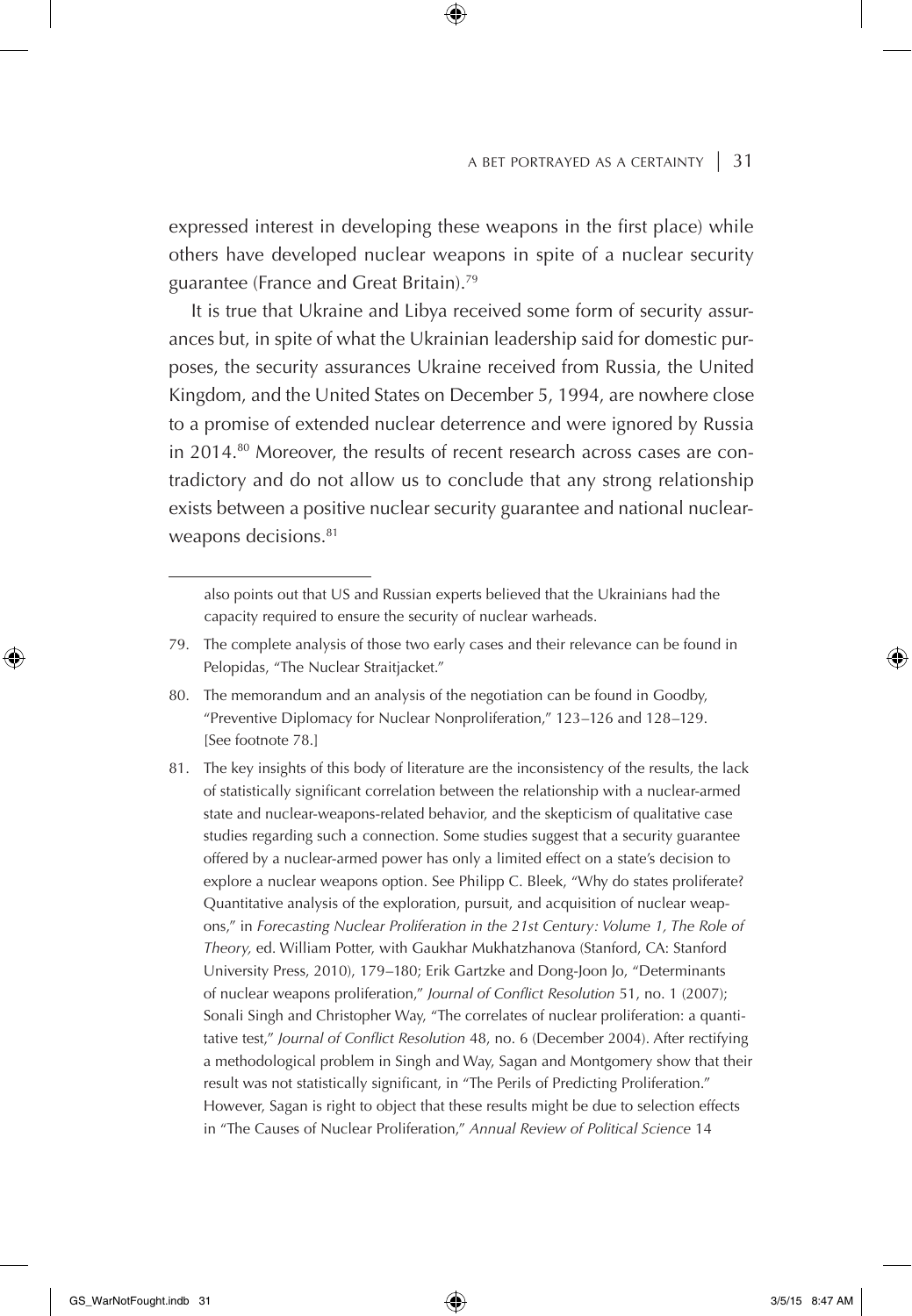The counter-argument would be to say that even if these conditions were not necessary across cases, it is enough if they were decisive in a few key cases, like Germany and Japan. It is true that German rearmament was a key concern in the post-World War II years and the Germans were suspected of seeking nuclear weapons. Similarly, after the end of the Cold War, the same fear reemerged and the German chancellor Helmut Kohl gave credit to what I called the nuclear straitjacket. He explained that Germany would not develop its own nuclear weapons because it trusted the US "nuclear umbrella."82 We are therefore expected to think that extended nuclear deterrence kept Germany from going nuclear in the past and the same is supposed to be true for Japan, whose officials

<sup>(</sup>June 2011): 233. Other studies suggest opposite results and argue that pacts with nuclear-armed states would increase the risk of proliferation rather than decrease it. See, for example, Harald Müller and Andreas Schmidt, "The Little-Known Story of Deproliferation: Why States Give up Nuclear Weapons Activities," in *Forecasting Nuclear Proliferation in the 21st Century: The Role of Theory.* But even in this case, the authors recognize that the link is only weak. This is in line with the skepticism of the qualitative literature regarding this type of correlation. Etel Solingen insists on the weakness of the correlation between positive nuclear security guarantees and nonproliferation and Jacques Hymans and T. V. Paul emphasize the variation in the effects of alliances on nuclear proliferation decisions from one case to the other. See Etel Solingen, *Nuclear Logics: Contrasting Paths in East Asia and the Middle East* (Princeton, NJ: Princeton University Press, 2007), 12–14, 25–27, 256; Jacques Hymans, *The Psychology of Nuclear Proliferation: Identity, Emotions, and Foreign Policy* (Cambridge, UK: Cambridge University Press, 2006), 42–43, note 79; T. V. Paul, *Power Versus Prudence: Why Nations Forgo Nuclear Weapons* (Montreal: McGill Queens University Press, 2000), 53–154. Only Maria Rublee offers a more favorable analysis of positive nuclear security guarantees. She argues that if there is internal debate, such guarantees can be decisive and convince the supporters of an independent nuclear-weapon capability. See Maria Rost Rublee, *Nonproliferation Norms: Why States Choose Nuclear Restraint* (Athens, GA: Georgia University Press, 2009), 202–203. However, even she does not argue for a systematic effect across cases. A good systematic review of this subset of literature can be found in Jeffrey W. Knopf, "Varieties of Assurance," *Journal of Strategic Studies* 35, no. 3 (2012): 389–394.

<sup>82.</sup> Interview with Helmut Kohl, *Le Figaro,* May 6–7, 1992.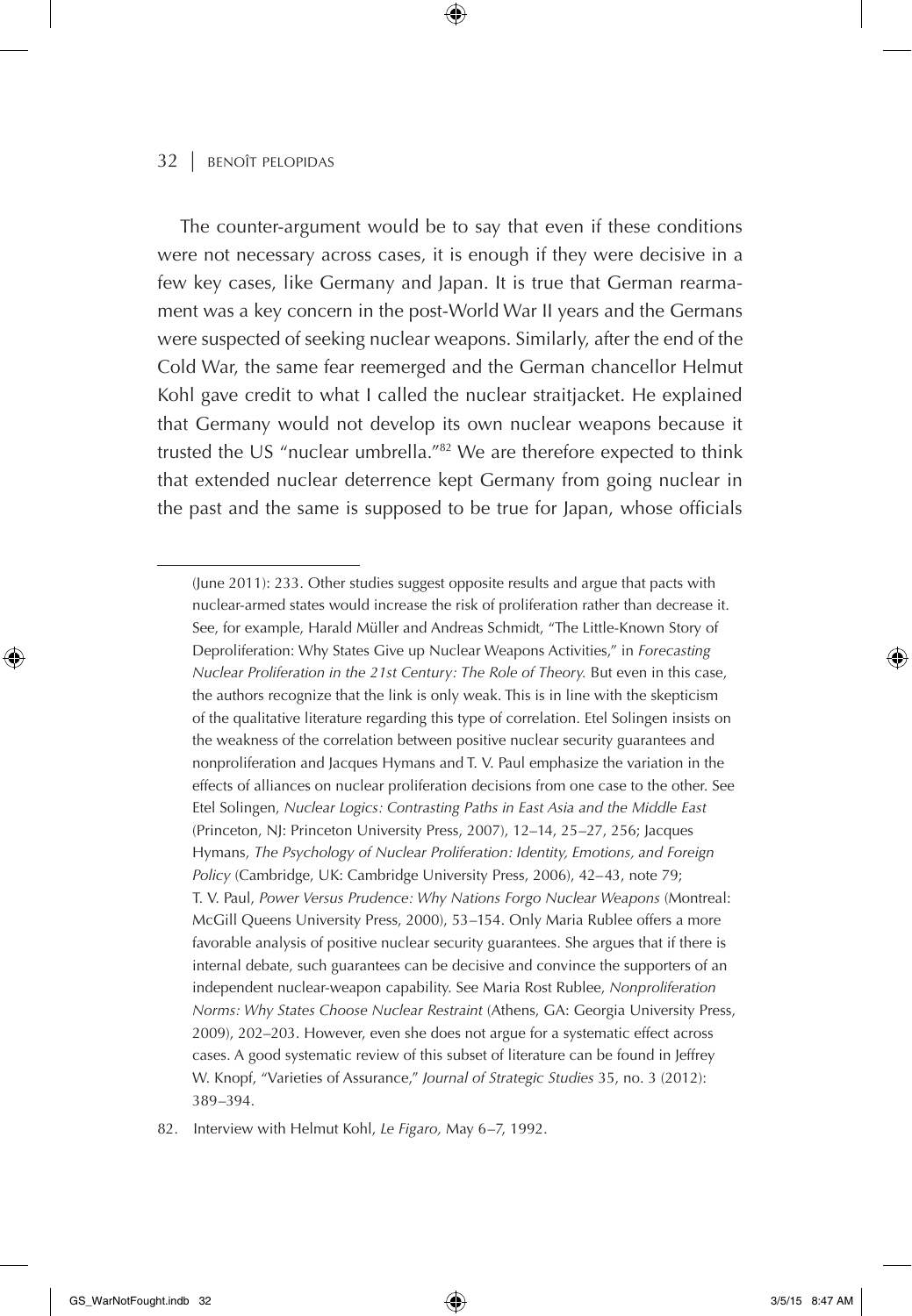emphasize so strongly the nuclear component of the alliance.<sup>83</sup> It certainly played a role, but it is necessary to keep in mind that, first, it is hard to discern how policies were affected exclusively by the nuclear component of the security guarantee and, second, the utility of future nuclear options may be seen in a different light than they were in the past. [See chapters 13 and 14 in this volume regarding Korea and Japan.]

For example, the most detailed study on the German case argues that German nuclear policy decisions were not determined primarily by concerns about extended deterrence but rather about its foreign policy situation in NATO. For Bonn, showing that it was able to exercise a nuclear option was an opportunity for influence within NATO.<sup>84</sup> Decades later, the nuclear nonproliferation treaty has affected German perceptions of appropriate behavior and the Fukushima nuclear accident has crystallized the progress of an anti-nuclear culture which has played a strong role in German nuclear policy after the Cold War.<sup>85</sup> Similarly, in the case of Japan, the nuclear security guarantee appears as a necessary but not sufficient cause for nonproliferation.<sup>86</sup>

- 84. Catherine McArdle Kelleher, *Germany and the Politics of Nuclear Weapons* (New York: Columbia University Press, 1975). Matthias Küntzel agrees that the purpose of Germany's policy was to reach a threshold status and to keep a nuclear weapons option open in *Bonn and the Bomb: German Politics and the Nuclear Option* (London: Pluto Press, 1995). There is disagreement on this issue though, and Beatrice Heuser makes the case for what I called the nuclear straitjacket in the German case, at least until Bonn signed the NPT. She argues that short of national nuclear forces, the German leadership advocated a NATO nuclear force and/or a European one. See Beatrice Heuser, *NATO, Britain, France and the FRG: Nuclear Strategies and Forces for Europe 1949–2000* (New York: St. Martin's Press, 1997), 125–126.
- 85. Harald Müller, "Nuclear Weapons and German Interests: An Attempt at Redefinition," Peace Research Institute Frankfurt, report 55, 2000: 10; Tom Sauer and Bob van der Zwaan, "US Tactical Nuclear Weapons in Europe after NATO's Lisbon Summit: Why their Withdrawal is Desirable and Feasible," *International Relations* 26, no. 1 (March 2012): 88–89.
- 86. Rublee, *Nonproliferation Norms,* 96.

<sup>83.</sup> The Taiwanese and South Korean rollbacks are better explained by other variables. See Solingen, *Nuclear Logics.*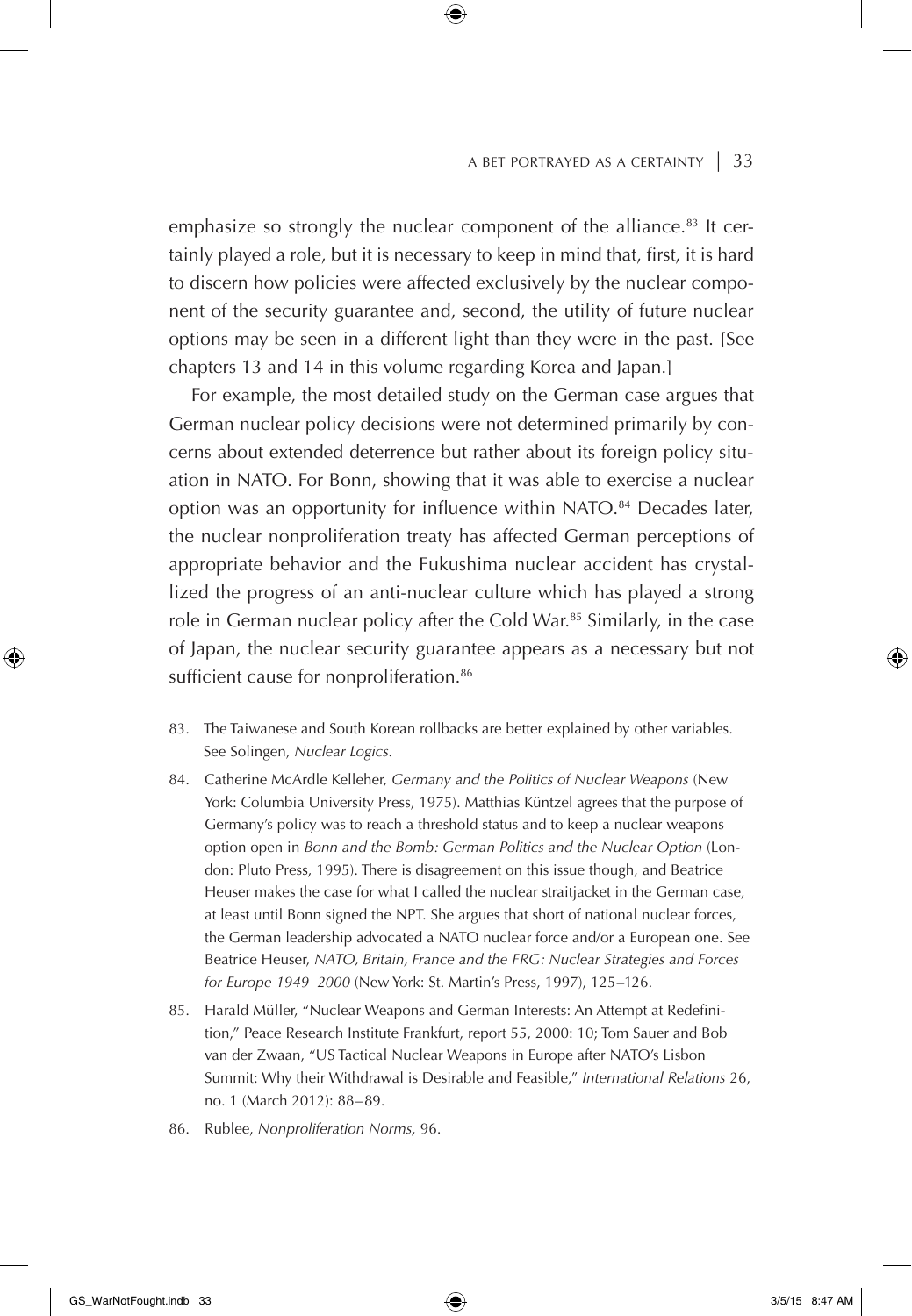So the nuclear security guarantee cannot be judged to have been a necessary or sufficient condition for nonproliferation across cases. Even when it played a role, the coupling of deterrence with nuclear weapons makes it hard to separate out what that role was.

# *The coupling of extended deterrence and nuclear weapons overestimates the role of these weapons in nonproliferation policy*

The assessments of extended nuclear deterrence as a nonproliferation tool analyze the value of the nuclear component as a subset of the total value of the security guarantee that is offered. This leads to overstating the role of nuclear weapons in nonproliferation policy in two ways: (1) every security guarantee offered by a nuclear-armed state is implicitly considered as a nuclear security guarantee, $87$  neglecting the central problem of credibility that plagues extended nuclear deterrence; and (2) the demand for nuclear security guarantees on the part of the protégé is mischaracterized.

Extended nuclear deterrence suffers from a basic credibility problem.<sup>88</sup> Its advantage vis-à-vis deterrence by conventional means comes from the higher level of anticipated damage if the nuclear threat is executed, but the credibility of this threat is dubious since its aim is to protect an ally and not necessarily the homeland of the protecting state. The tradition of

<sup>87.</sup> On the inability of most studies to conceive of a non-nuclear security strategy as purposive and deliberate as opposed to a default option, see Benoît Pelopidas, "Reversal and Restraint," in *Handbook of Nuclear Proliferation and Policy,* ed. Nathan Busch and Joseph F. Pilat (London: Routledge, 2015). The biased premise and the conclusion it necessarily leads to are condensed in the following sentence by Bruno Tertrais: "Security guarantees by a nuclear-armed state, potentially involving the use of nuclear weapons to protect an ally, have played an important role in preventing proliferation." See Tertrais, "Security Assurances and the Future of Proliferation," in *Over the Horizon Proliferation Threats,* 240.

<sup>88.</sup> Timothy W. Crawford, "The Endurance of Extended Deterrence: Continuity, Change, and Complexity in Theory and Policy," in *Complex Deterrence: Strategy in the Global Age,* ed. T. V. Paul, Patrick Morgan, and James Wirtz (Chicago: University of Chicago Press, 2009).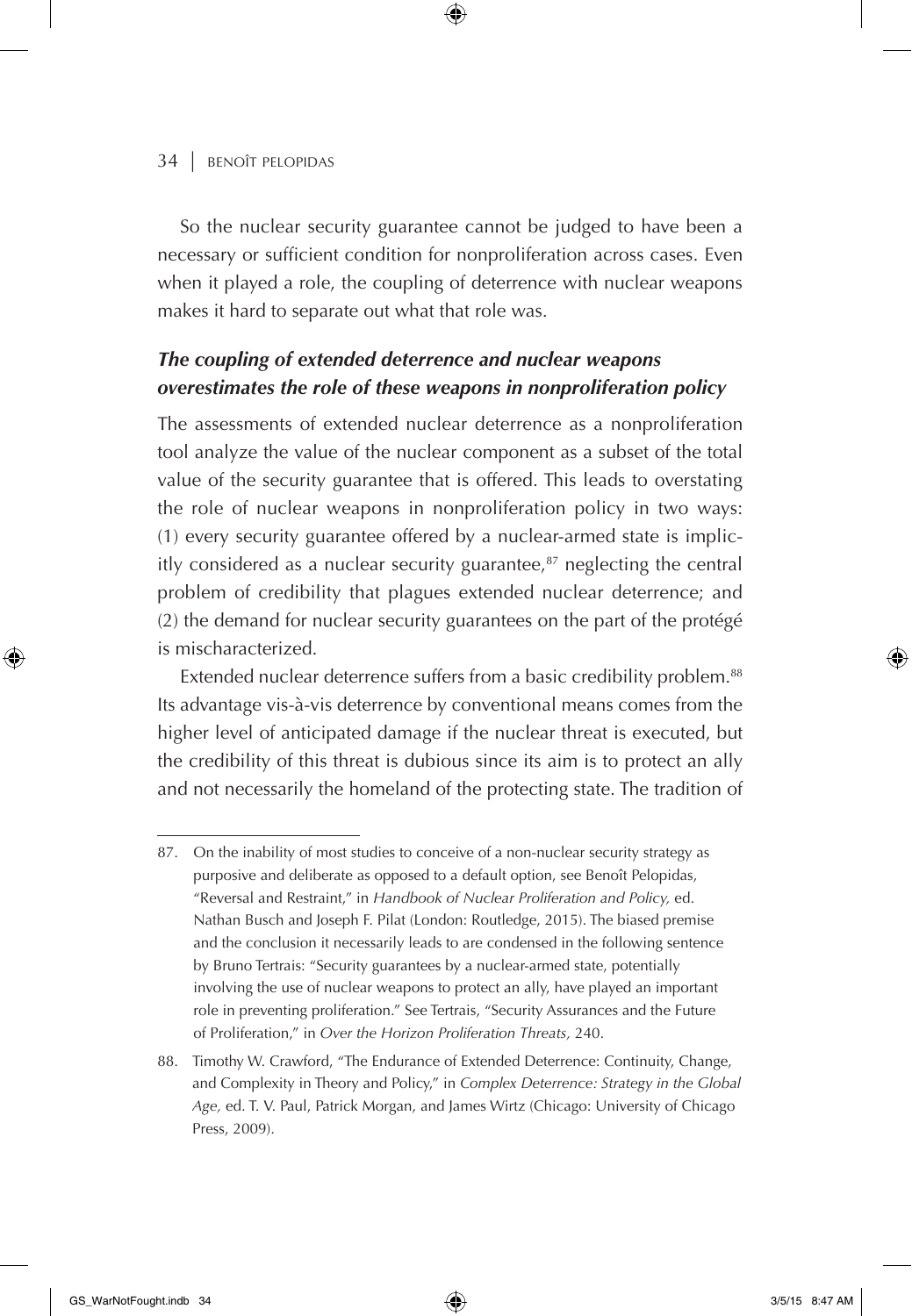non-use of nuclear weapons makes this lack of credibility more of a fact every day.<sup>89</sup> This credibility deficit is best captured by the words of Henry Kissinger, who confessed at a meeting of American and European defense experts that, as national security adviser and secretary of state, he had often repeated the promise of extended deterrence to NATO allies. Then, he added:

If my analysis is correct, these words cannot be true. And we must face the fact that it is absurd to base the strategy of the West on the credibility of the threat of mutual suicide. Therefore, I would say which I might not say in office—the European allies should not keep asking us to multiply strategic assurances that we cannot possibly mean, or, if we do mean, we would not want to execute, because if we execute we risk the destruction of civilization.<sup>90</sup>

Even if this statement has a specific purpose and has to be understood in context, it is a candid acknowledgement of the credibility problem of extended nuclear deterrence: the protector who pretends to use nuclear weapons to protect an ally either does not mean what he says or, if he means it, will not want to keep his promise when the time comes because it is too risky. In the end, the credibility of extended nuclear deterrence pledges never seems to be credible enough to dissuade those nations that decided to go for the bomb from doing so.

Beyond the underestimation of the credibility problem, the need for extended nuclear deterrence as a nonproliferation tool is overestimated because analysts misunderstand the demand for positive nuclear security

<sup>89.</sup> For an argument about the role of the taboo in decreasing the credibility of extended deterrence pledges, see George Perkovich, "Extended Deterrence on the Way to a Nuclear-Free World," paper for the International Commission on Nuclear Non-proliferation and Disarmament, May 2009, http://icnnd.org/Documents /Perkovich\_Deterrence.pdf.

<sup>90.</sup> Henry A. Kissinger, "The Future of NATO," *Washington Quarterly* 2, no. 4 (Autumn 1979).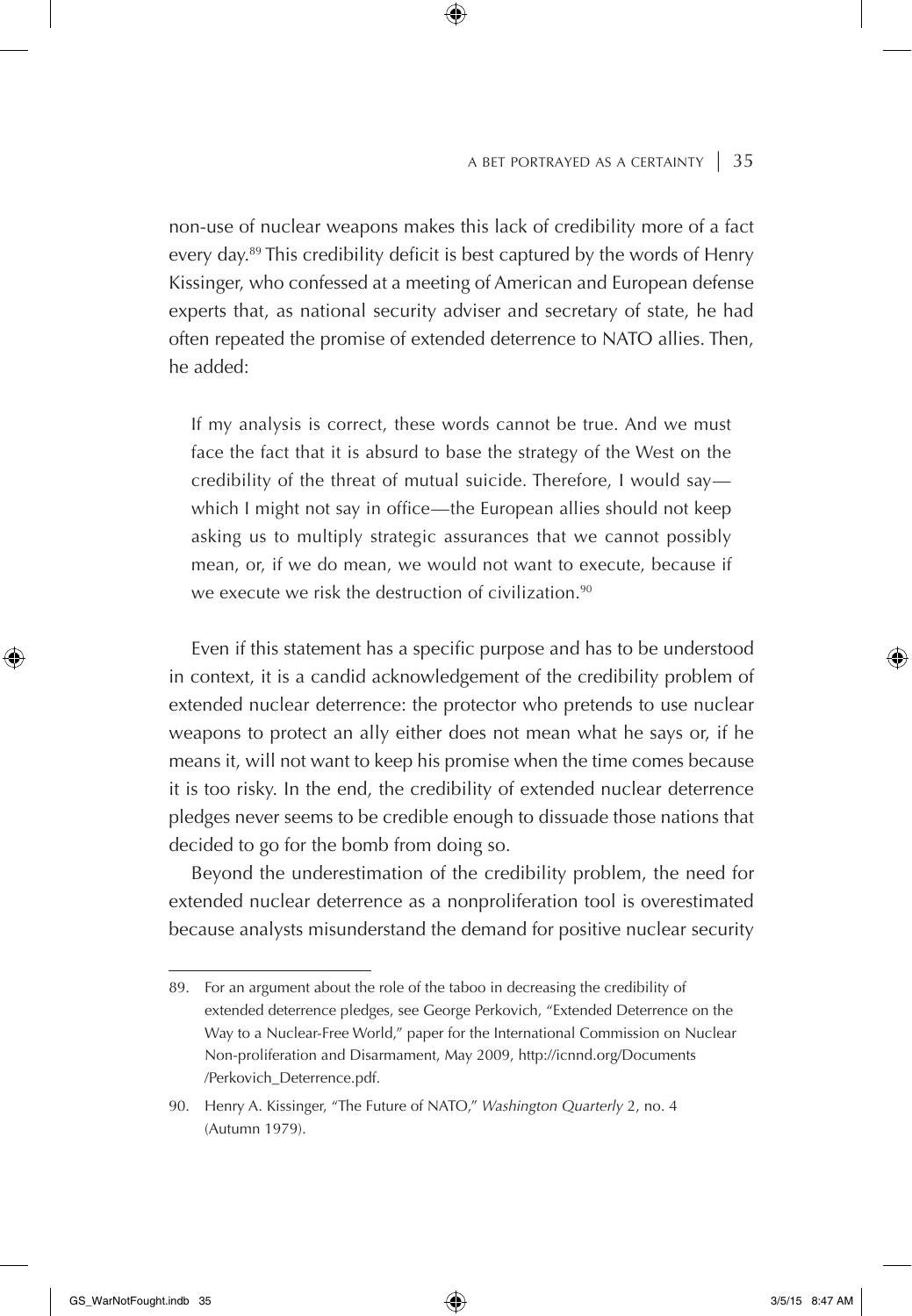guarantees: they assume that such a demand does exist on the part of the protégé and that it will not coexist with an independent deterrent. None of these claims is supported by the historical record.

There have been numerous cases in which the presence of such a guarantee in the form of nuclear weapons deployed on foreign soil was perceived as more threatening than protecting. The type of security guarantee that is requested is not necessarily of a nuclear nature and pretending to offer a "nuclear umbrella" can be counterproductive.<sup>91</sup> Good examples of a rather widespread fear would be Norway and Libya.

As a NATO member since 1954, Norway benefits from a nuclear umbrella. However, in December 1957, Prime Minister Einar Gerhardsen unexpectedly announced at a NATO summit in Paris that his country would not accept the deployment or storage of nuclear weapons on its soil in peacetime.<sup>92</sup> By doing so, the prime minister avoided turning his country into a target of Soviet nuclear forces. Before speaking at the NATO summit, he had assured the Soviet Union that Norway would not authorize American troops to supervise nuclear charges on its soil.<sup>93</sup> This fear is not unique. In the early days of the Cold War, when British Prime Minister Clement Attlee was informed that if nuclear weapons had to be

<sup>91.</sup> One critical problem here is that positive and negative assurances can be in tension since the efforts to increase the credibility of the pledge of extended nuclear deterrence require affirmation of a readiness to use them, which is contradictory to the idea of negative security assurances. Bruno Tertrais shows it well in "Security Assurances and the Future of Proliferation." See also Knopf, "Varieties of Assurance," 388–389.

<sup>92.</sup> When they decided to be among the founding members of NATO, Norwegian authorities also made clear that they would not accept permanent basing of foreign forces on their soil either. Simon Duke, *United States Military Forces and Installations in Europe* (New York: Oxford University Press, 1989), 217.

<sup>93.</sup> Astrid Forland, "Norway's Nuclear Odyssey: From Optimistic Proponent to Nonproliferator," *Nonproliferation Review* 4, no. 2 (Winter 1997): 12–14.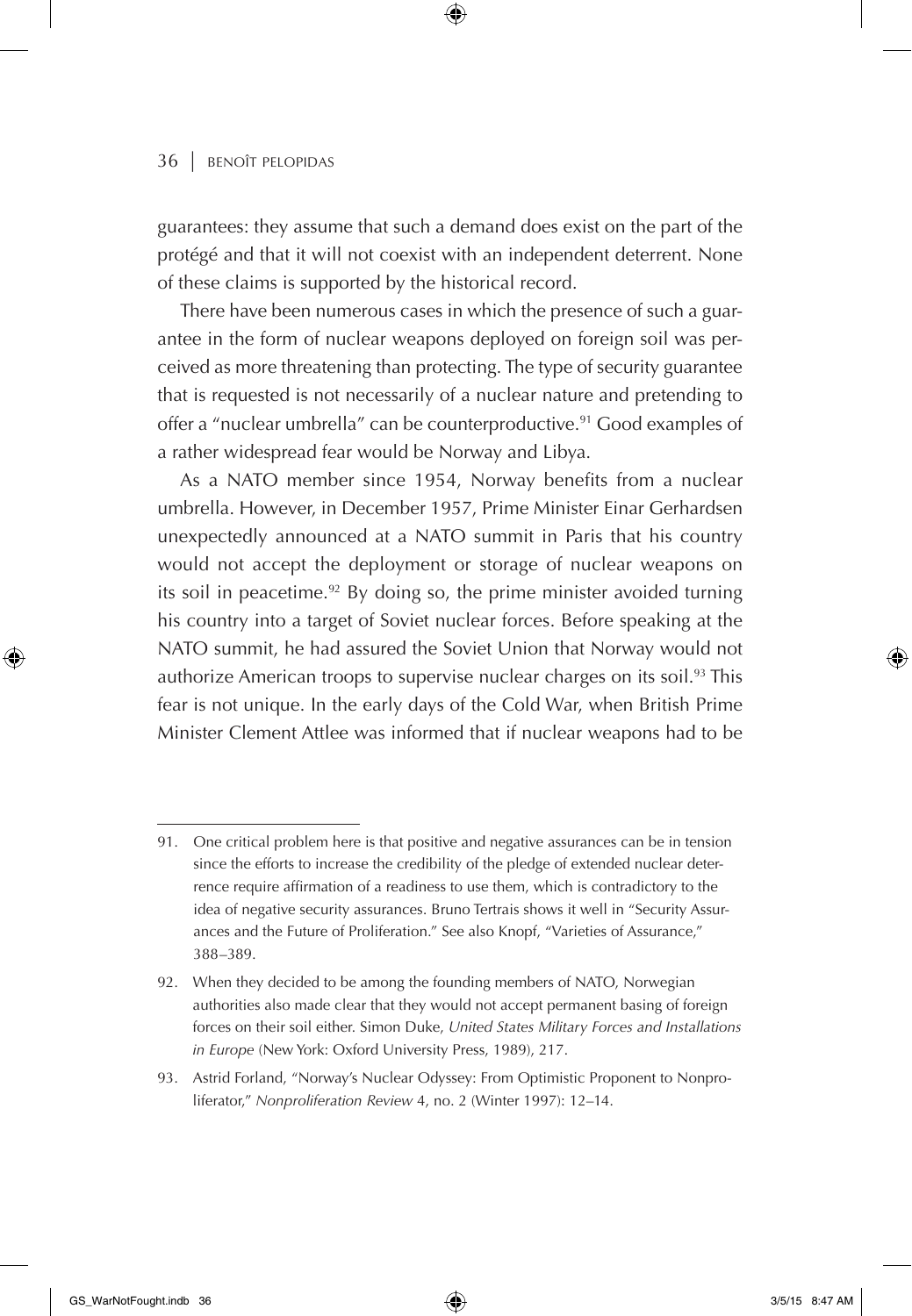used against the Soviet Union, they would be launched from British territory, he tried to convince President Truman to do otherwise.<sup>94</sup>

As for Libya, it should have been a perfect case for the nuclear straitjacket—either an independent national deterrent or an extended nuclear security guarantee—given the length of the pursuit of nuclear weapons by Colonel Moammar Gadhafi<sup>95</sup> and the fact that his life had been threatened by the United States.<sup>96</sup> The current historical knowledge about the Libyan case suggests, however, that Tripoli received no positive nuclear security guarantee. It is true that it received two security guarantees from those with whom it negotiated the dismantlement of its so-called weapons of mass destruction program, none of which had anything to do with extended nuclear deterrence. The first one was offered during negotiations around the settlement of the Lockerbie case in the late

<sup>94.</sup> Nicholas Wheeler, "The Attlee Government's Nuclear Strategy, 1945–1951," in *Britain and the First Cold War,* ed. Anne Deighton (New York: St. Martin's Press, 1990). Such a fear and opposition to a "nuclear umbrella" can be found in Sweden and New Zealand.

<sup>95.</sup> Gadhafi started the nuclear-weapons program only a few months after taking power in 1969 and ended it in 2003. See Rublee, *Nonproliferation Norms,* 152; Solingen, *Nuclear Logics,* 213, 215; Malfrid Braut-Hegghammer, "Libya's Nuclear Turnaround: Perspectives from Tripoli," *Middle East Journal* 62, no. 1 (Winter 2008): 59–61; Harald Müller, "The Exceptional End to the Extraordinary Libyan Nuclear Quest," in *Nuclear Proliferation and International Security,* ed. Morten Bremer Maerli and Sverre Lodgaard (London: Routledge, 2007), 78; Wyn Q. Bowen, *Libya and Nuclear Proliferation: Stepping Back from the Brink* (London: Oxford University Press, 2006), 52; David Albright, *Peddling Peril: How Secret Nuclear Trade Arms America's Enemies* (New York: Free Press, 2010), 49; William Langewiesche, *The Atomic Bazaar: The Rise of the Nuclear Poor* (New York: Penguin, 2007), 171.

<sup>96.</sup> The operation El Dorado Canyon in 1986 can be considered as at attempt at killing the Libyan leader given the amount of effort to determine where he would spend the night the evening before the attack. Leif Mollo, *The United States and Assassination Policy: Diluting the Absolute,* MA thesis, Naval Postgraduate School, Monterey, Calif., December 2003: 15–16 ; Ward Thomas, *The Ethics of Destruction, Norms and Force in International Relations* (Ithaca, NY: Cornell University Press, 2001), 75–77; and Pelopidas, *Renoncer à l'arme nucléaire,* 216–220.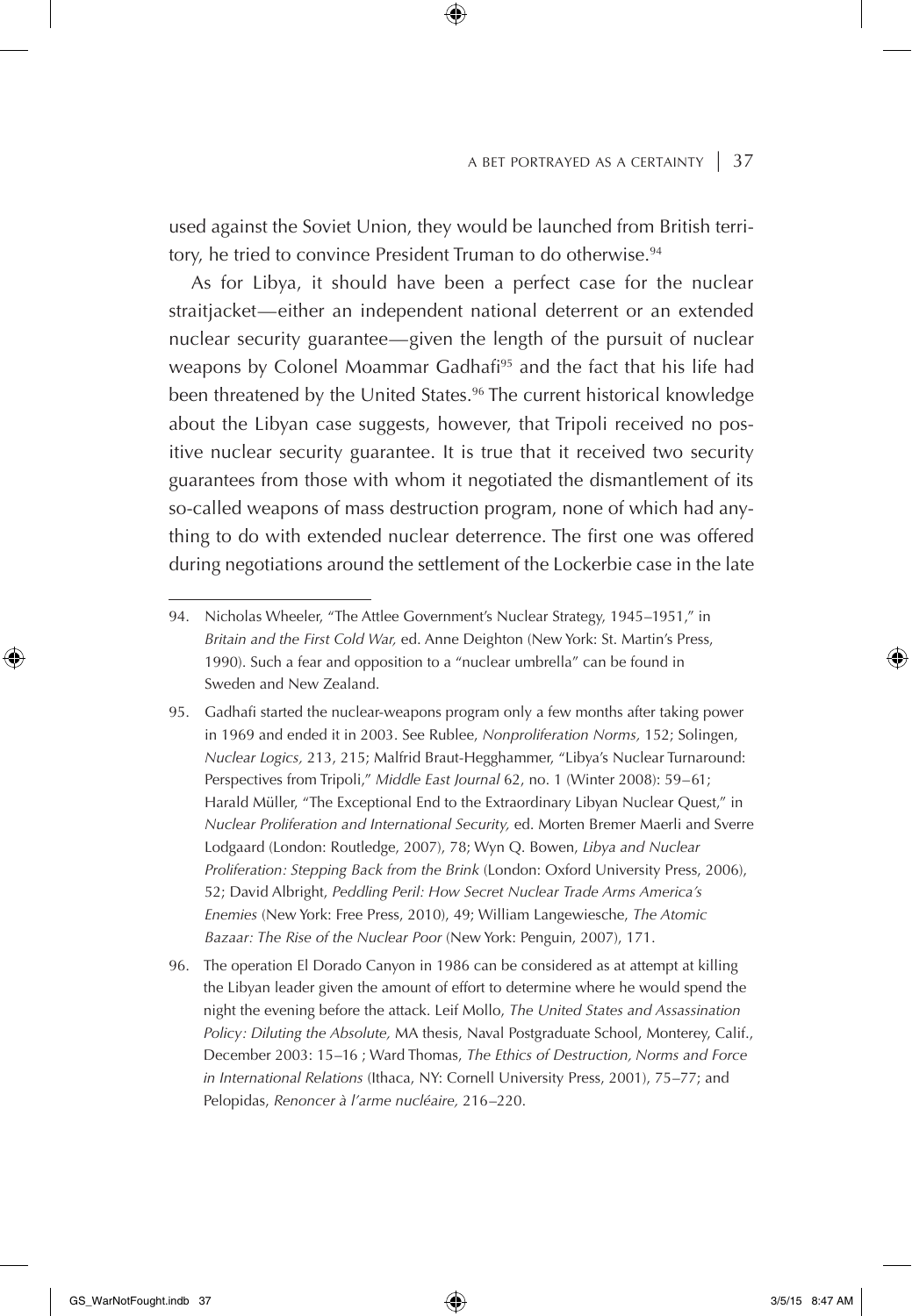1990s.<sup>97</sup> It consisted in implicitly assuring the Gadhafi regime that it was not under threat. The second one was not formalized before June 2006. That was more than two and a half years after Libya officially announced it had given up on nuclear weapons, even if one could argue that the discussions on the terms of this letter started just before the official announcement.98 In this letter, signed by the British and then the Libyan authorities, London committed itself to help satisfy Tripoli's needs in terms of conventional defense and to actively seek an action from the United Nations Security Council if Libya were attacked by biological or chemical weapons.99 Neither of these guarantees can be presented as a positive nuclear security guarantee. The only nuclear component of these declarations reaffirms the negative security guarantee the United Kingdom provided to the non-nuclear NPT member states in April 1995.

This does not mean that security considerations did not contribute to Libya's decision to give up nuclear, biological, and chemical weapon programs. The security considerations were focused on regime survival.<sup>100</sup> Gadhafi's son Saif al-Islam was explicit about the need for security guarantees, but focused on the conventional level. In 2004, he reported the commitments of the United States and the United Kingdom in the following terms: "They said we, the West, and the international society will

99. Ibid., 1.

<sup>97.</sup> On December 21, 1988, a bomb was detonated on board Pan Am flight 103 from Frankfurt to Detroit and parts of the plane crashed onto Lockerbie, Scotland, killing more than 270 people. After a two-year investigation, an arrest warrant was issued for two Libyan nationals.

<sup>98.</sup> Wyn Q. Bowen, "Libya, nuclear rollback and the role of negative and positive security assurances," in *Security Assurances and Nuclear Nonproliferation,* 12.

<sup>100.</sup> Braut-Hegghammer, "Libya's Nuclear Turnaround," 71; Bowen, "Libya, nuclear rollback and the role of negative and positive security assurances," 9–11; Bruce Jentleson and Christopher Whytock, "Who 'Won' Libya? The Force-Diplomacy Debate and its Implications for Theory and Policy," *International Security* 30, no. 3 (Winter 2005–2006): 56, 74; Harald Müller, "The Exceptional End to the Extraordinary Libyan Nuclear Quest," 88-89; Solingen, *Nuclear Logics,* 216.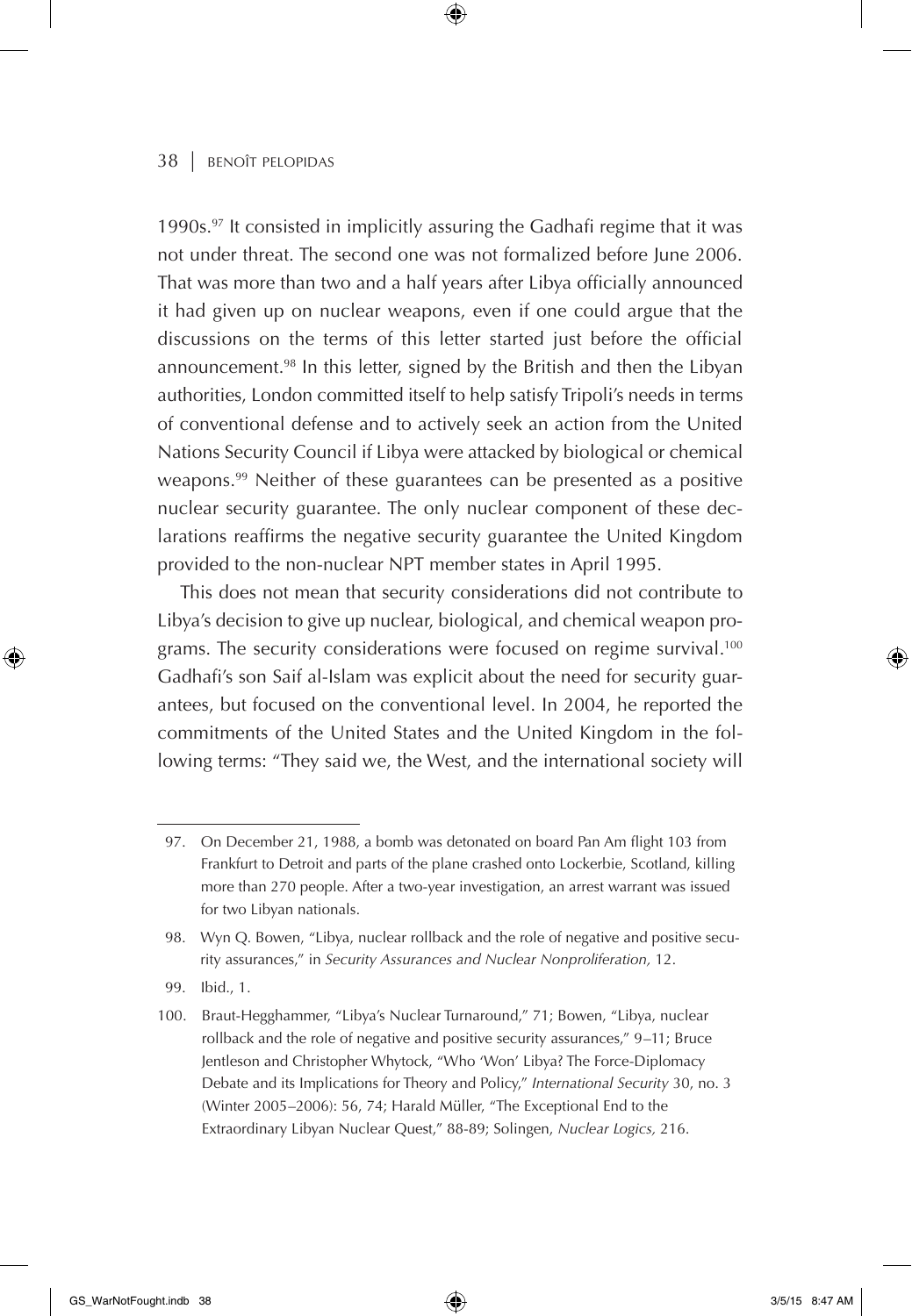be responsible for the protection of Libya" and will provide "necessary defensive weapons."101

Not only does the nuclear straitjacket wrongly assume that demand for a positive nuclear security guarantee exists—it also falls into the opposite trap of neglecting that such a demand can coexist in various ways with a national nuclear-weapon program. For example, it fails to capture the thinking of decision-makers in France and the United Kingdom when their nuclear-weapons programs were developed.<sup>102</sup> In both cases, the leaders never thought their choice was *either* a national nuclear-weapons capability *or* a positive nuclear security; they contemplated combinations of both.

# **Non-democratic leaders can give up nuclear weapons for regime survival**

The third recurring critique of the goal of a world without nuclear-weapons states is that it is not feasible because states with relatively weak conventional arsenals will never give up their nuclear arsenals.<sup>103</sup> A specific

<sup>101.</sup> Carla Ann Robbins, "In giving up arms, Libya hopes to gain new economic life," *Wall Street Journal,* February 12, 2004.

<sup>102.</sup> Pelopidas, "The Nuclear Straitjacket."

<sup>103.</sup> The three cases would be Israel, France, and Pakistan. A chapter is dedicated to each country in Barry Blechman and Alexander Bollfrass, eds., *National Perspectives on Nuclear Disarmament* (Washington, DC: Henry L. Stimson Center, 2010). See also Avner Cohen, "Israel's Nuclear Future: Iran, Opacity, and the Vision of Global Zero," and Venance Journé, "France's Nuclear Stance: Independence, Unilateralism, and Adaptation," in *Getting to Zero: The Path to Nuclear Disarmament,*  ed. Catherine McArdle Kelleher and Judith Reppy (Stanford, CA: Stanford University Press, 2010); and Devin T. Hagerty, "The Nuclear Holdouts: India, Israel, and Pakistan," in *Slaying the Nuclear Dragon: Disarmament Dynamics in the Twenty-First Century,* ed. Tanya Ogilvie-White and David Santoro (Athens, GA: University of Georgia Press, 2012); James M. Acton, *Deterrence during Disarmament: Deep Nuclear Reductions and International Security* (Abingdon, UK: Routledge, 2011); Malcolm Chalmers, Andrew Somerville, and Andrea Berger, eds., *Small Nuclear Forces: Five Perspectives* (London: Royal United Services Institute, 2011).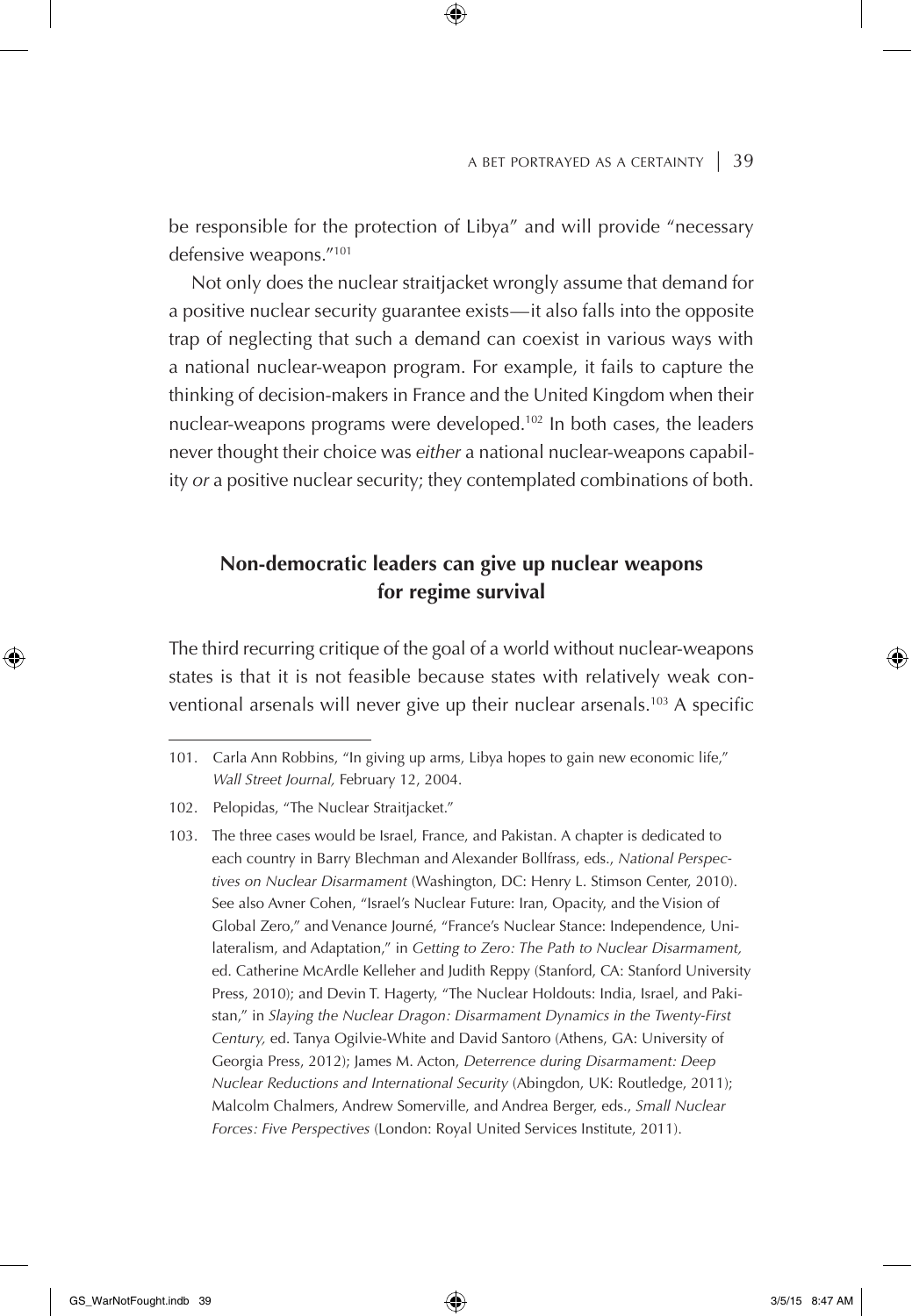version of this argument is used as the scarecrow intended to stop the conversation about the goal of a world without nuclear weapons: dictators with nuclear weapons will never give them up. This section will assess this particular critique. The most frequently quoted supporting evidence for this argument is that dictators have learned the lesson from Libya. On December 19, 2003, President George W. Bush officially welcomed Colonel Gadhafi's decision to give up weapons of mass destruction with the following words:

Today in Tripoli, the leader of Libya, Colonel Muammar al-Gaddafi, publicly confirmed his commitment to disclose and dismantle all weapons of mass destruction programs in his country. . . . And another message should be equally clear: leaders who abandon the pursuit of chemical, biological, and nuclear weapons, and the means to deliver them, will find an open path to better relations with the United States and other free nations. . . . As the Libyan government takes these essential steps and demonstrates its seriousness, its good faith will be returned. Libya can regain a secure and respected place among the nations, and over time, achieve far better relations with the United States. . . . Old hostilities do not need to go on forever.<sup>104</sup>

The so-called WMD programs were dismantled with the help of the United States, Russia, and the United Kingdom.105 Less than ten years

<sup>104.</sup> BBC News, transcript of President George Bush's statement in Washington on Libya's dismantling of WMD, December 20, 2003, http://news.bbc.co.uk/2/hi /americas/3336159.stm.

<sup>105.</sup> Jack Boureston and Yana Feldman, "Verifying Libya's Nuclear Disarmament," *Trust & Verify* 112, Verification Research, Training and Information Centre, London, 2004; Joseph Cirincione, Jon Wolfsthal, and Miriam Rajkumar, *Deadly Arsenals: Nuclear, Biological, and Chemical Threats,* 2nd ed. (Washington, DC: Carnegie Endowment for International Peace, 2005). One has to recognize that his long quest for nuclear weapons had led to very little success. For a summary of the Libyan program's failures and shortcomings, see Hymans, *Achieving Nuclear Ambitions,* 239–243. However, I argued elsewhere that these were not enough to pretend that Libya was not a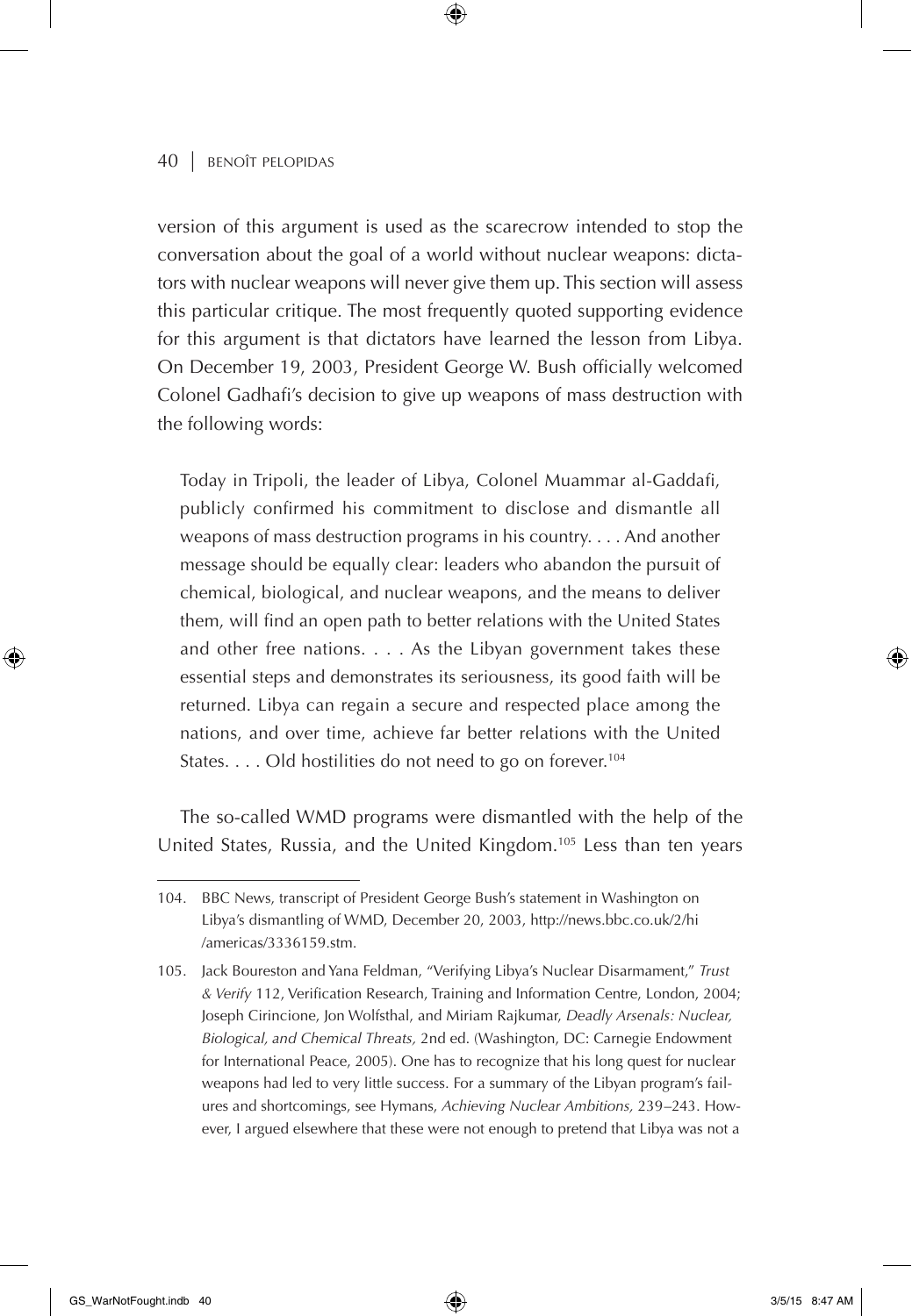later, members of the armed forces of the National Transition Council captured Gadhafi and beat him to death after his convoy was bombed by NATO forces. Many constituencies of the nuclear conversation seem to have learned the same lesson from this episode: if you are not a US ally, keep your nuclear weapons or get a few quickly. Otherwise, your survival as a ruler is not assured. Pundits and proliferation analysts, civilian and military alike, have publicly expressed this lesson from the Libyan story.<sup>106</sup> The efforts by US officials to disconnect Libyan disarmament from the fall of the Gadhafi regime did not convince observers.<sup>107</sup> The North Koreans were the first ones to express skepticism publicly. "The situation in Libya is a lesson for the international community," said a spokesman for the North Korean Foreign Ministry, unnamed by the North's news agency. "It has been shown to the corners of the earth that Libya's giving up its nuclear arms, which the US liked to chatter on about, was used as an invasion tactic to disarm the country. . . . Having one's own strengths was the only way to keep the peace."<sup>108</sup> This is not an isolated statement. Iran's religious leader, Ayatollah Ali Khamenei, addressing the population for

serious proliferator: it did not give up when the sanctions and the technological impediments were the strongest. See Pelopidas, *Renoncer à l'arme nucléaire.*

<sup>106.</sup> Among others, see Andrew J. Pierre, "If Gaddafi Had The Bomb," *Huffington Post,*  August 4, 2011; Waltz, "The Great Debate," 92. Kenneth N. Waltz and Mira Rapp-Hopper, "What Kim Jong-Il Learned from Qaddafi's Fall: Never Disarm," *The Atlantic,* October 24, 2011; Gus Lubin, "Why The Libyan War Means That No Country Will Ever Give Up Its Nuclear Weapons Again," *Business Insider,* March 24, 2011; Norman Cigar, "Libya's Nuclear Disarmament: Lessons and Implications for Nuclear Proliferation," US Marine Corps University, Middle East Studies (January 2012): 12–13.

<sup>107. &</sup>quot;Where they're at today has absolutely no connection with them renouncing their nuclear program or nuclear weapons," said Mark Toner, a State Department spokesman, in March 2011. Quoted in Mark McDonald, "North Korea Suggests Libya Should Have Kept Nuclear Program," *New York Times,* March 24, 2011.

<sup>108.</sup> Korea JoongAng Daily, "Libyans should have kept nukes, says Pyongyang," March 24, 2011, http://koreajoongangdaily.joinsmsn.com/news/article/article .aspx?aid=2933884.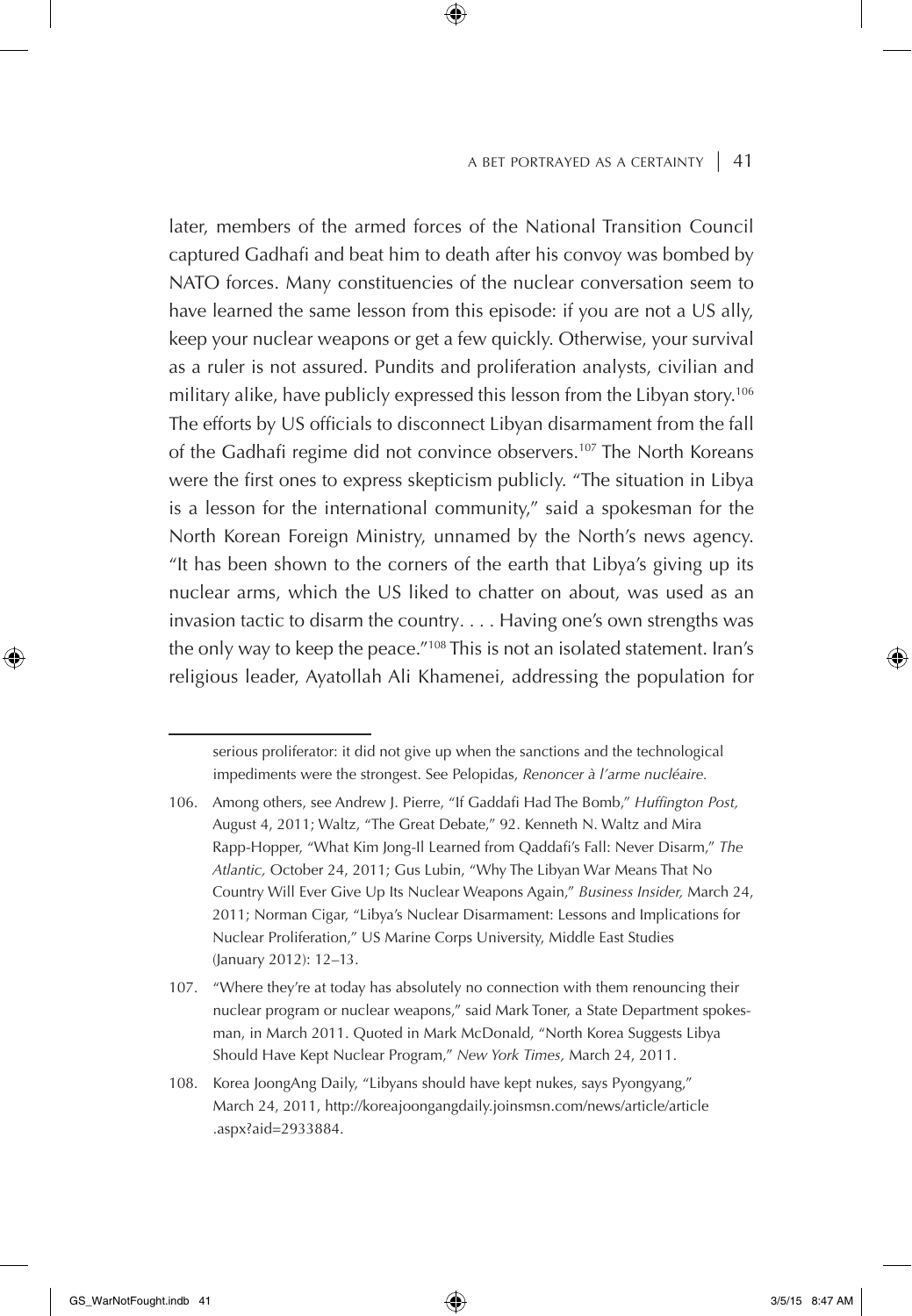the Persian New Year, said that Gadhafi's concessions to the West over Libya's nuclear program showed that Iran was right to continue to reject any curb to its nuclear development.<sup>109</sup> As Norman Cigar wrote in a paper for the US Marine Corps University, "The sense of legitimacy of a country's previous acquisition of nuclear weapons or its efforts to do so will increase, in part thanks to a more understanding environment, especially among countries with similar concerns."110

Advocates for a world without nuclear weapons seem to face a conundrum. The end goal becomes impossible to achieve because no dictator will ever give up nuclear weapons. Therefore, it should not be desired. It is true that the United States has never attacked a nuclear-armed adversary to overthrow its regime and only one nuclear-armed state has suffered military attacks aiming at least at changing the regime: Israel.<sup>111</sup>

<sup>109.</sup> Robin Pomeroy, "Don't Bomb Libya, Arm Rebels, Says Iran's Khamenei," Reuters, March 21, 2011, http://www.reuters.com/article/2011/03/21/us-iran-khamenei -idUSTRE72K50L20110321.

<sup>110.</sup> Cigar, "Libya's Nuclear Disarmament," 13.

<sup>111.</sup> In 1973, it was well-known that Israel had developed such a capability but Egypt and Syria attacked anyway. Other cases would be Argentina invading the British Falkland Islands in 1982 and the Iraqi attack on Israel in the 1991 Persian Gulf War. But the goal was never to overthrow the regime in the United Kingdom or in Israel. It was only to regain territory. See Berry et al., "Delegitimizing Nuclear Weapons," 26–27; Paul, *The Tradition of Non-Use of Nuclear Weapons,* 145. It is tempting to mention the 1967 war as a precedent given that Israel had assembled a crude nuclear device in the run-up to the war (Avner Cohen, "Crossing the Threshold: The Untold Nuclear Dimension of the 1967 Arab-Israeli War and Its Contemporary Lessons," *Arms Control Today* 37, June 2007) and that the goal of the Arab coalition might have been to overthrow the regime in Israel. The rhetoric on the Egyptian radio on the eve of the conflict was challenging the Israeli leader Levi Eshkol and suggesting that opening fire would lead to the "death and annihilation of Israel." See Pierre Hazan, 1967, *la guerre des six jours: la victoire empoisonnée*  (1967, the six-day war: the poisoned victory) (Paris: Complexe, 2001), 18. However, the Egyptian leadership at the time was not aware of the Israeli capability. See Avner Cohen, *Israel and the Bomb* (New York: Columbia University Press, 1998), 259–276.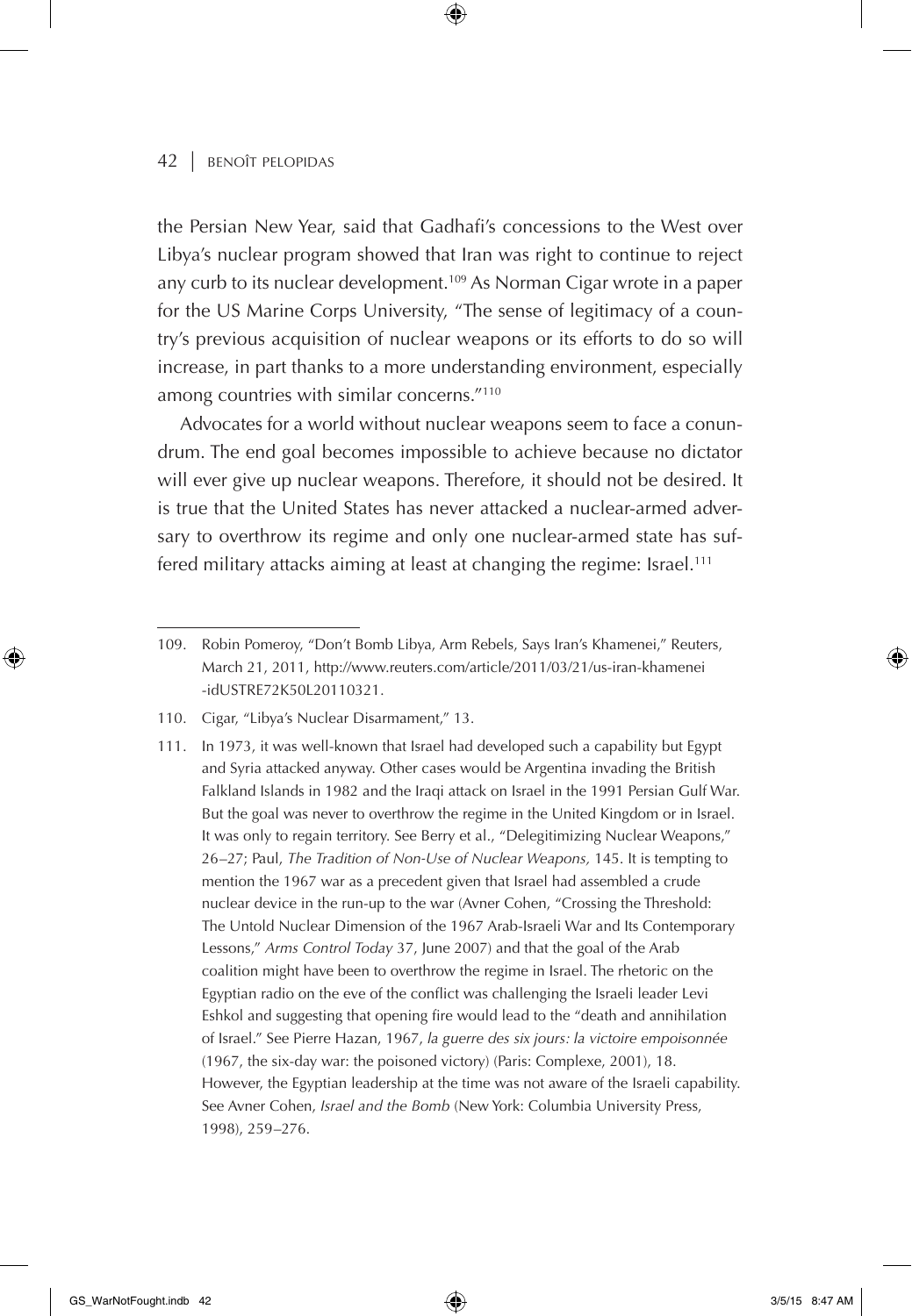Noting that dictators can change their minds and calculations about the utility of nuclear weapons even after pursuing these weapons for decades<sup>112</sup> is important but not sufficient, since we only have a few cases of renunciation of an existing arsenal. It is worth focusing on the supposed worst-case scenario of a dictator keeping nuclear weapons while other states have disarmed. To reassess this scenario, I will make two points: first, nuclear weapons do not protect against coups and popular uprisings; and second, the incentives to denuclearize would be enormous because of the combined pressures of global norms, big-power opposition, economic sanctions, and powerful conventional forces arrayed against the holdout.

<sup>112.</sup> Moammar Gadhafi was the case in point. It is true that the Libyan regime did not achieve much in terms of nuclear technology. However, the focus on technological failure does not account for the timing of Gadhafi's decision to disarm. Given that he started a nuclear-weapon program as soon as he took power in 1969 and did not make significant progress, why suddenly give up in 2003? Sanctions tell only part of the story: they had asphyxiated the country since the 1970s and, most importantly, sanctions imposed by the UN Security Council since 1992 (UNSC Res 731, 748, 883) were removed before 1999, that is, several years before the decision to give up weapons of mass destruction. Sanctions from the European Union had also been softened since the late 1990s. The explanation based on the threat of regime change after the United States invaded Iraq is dubious, too, for two reasons: (1) The 1986 bombings intended to kill Gadhafi did not lead him to give up the WMD programs, so why should a more remote threat produce a stronger effect? (2) In the 1990s, during the secret negotiations with the United States and the United Kingdom, the Libyan regime offered to give up its weapons of mass destruction after the threat of regime change was removed, not because of it. So technological failures, sanctions, and regime change policy in Iraq might have played a role in the decision to give up WMDs, but they neglect the fact that the Gadhafi regime had lost its original rationale for building the weapons and, since the early 1990s, its foreign policy and security perspective were shifting from pan-Arabism to pan-Africanism, a context in which the value of nuclear weapons was definitely lower. A fuller analysis of the Libyan case can be read in Pelopidas, *Renoncer à l'arme nucléaire.*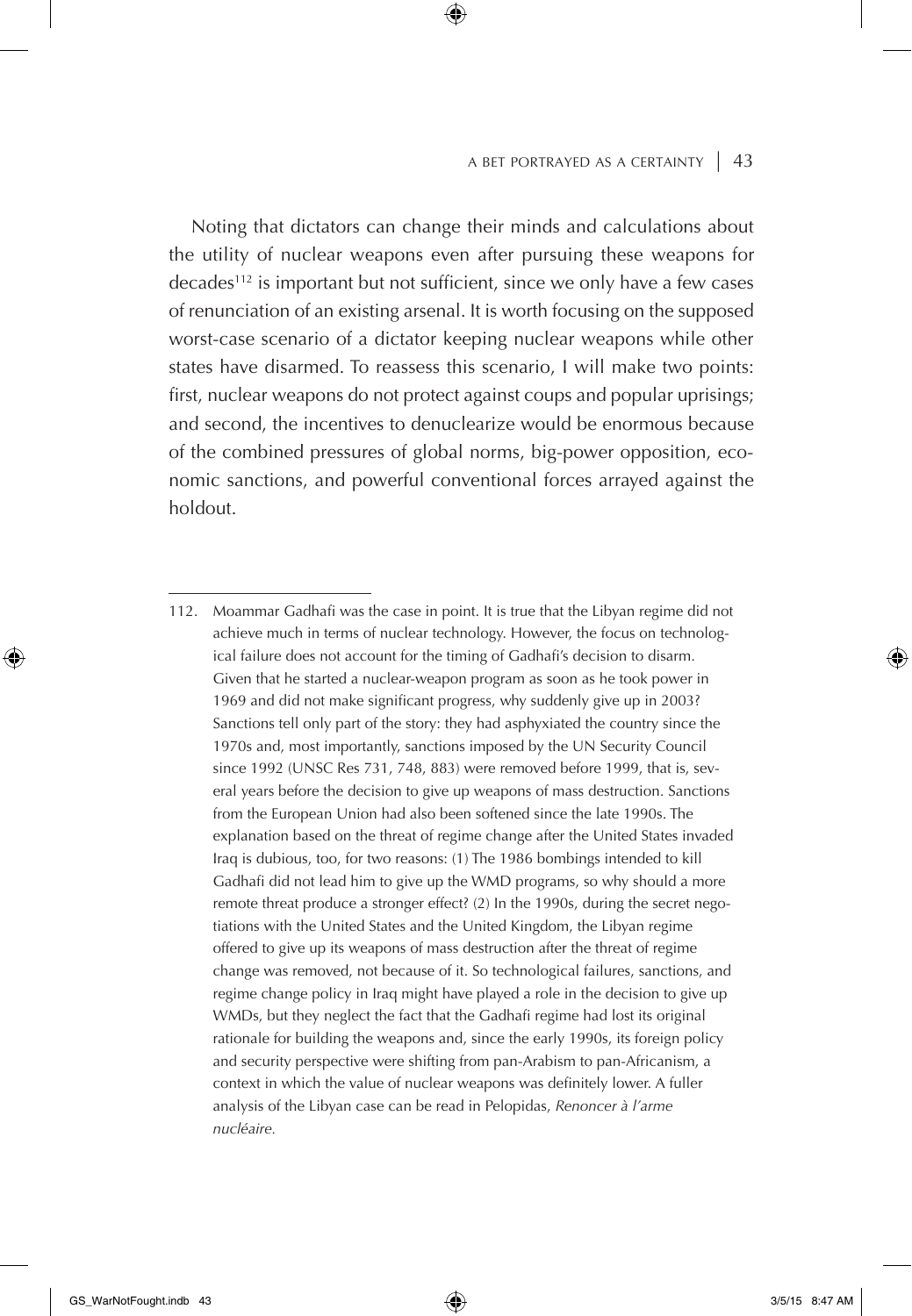# *Nuclear weapons do not protect against coups, popular uprisings, and destabilization campaigns by non-state actors*

Nuclear weapons may deter the United States from invading countries to change their regimes. However, they are powerless against coups, popular uprisings, or destabilization campaigns by non-state actors. As George Shultz, William Perry, Henry Kissinger, and Sam Nunn note, "In the case of the Soviet Union, nuclear weapons did not prevent collapse or regime change"113 in 1990. In that respect, the lesson learned from the Libyan story assumes that the popular uprising alone would not have been enough to overthrow the regime. This might be true even if we remember that external support was not decisive in the success of the Egyptian uprising against Hosni Mubarak.114 But does it mean that the United States and foreign powers would not have increased their support for the protesters in indirect ways? It is reasonable to assume that the allies would have welcomed opportunities to overthrow the regime by other means, too. If so, the defeat of the opponents of Gadhafi, had he kept his weapons program, becomes even more uncertain. The popular uprisings in the Arab world tell another story. Even if they study popular uprisings and try to learn how to defeat them, dictators should fear their own populations. Nuclear weapons cannot protect them against popular uprisings.

Nuclear weapons cannot deter destabilization campaigns by secessionist organizations and other non-state actors either. This was true during the Cold War and remains true today. Lebanese and Palestinian militant groups have launched offensives against Israel since the 1970s. In the 1980s, the Tamil Tigers attacked a presumably nuclear-armed India, and Chechen rebel groups have struggled against Russia since 1994.<sup>115</sup> Even if the purpose of these attacks was not to change the regime, it

<sup>113.</sup> George P. Shultz, William J. Perry, Henry A. Kissinger, and Sam Nunn, "Deterrence in the Age of Nuclear Proliferation," *Wall Street Journal,* March 7, 2011.

<sup>114.</sup> Erica Chenoweth and Maria J. Stephan, *Why Civil Resistance Works: The Strategic Logic of Nonviolent Conflict* (New York, Columbia University Press, 2011), 230.

<sup>115.</sup> Paul, *The Tradition of Non-Use of Nuclear Weapons,* 145.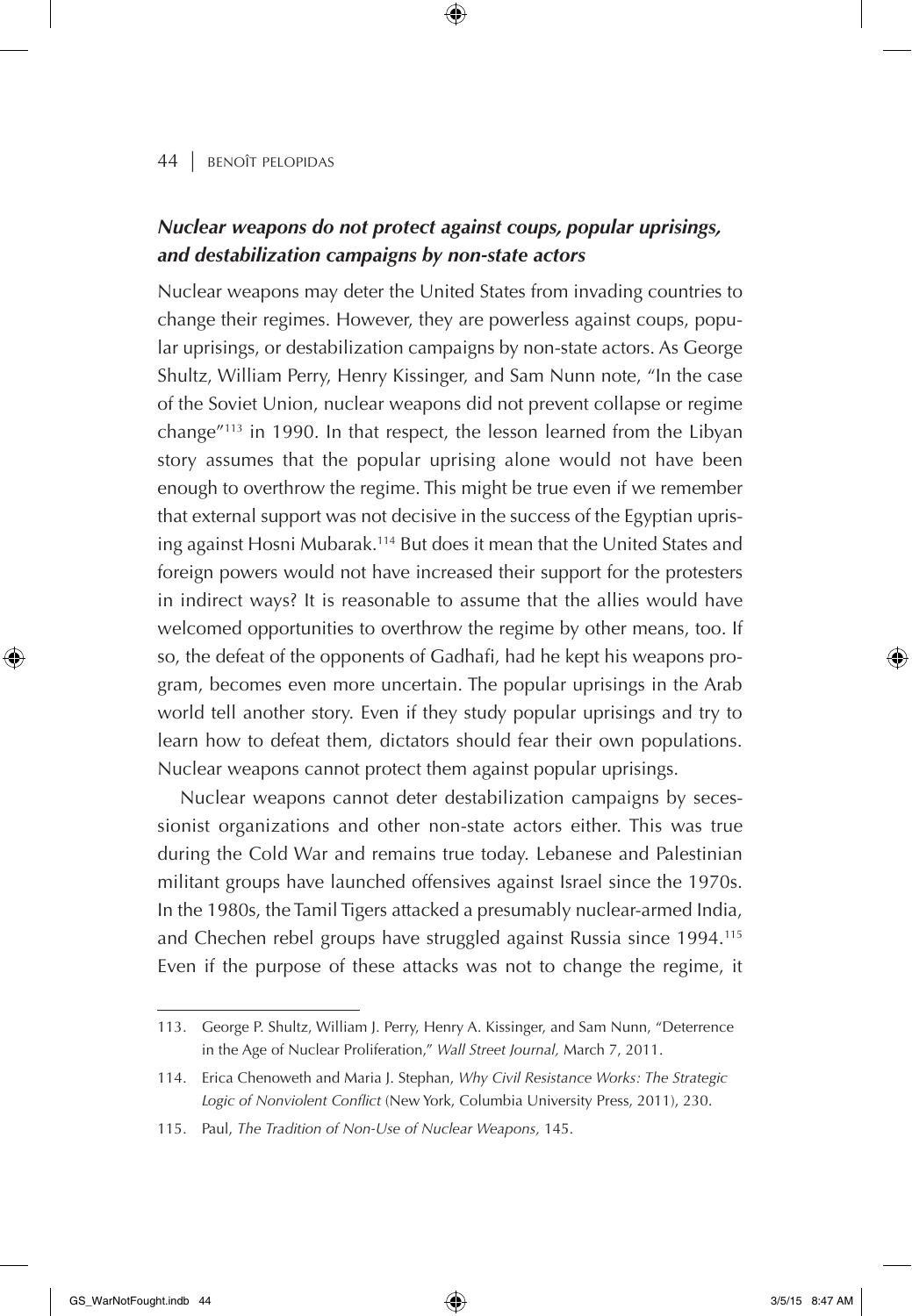is also worth recalling the Pakistani-supported terrorist attacks in India even after New Delhi officially became a nuclear-weapon possessor in 1998, the terrorist attacks against US interests supported by Libya in the 1980s, and the attacks of Al Qaeda against the United States, United Kingdom, and Russia.

This should not be read as an incentive to support violent insurrections in nuclear-weapon states since chaos would increase the risk of theft of nuclear material and possibly of nuclear use. If this analysis is correct, the United States should shift from a threat-based strategy—of which deterrence is one type—to a reassurance strategy, which credibly rejects regime change and emphasizes the increased vulnerabilities associated with nuclear-weapons possession.<sup>116</sup> Awareness of this last point and of other limits of nuclear safety and security appears as a first step to make a dictator more amenable to giving up his weapons.

### *Could a dictator keep nuclear weapons indefinitely?*

The dictatorship we are discussing is easy to identify: North Korea. If the problem is framed in terms of rogue states or states of concern, one should then include Iran if it acquires nuclear weapons and, possibly, Pakistan. The assumption is that because we think these leaders will never give up their nuclear arsenals, we should give up the goal of getting to zero. So would a world without nuclear weapons except for one dictatorship be more dangerous than the world we live in? To answer that question, one can then build two scenarios: either the dictator is non-deterrable and wants to create the maximum of damage or he is deterrable. In the first scenario, keeping nuclear weapons or not will not change the outcome, unless a credible missile defense is built $117$  and no accidental launch

<sup>116.</sup> For example, John Steinbruner suggested a form of cooperative or consensual security that would subordinate the practice of deterrence to that of reassurance in "Consensual Security," *Bulletin of the Atomic Scientists* 64, no. 1 (March–April 2008).

<sup>117.</sup> This would require specifying the detection systems because even if a credible missile-defense system were built, which is unlikely, the nuclear dictatorship could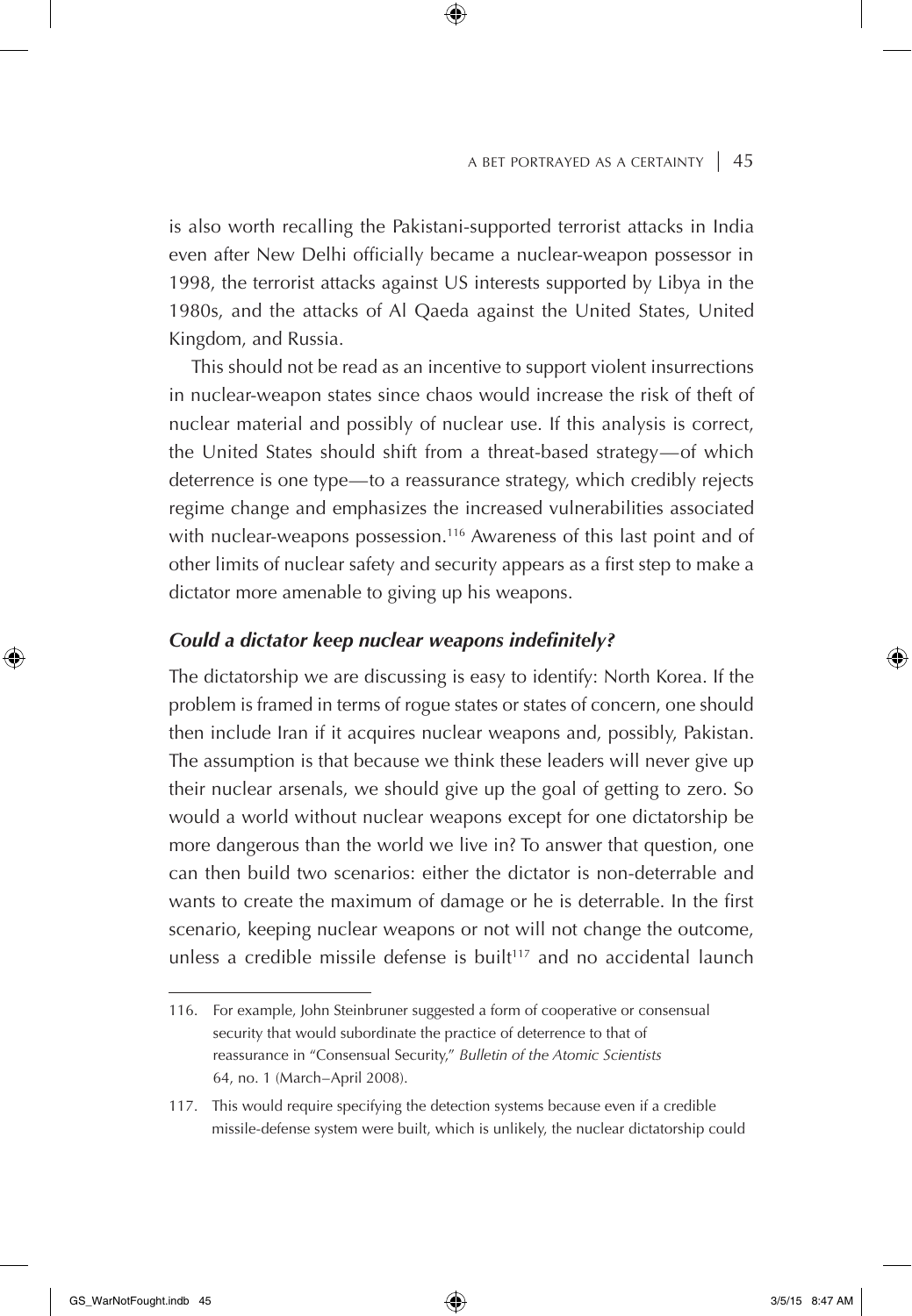happens: once the undeterrable dictator is in power and possesses a nuclear-weapon capability as well as delivery vehicles, millions will die. In the second scenario, the question becomes: can conventional capabilities deter a nuclear attack?

Opponents of the goal of a world without nuclear weapons have not decoupled deterrence and nuclear weapons. "If such states cannot be disarmed," argue Josef Joffe and James Davis, "they must be deterred. But how can nuclear weapons be deterred unless with nuclear weapons?"<sup>118</sup> The argument is misguided in multiple ways.

First, it misses the fact that nuclear disarmament is a long-term process and that the North Korean case will be reconsidered when we reach a lower level of nuclear arsenals in the world. By then, the situation will probably have changed in ways we cannot fully grasp today. For instance, in a world approaching zero nuclear weapons, stringent prohibitions on nuclear testing would be in place and efforts to detect cheaters would increase considerably, so the number of hidden weapons would be limited and they would probably not be tested. Given this uncertainty, renouncing a policy goal because of our expectations about the future behavior of a dictatorship grants the ruler of this state much more power and leverage than is deserved.

More fundamentally, the deterrent value of conventional capabilities will have increased considerably and, in any case, these conventional capabilities will remain sufficient to inflict unacceptable damage to a nuclear dictatorship. I realize that precision-guided munitions have been emphasized several times since the 1970s to re-legitimize conventional deterrence, with only limited success.<sup>119</sup> However, the recent

send decoys to defeat it and launch its nuclear warheads only once the anti-ballistic missile defense had been defeated.

<sup>118.</sup> Josef Joffe and James W. Davis, "Less than Zero: Bursting the New Disarmament Bubble," *Foreign Affairs,* January–February 2011: 8.

<sup>119.</sup> The classical critique of conventional deterrence in general, and of this argument in particular, remains John Mearsheimer, *Conventional Deterrence* (Ithaca, NY: Cornell University Press, 1983).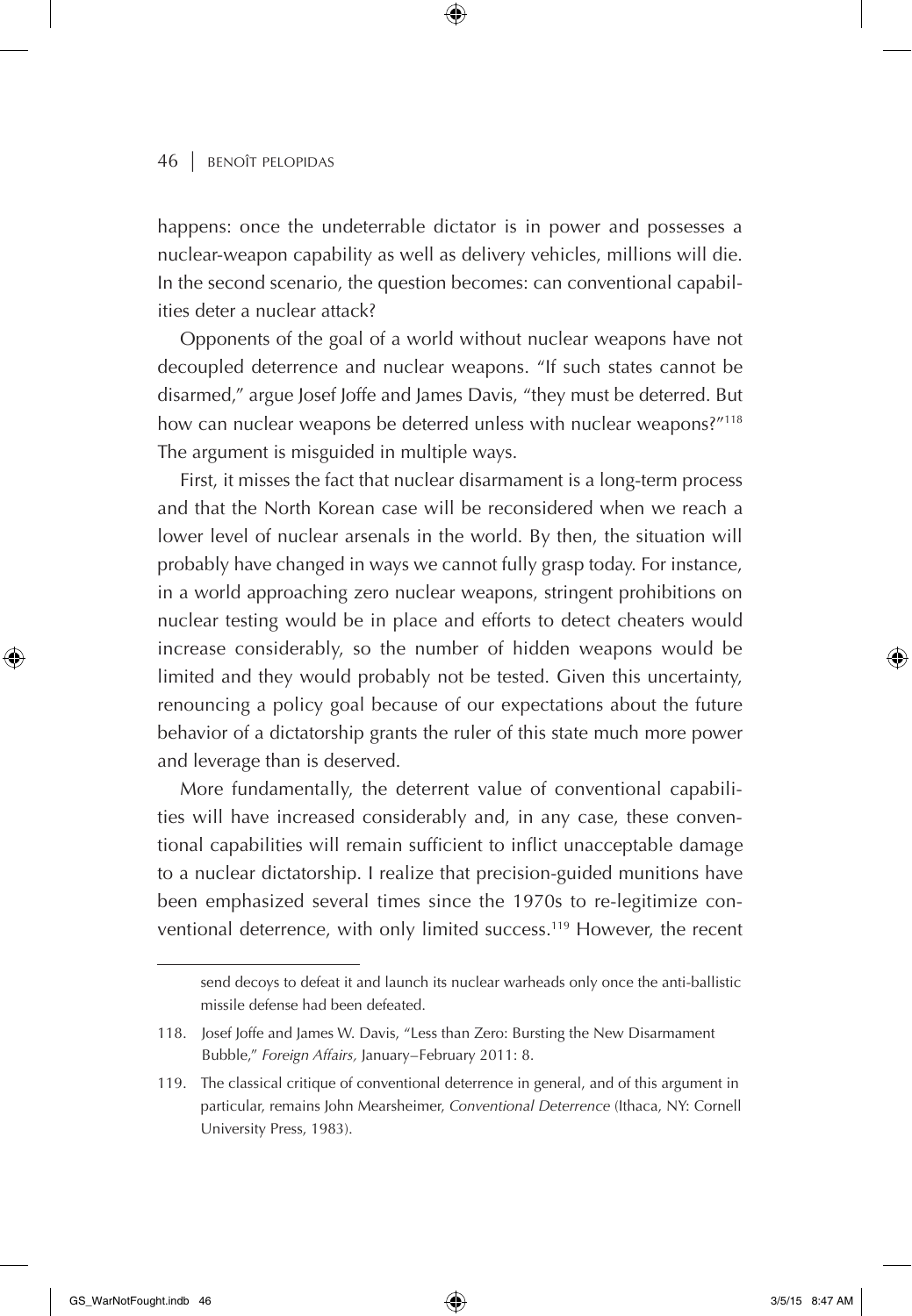developments of drone technology and the project of prompt global strike capabilities should lead us to consider that these weapons may credibly be used to destroy key assets of a nuclear dictatorship. If so, their deterrent potential would be at least as good as that of nuclear weapons. In other words, US possession of a military advantage and destructive capability is one reason to believe in the efficacy of a conventional deterrent in these circumstances. Robert Jervis convincingly argues that it is overwhelming and that small nuclear arsenals are not enough to compensate.<sup>120</sup> Even if this superiority declined, the broad coalition of countries that would unite against the threat of a nuclear-armed state in a world with only a few of them could create a convincing deterrent capability.<sup>121</sup> A few analysts even argue that progress in conventional capabilities and the so-called revolution in military affairs make the prospect of a decapitating first strike against a weak nuclear-armed state "more than just a theoretical possibility, although a state contemplating such a strike could be deterred by the remote possibility of nuclear retaliation."<sup>122</sup> The late ambassador-at-large Paul Nitze had already made this argument in his last op-ed for the *New York Times* on October 28, 1999.123

- 122. Michel Fortmann and Stéfanie von Hlatky, "The Revolution in Military Affairs: Impact of Emerging Technologies on Deterrence," in *Complex Deterrence,* 317.
- 123. Paul H. Nitze, "A Threat Mostly to Ourselves," *New York Times,* October 28, 1999. Hypothesizing that there could be such a thing as unambiguous intelligence, he wrote: "As for the so-called rogue states that are not inhibited in their actions by the consensus of world opinion the United States would be wise to eliminate their nuclear capabilities with the preemptive use of our conventional weapons—when

<sup>120.</sup> Robert Jervis, "Deterrence, Rogue States and the U.S. Policy," in *Complex Deterrence,* 134.

<sup>121.</sup> Dennis Gormley convincingly argues that US conventional superiority is an obstacle to the ultimate goal of a world without nuclear weapons in "American Conventional Superiority: the Balancing Act," in *Getting to Zero.* David Holloway and Edward Ifft rightfully observe that the enforcement problem would be harder if the cheater were a great power. See Edward Ifft, "Practical Considerations Related to Verification," in *Deterrence: Its Past and Future,* 331; and David Holloway, "Deterrence and Enforcement in a World Free of Nuclear Weapons," 343.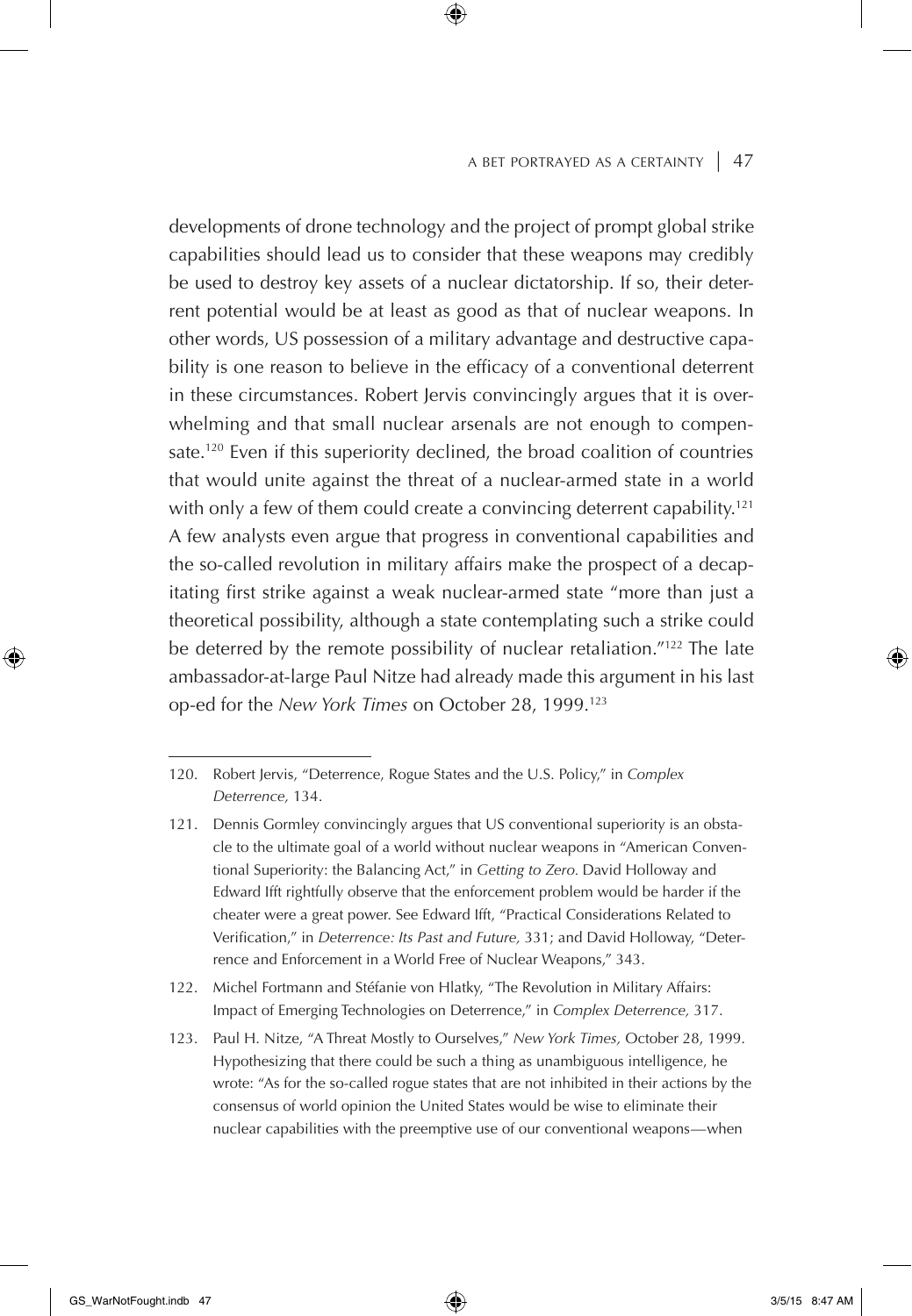Regarding the threat of theft of nuclear material and proliferation, the available quantity would be much smaller than it is now and all the former nuclear-weapon states would have a common incentive to enforce nonproliferation. As Pavel Podvig writes, "A world with North Korea as the only nuclear power would be a rather uncomfortable place, but the world in which it is the *ninth* nuclear weapons state is even more uncomfortable."124

These two scenarios would require further elaboration about my assumptions in terms of latency, availability of other weapons, intentions, crisis stability, and interstate relations in the world I describe. In this chapter, I just want to show that apparently obvious objections to the goal of a world without nuclear weapons become much weaker as soon as you decouple the notion of deterrence and nuclear weapons and keep in mind our current level of nuclear threat.

### **Conclusion: Beyond the "Nuclear Straitjacket"**

Earlier in the chapter, I asked whether seventy years is a high enough standard of evidence for us to surrender our fate to nuclear weapons forever. In brief, we don't know what caused the lack of war between great powers. Several answers compete. So far, we have decided to trust one answer that would cost millions of lives if it were proven wrong because there is no foreseeable protection against a nuclear strike.125 We will never reach

necessary, and when we have unambiguous indication of these countries' intent to use their nuclear capability for purposes of aggrandizement. The same principle should apply to any threat emanating from unstable states with nuclear arsenals."

<sup>124.</sup> Pavel Podvig, "What if North Korea Were the Only Nuclear Weapon State?," *Bulletin of the Atomic Scientists,* May 27, 2009.

<sup>125.</sup> This has been true at least since nuclear-tipped ballistic missiles could be launched underwater from a submarine which is impossible to detect. As a consequence, destroying the missile before it is launched became impossible. It is well established that civil defense programs make promises that are impossible to keep. See Lee Clarke, *Mission Improbable: Using Fantasy Documents to Tame Disaster* (Chicago: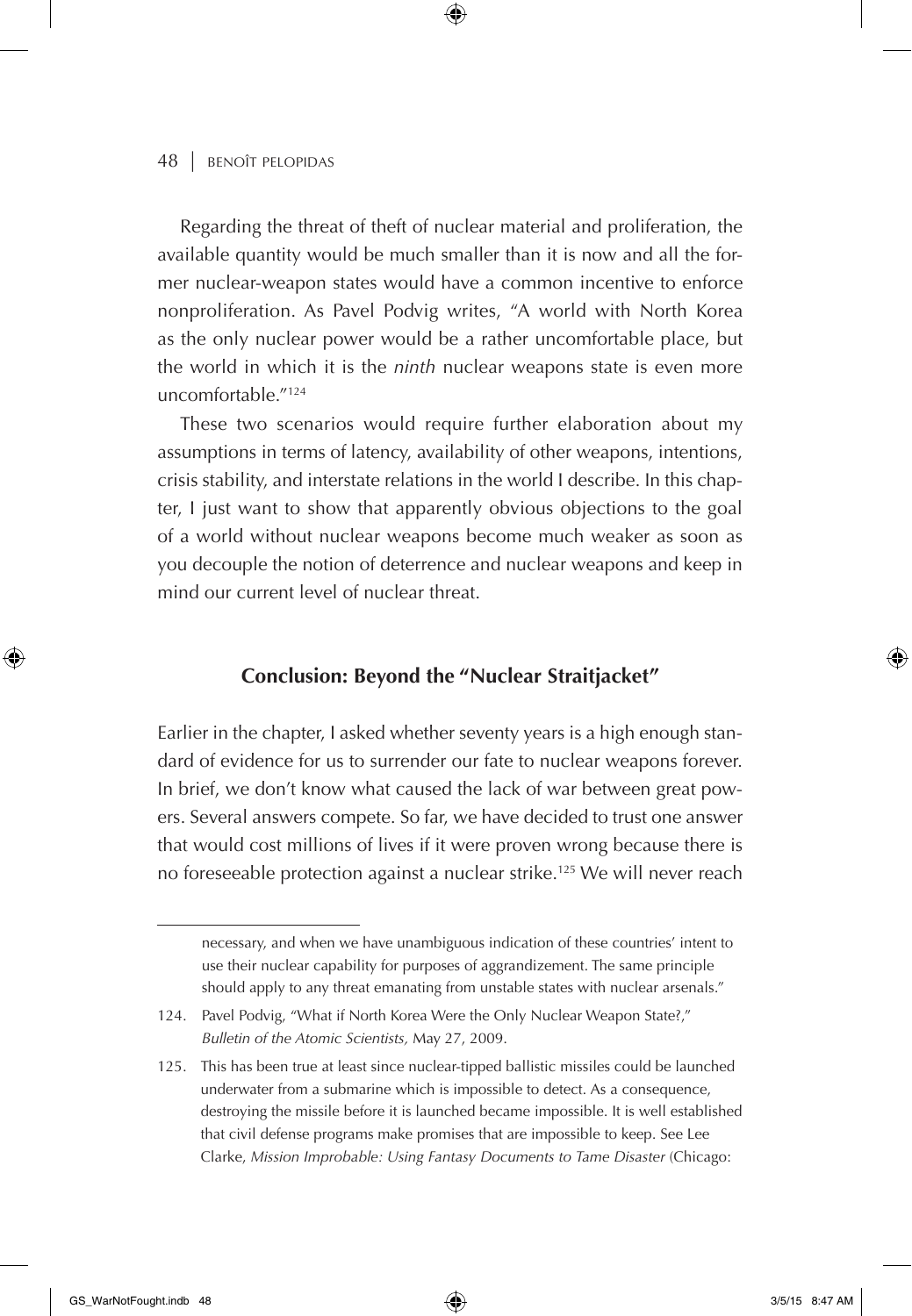a level of certainty that makes this policy choice as obvious as some claim it to be.126 The critique of the goal of a world without nuclear weapons raising the specter of the return of great-power war has to face this uncertainty. It must also face the mixed record of nuclear weapons as peacemakers.

Not only is the reliance on nuclear deterrence a bet portrayed as a certainty in practice if not in words, but this bet considerably overestimates the peace-keeping capacities of this strategy. Nuclear deterrence has, at times, favored more risk-prone behavior in a series of cases, does not avoid organizational and command-and-control problems, and has not been sufficient to keep the peace in a series of critical situations.

The idea that reaching a world without nuclear weapons will "unleash the dogs of war" is unconvincing.

We cannot and will not know for sure what kept peace in the last seven decades. Looking for certainties and silver bullets is what makes the nuclear peace hypothesis so appealing. What we know is that the long peace was limited in time and space, that luck played a significant role that cannot be replaced by deterrence, that we might not yet know the full extent of its role due to persisting secrecy about nuclear-weaponsrelated accidents and that nuclear deterrence as a strategy created more

126. This is quite a recent development. As Daniel Deudney aptly notes: "Early proponents emphasized the tentative, second-best, and temporary character of [deterrence statism, i.e., the idea that nuclear weapons make war prohibitively costly], but many of its contemporary proponents are confident that this solution is highly enduring and close to the best of all solutions," *Bounding Power,* 247. James Goodby and Steven Pifer develop this point in the last section of their chapter in this volume. On the role and risk of overstated certainties in the nuclear discourse and the shift from one to another, see Benoît Pelopidas, "Critical Thinking about Nuclear Weapons," *Nonproliferation Review* 17, no. 1 (2010): 191–193.

University of Chicago Press, 1999), 30–40, 90–97; Dee Garrison, *Bracing for Armageddon: Why Civil Defense Never Worked* (Oxford: Oxford University Press, 2006). Even if the current missile-defense project could be made credible, it is not intended as a complete protection against a nuclear strike, for two reasons. First, it focuses on threats from regional powers only. Second, it is a US system and there is little prospect of sharing it.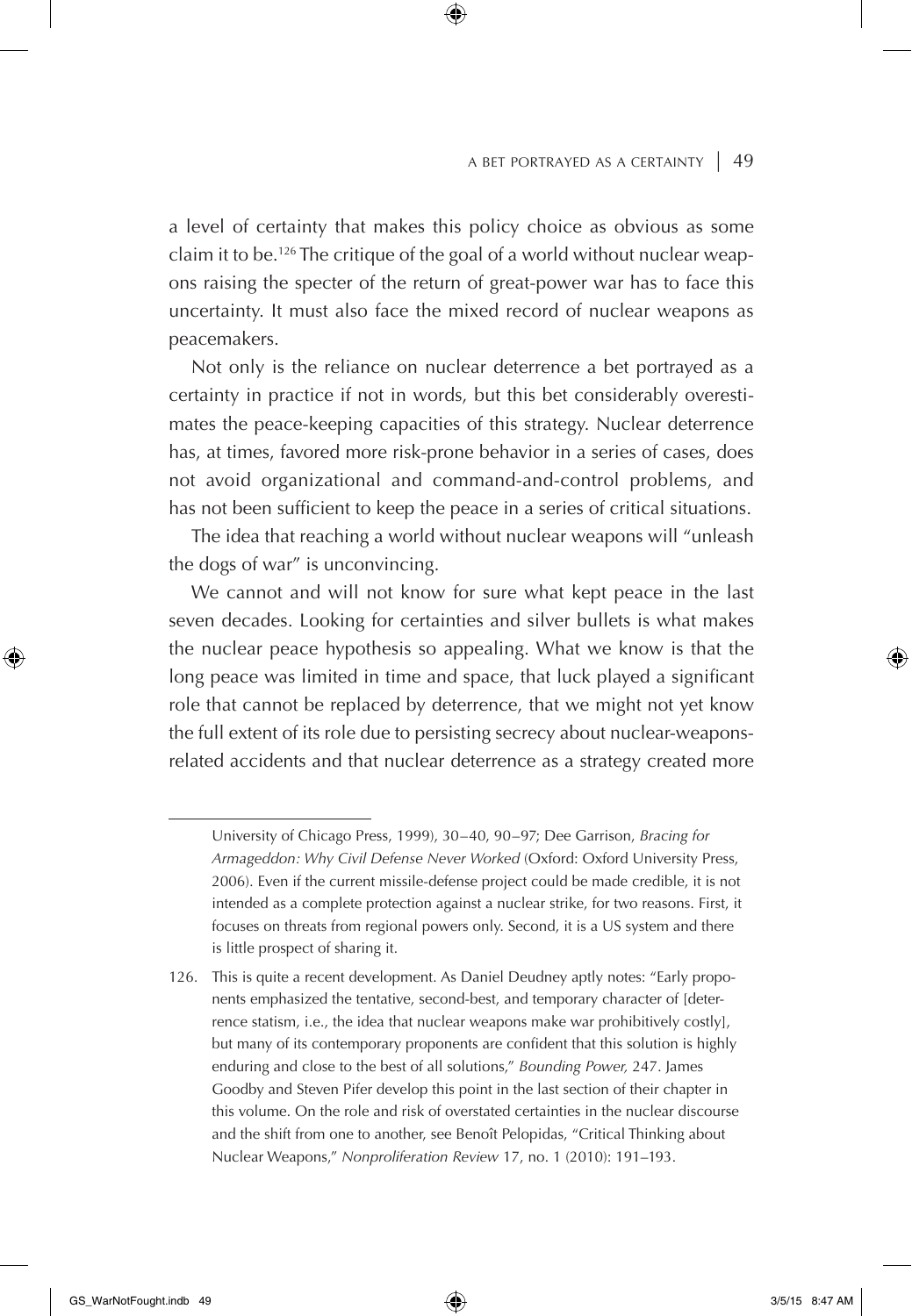risk-prone behavior on the part of the nuclear possessors and did not ultimately prevent nuclear-armed states from fighting a war.

So the only question worth asking is whether a war among great powers would be more or less likely than it is now. The trend toward a decline in inter-state wars seems to be robust and suggests that such wars might be less likely. In any case, war in a world without nuclear weapons would not run the risk of nuclear escalation, provided that the absence of such weapons is properly enforced.

To sum up, nuclear proliferation risks are not likely to increase if the United States decreases the size of its nuclear arsenal. A closer look at nuclear history demonstrates that, contrary to the accepted wisdom, a positive nuclear security guarantee has not been a silver bullet for nonproliferation even if it played a role in a couple of nuclear choices. Current policy discussions overestimate the appeal of nuclear weapons and wrongly assume that states are seeking to organize their national security around the alternative between an independent nuclear deterrent and a "nuclear umbrella." They neglect the most recent studies that underplay the threat of massive proliferation of nuclear weapons by states in the next decades as well as the challenges associated with successful proliferation. More importantly, they underestimate the enormous credibility problem of extended nuclear deterrence and the facts that it might make the protégé feel more insecure or, on the contrary, might not alter his plans for a national nuclear-weapons capability. These key problems of extended nuclear deterrence are going to remain for the foreseeable future. Finally, extended nuclear deterrence is not well-equipped to deter terrorists from acquiring nuclear weapons. Because of these problems, a more cooperative and tailored policy of security guarantees could be elaborated that would not rely so explicitly on nuclear weapons. Conventional threats would be much more credible and would not invite nuclear retaliation.<sup>127</sup> This shift, which would require close consultations

<sup>127.</sup> This borrows and modifies Scott Sagan's argument in "The Commitment Trap: Why the United States Should Not Use Nuclear Threats to Deter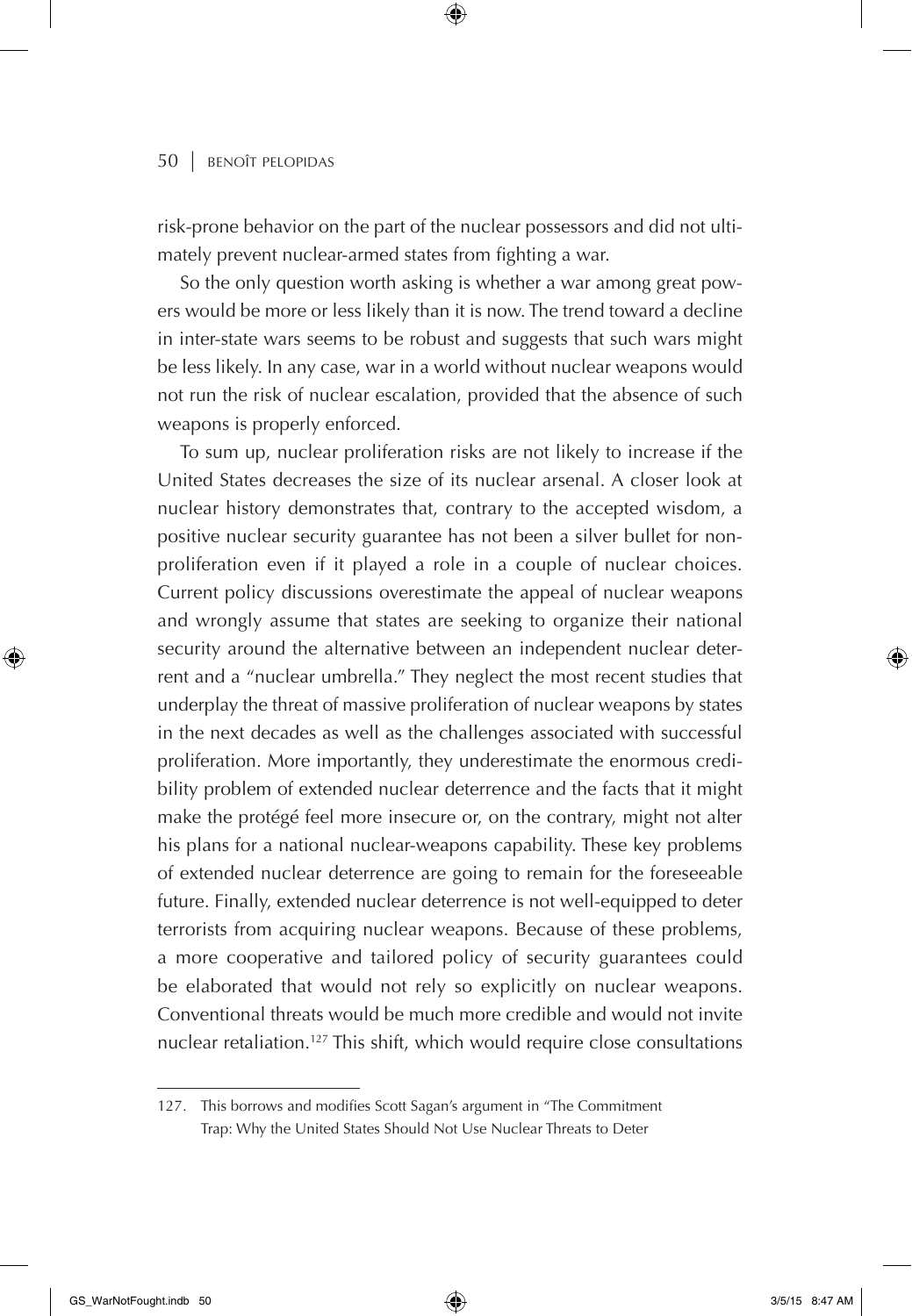with allies who understand the nuclear umbrella as the ultimate sign of US protection, would free the United States from a possible reputation cost of not keeping its promises if an ally is attacked. It might also address the concerns of allies who consider that having US nuclear weapons on their soil makes them more vulnerable.

The idea that dictators will never give up their nuclear arsenal is not entirely convincing. It might seem to be early to consider this case, but opponents of the goal of a world without nuclear weapons intend to use it to delegitimize the goal and stop the conversation. So it is worth rebutting the argument right now. To do so, one should emphasize that nuclear weapons do not protect against coups, popular uprisings, or destabilization campaigns by non-state actors and that the incentives for a nucleararmed dictator to disarm would be enormous.

In the remainder of this chapter, I will suggest three ways in which opponents to nuclear status quo or endless modernization can move the conversation beyond the nuclear straitjacket.

# *Address the contradiction between nuclear deterrence and nonproliferation*

The perceived value of nuclear weapons and the scope of their mission have evolved. Historically, their scope has been shrinking. The period starting in the 1990s—reaffirming that nuclear weapons can also deter chemical and biological attacks—appears anomalous. Therefore, decoupling "nuclear" from "deterrence" in order to reassess the added deterrent value of nuclear weapons and the effectiveness of deterrence as a strategy remains promising. This endeavor might highlight the contradiction between absolute faith in nuclear deterrence and unconditional rejection of nuclear proliferation. Indeed, a strong faith in nuclear deterrence as an exceptional strategy for great-power peace and nonproliferation would actually contradict US efforts toward nonproliferation: logically,

Biological and Chemical Weapon Attacks," *International Security* 24, no. 4 (Spring 2000).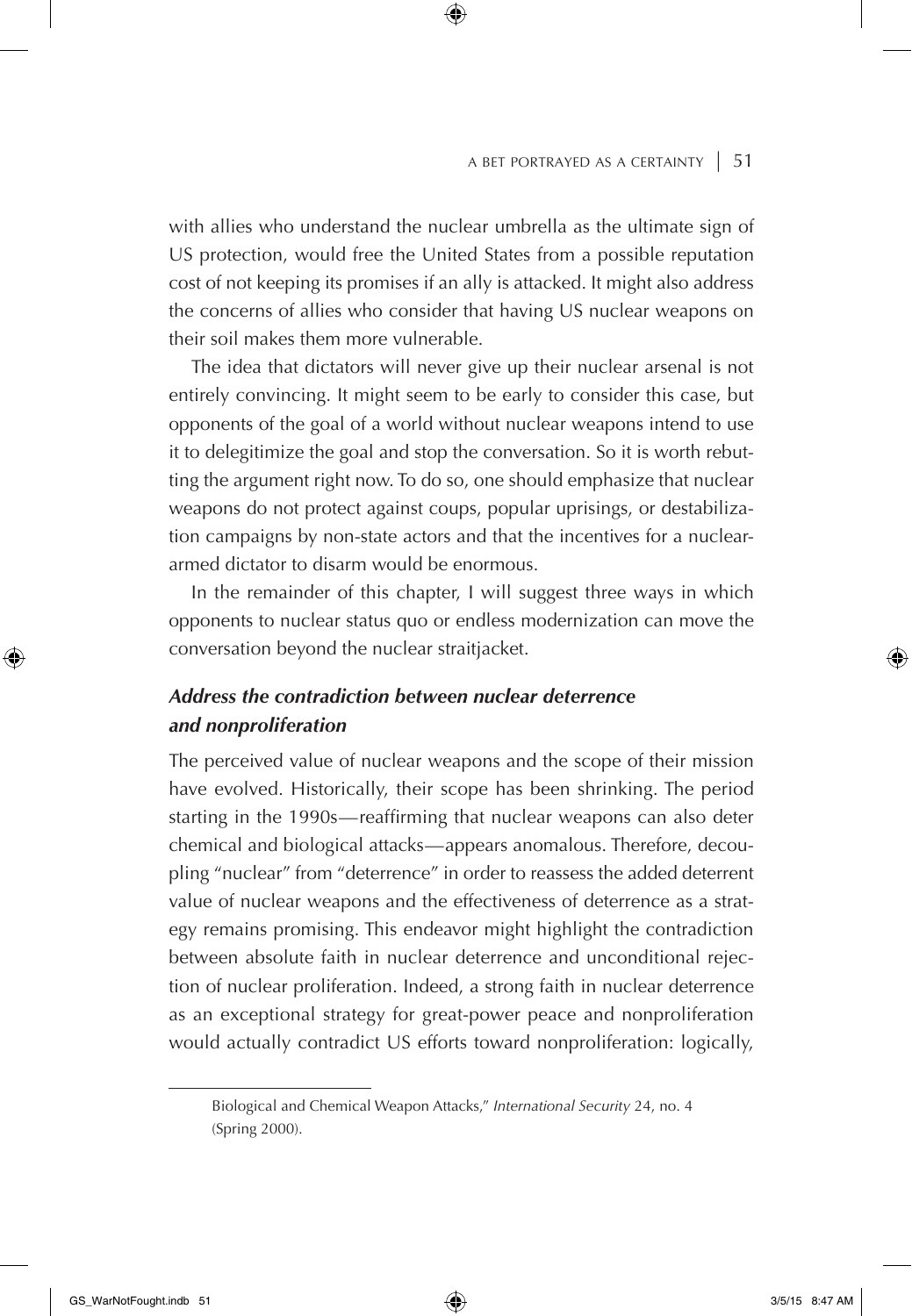if nuclear weapons are peacemakers provided that they spread slowly and in a managed way, one should welcome their spread.<sup>128</sup> On a policy level, it would overstate the otherwise declining utility of these weapons for security and regime survival instead of emphasizing our common vulnerability to the nuclear danger. As a consequence, pretending that the "atomic magic" is intact would encourage proliferation<sup>129</sup> and, because of the tendency of dictators attracted to the bomb to overstate their potential achievements as I outlined above, would jeopardize the main rationale for these leaders to give up their nuclear ambitions. Therefore, shifting toward a "no-first-use policy" seems to be the next step, for three main reasons. First, it would decrease reliance on nuclear weapons by reducing the scope of their mission. Second, it would avoid a "commitment trap"130 leading the United States to lose credibility if it does not respond to a WMD attack with nuclear weapons. Third, since the expected casualties on the US side after this type of strike are much more limited, it might "bolster conventional deterrence"<sup>131</sup> by increasing the reputation for resolve of the United States.

- 130. See Sagan, "The Commitment Trap"; and Scott Sagan, "The Case for No First Use," *Survival* 51, no. 3 (June–July 2009), 171.
- 131. Michael Gerson, "No First Use: The Next Step for U.S. Nuclear Policy," *International Security* 35, no. 2 (Fall 2010): 47; and Fortmann and von Hlatky, "The Revolution in Military Affairs," 309–310.

<sup>128.</sup> Kenneth Waltz is consistent in that respect. See "Why Iran Should Get the Bomb: Nuclear Balancing Would Mean Stability," *Foreign Affairs,* July–August 2012. French theorist Pierre-Marie Gallois made the same argument.

<sup>129.</sup> This is why the choice we are facing for the future is often characterized as either nuclear proliferation or global nuclear disarmament. George P. Shultz, William J. Perry, Henry A. Kissinger, and Sam Nunn wrote that "continued reliance on nuclear weapons as the principal element for deterrence is encouraging, or at least excusing, the spread of these weapons," in "Deterrence in the Age of Nuclear Proliferation," *Wall Street Journal,* March 7, 2011. See also Holloway, "Deterrence and Enforcement in a World Free of Nuclear Weapons," 363; and Sagan, "The Great Debate," 88.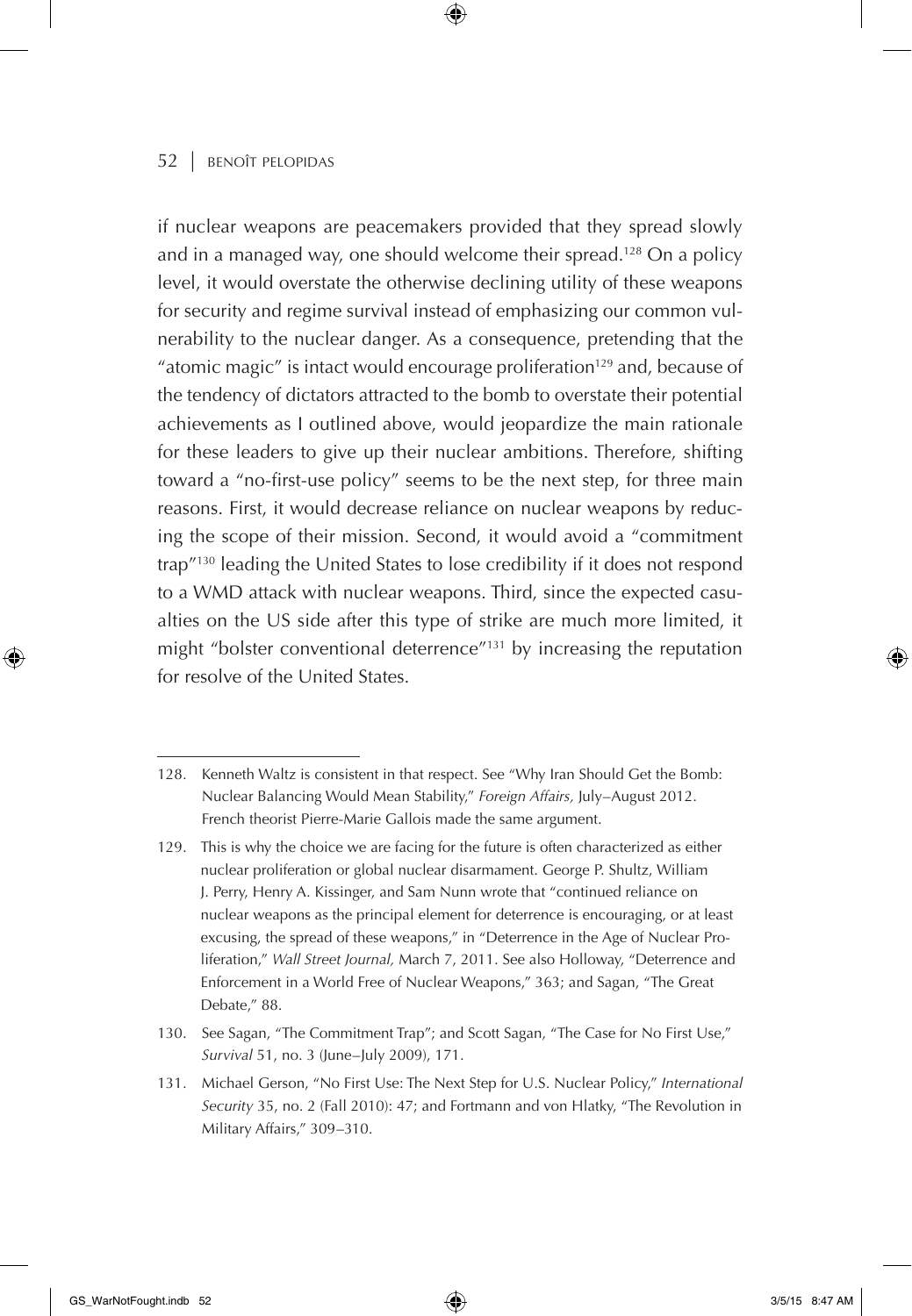### *Engage the expected veto player*

The amount of opposition to the goal might be overestimated. Cold War history offers several examples of high-level US and Soviet officials who understood that the current course of nuclear policy in their country was flawed but did not speak up because they thought a third party would be reluctant to change and powerful enough to block any change.<sup>132</sup>

For example, the US secretaries of defense under the Ford and Carter administrations kept referring to an external audience that was supposed to believe that the balance of nuclear forces was a relevant measurement of American power. This supposed belief about other international actors seems to have been a central driver of nuclear policies. In the report to Congress for fiscal year 1975, President Ford's secretary of defense, James Schlesinger, recognized that the Soviet Union was in no position to launch a disarming first strike against the United States or even hope to do so, but nonetheless called for immediate measures to counter the increase in size of their nuclear arsenal. "There must be essential equivalence between the strategic forces of the US and the Soviet Union an equivalence perceived not only by ourselves, but by the Soviet Union *and third audiences as well*."133 This expected perception by a third party is decisive in his reasoning. He therefore concludes that "to the degree that we wish to influence the perception of others, we must take appropriate steps (*by their lights*) in the design of the strategic forces."134 In other words, the supposed perception of the US arsenal by other actors

<sup>132.</sup> At the end of a historical investigation of the support for the goal of a world without nuclear weapons in the United States, Jonathan Pearl concluded that "when the barriers to disarmament seemed lowest, political and popular enthusiasm for this goal largely dissipated." Jonathan Pearl, "Forecasting Zero: U.S. nuclear history and the low probability of disarmament," Strategic Studies Institute, US Army War College, November 2011: 40–41.

<sup>133.</sup> Steven Kull, "Nuclear Nonsense," *Foreign Policy* 58 (Spring 1985): 32. Author's italics.

<sup>134.</sup> Ibid., 32–33.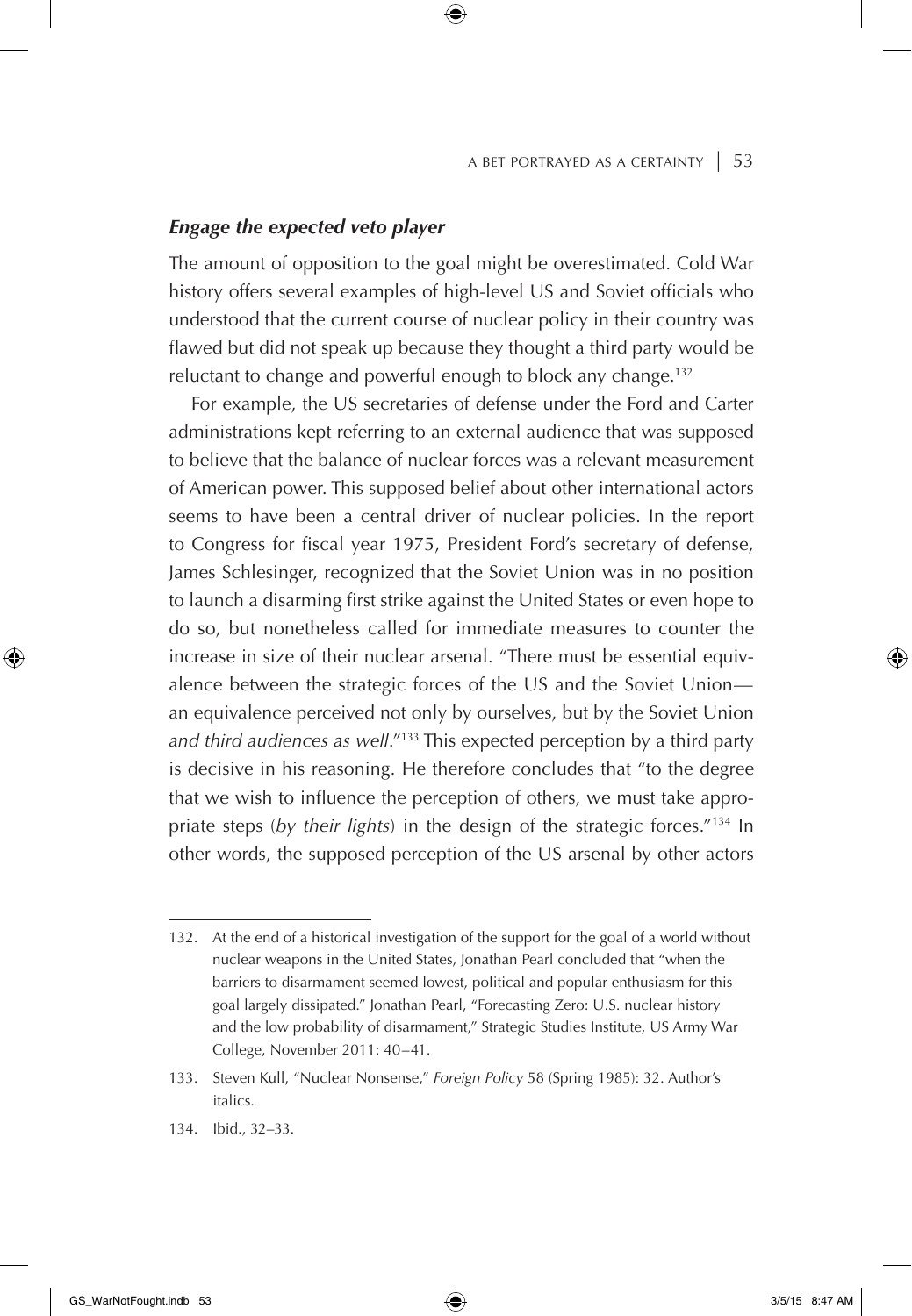was a major driver in designing the force beyond the requirements of deterrence.135 These "third parties" might have been more amenable to change than had been supposed. In other words, some change was achievable if they had not anticipated that the opponents to change were impossible to convince or defeat. Engaging them and revealing those past missed opportunities is a first step.

The number of opponents to the goal might diminish in another way. Historically, a few genuine opponents to nuclear disarmament and arms control turned out to be involuntary supporters: they crafted proposals that were so ambitious or so demanding that the Soviets would not accept them. As in the cases described above, they were wrong about the "expected veto player" in a way that ended up promoting nuclear disarmament. A case in point would be Richard Perle's support of the "zero option" in the early 1980s. In other words, the United States would forgo the deployment of Pershing 2 and ground-launched cruise missiles in Europe if the Soviets gave up their intermediate range forces. It has been most often interpreted as an option designed to be unacceptable by the Soviets<sup>136</sup> . . . but five and a half years later, General Secretary Gorbachev accepted it within the Intermediate Nuclear Forces treaty framework.137

These instances suggest that proponents of change might be more numerous than we think but that convincing them is not enough. They

<sup>135.</sup> Ibid. The entire article is a convincing case for this. Other good examples are the report to Congress by Secretary of Defense Harold Brown in 1979, and Secretary of Defense Robert McNamara asking for more weapons after he learned that the missile gap was in the United States' favor.

<sup>136.</sup> William E. Pemberton, *Exit with Honor: The Life and Presidency of Ronald Reagan*  (New York: M.E. Sharpe, 1998), 167; and Thomas Risse-Kappen, "Did 'Peace Through Strength' End the Cold War? Lessons from INF," *International Security* 16, no. 1 (Summer 1991): 170.

<sup>137.</sup> Thomas Risse-Kappen, *The Zero Option: INF, West Germany and Arms Control*  (New York: Westview, 1988), 82.